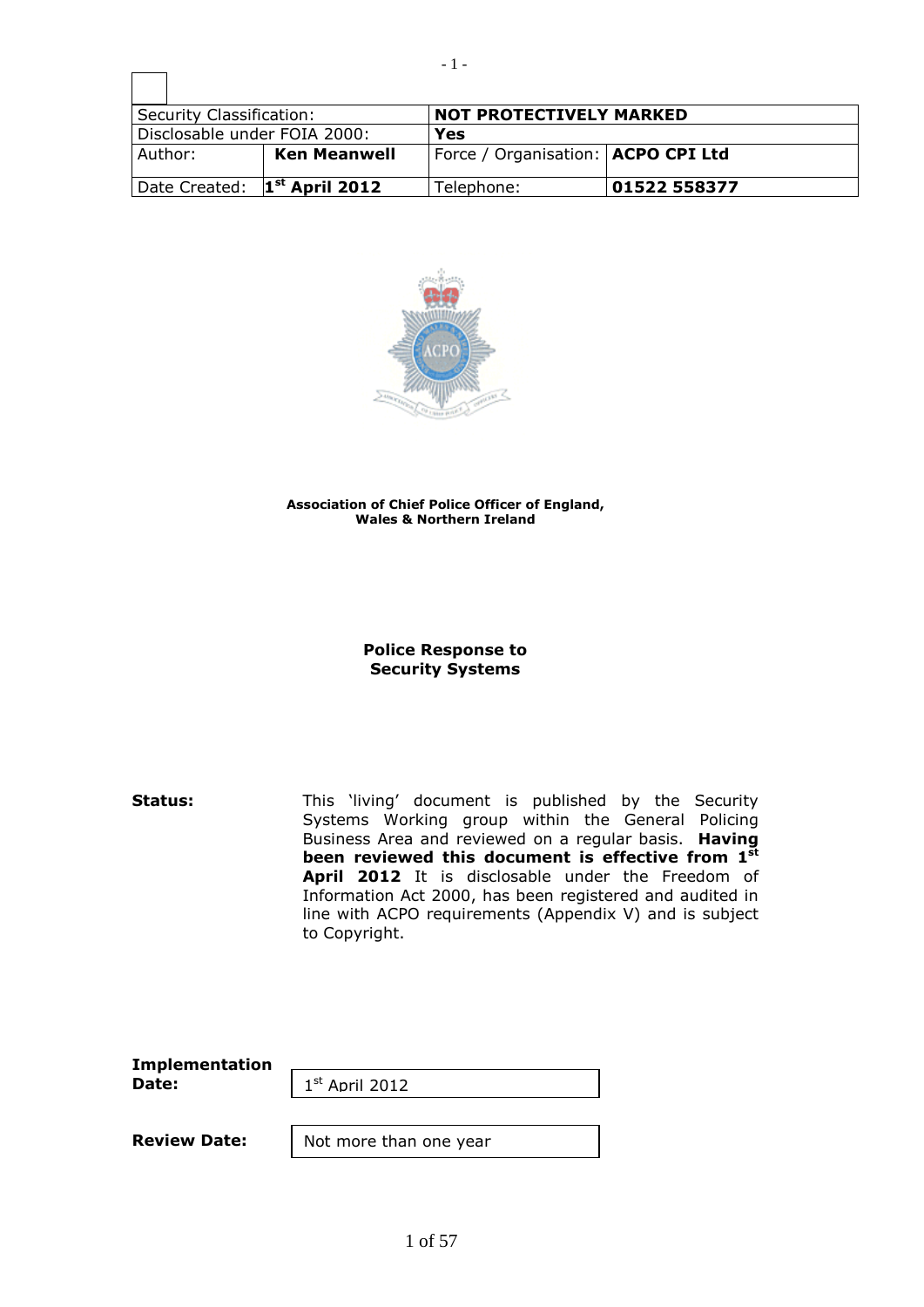# **C O N T E N T S P A G E**

| <b>SECTION</b>                  | Page No.  |
|---------------------------------|-----------|
| Preface                         | 3         |
| Guidance, Advice and Procedures | $3 - 6$   |
| <b>Operational Tactics</b>      | $6 - 9$   |
| Learning Requirements           | $9 - 10$  |
| Appendices                      | $11 - 57$ |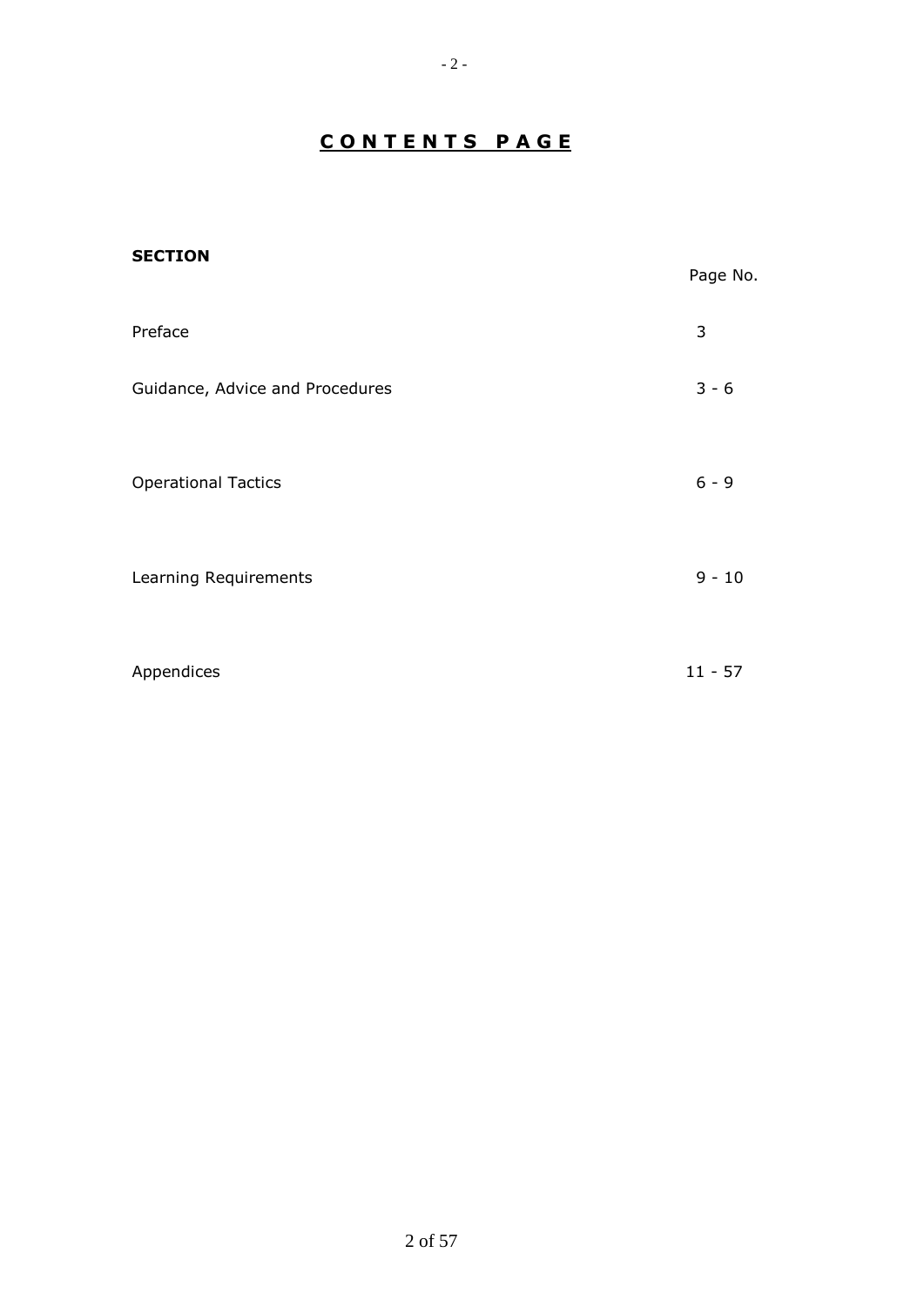Copyright © 2003. All rights reserved. Association of Chief Police Officers of England, Wales and Northern Ireland. Registered number: 344583: 10 Victoria Street, London. SW1H 0NN.

### **ACPO POLICY ON POLICE RESPONSE TO SECURITY SYSTEMS (April 2012)**

# **1. PREFACE**

- 1.1 The Association of Chief Police Officers (ACPO) of England, Wales and Northern Ireland recognise the rapid development of technology and its use within security systems. This policy details the police response which can be expected to an electronic security system which is identified in the ACPO "Requirements for Security System Services".
- 1.2 To enable a security system to be recognised within the ACPO Requirements for Security Systems it must comply with the ACPO Policy on Police Response to Security Systems and a recognised standard or code of practice controlling manufacture, installation, maintenance and operation. Such standards must be in the public domain and not be product based.
- 1.3 The installation and services provided by the installing company and an Alarm Receiving Centre (ARC) / monitoring / tracking centre (e.g. RVRC, SOC), shall be certified by a United Kingdom Accreditation Service (UKAS) accredited certification body in accordance with the provisions of the ACPO Requirements for Security Systems.
- 1.4 Additional operational restrictions by individual forces are outlined within **Appendix A** of this policy.

# **2. GUIDANCE, ADVICE AND PROCEDURES**

# 2.1 **Type A - Remote Signalling Systems.**

- 2.1.1 Systems terminating at a recognised ARC, Remote Video Response Centre (RVRC) for CCTV and System Operating Centre (SOC) for vehicle tracking. All centres must conform to BS 5979 (Cat II).
- 2.1.2 Unique reference numbers (URNs) will be issued to systems at these recognised centres. In the case of stolen vehicle tracking systems the URN will be issued by ACPO to the operating company or monitoring centre, not to each vehicle.
- 2.1.3 ARCs dealing solely with alarm systems within their own company premises (in-house monitoring), are exempt from the BS5979 Cat II certification provided:
	- a) The facility was operational with police consent prior to  $31<sup>st</sup>$  October, 1995, and there has been no change of premises; and
	- b) There is no monitoring of any alarm or security device in premises other than those owned by that company, i.e. no  $3<sup>rd</sup>$  party commercial risk is undertaken; and
	- c) The security systems are operated in accordance with all other aspects of this policy.

# 2.2 **Type B - Security Systems.**

2.2.1 URNs will not be issued to security systems which operate outside procedures identified at Section 2 and Type A requirements.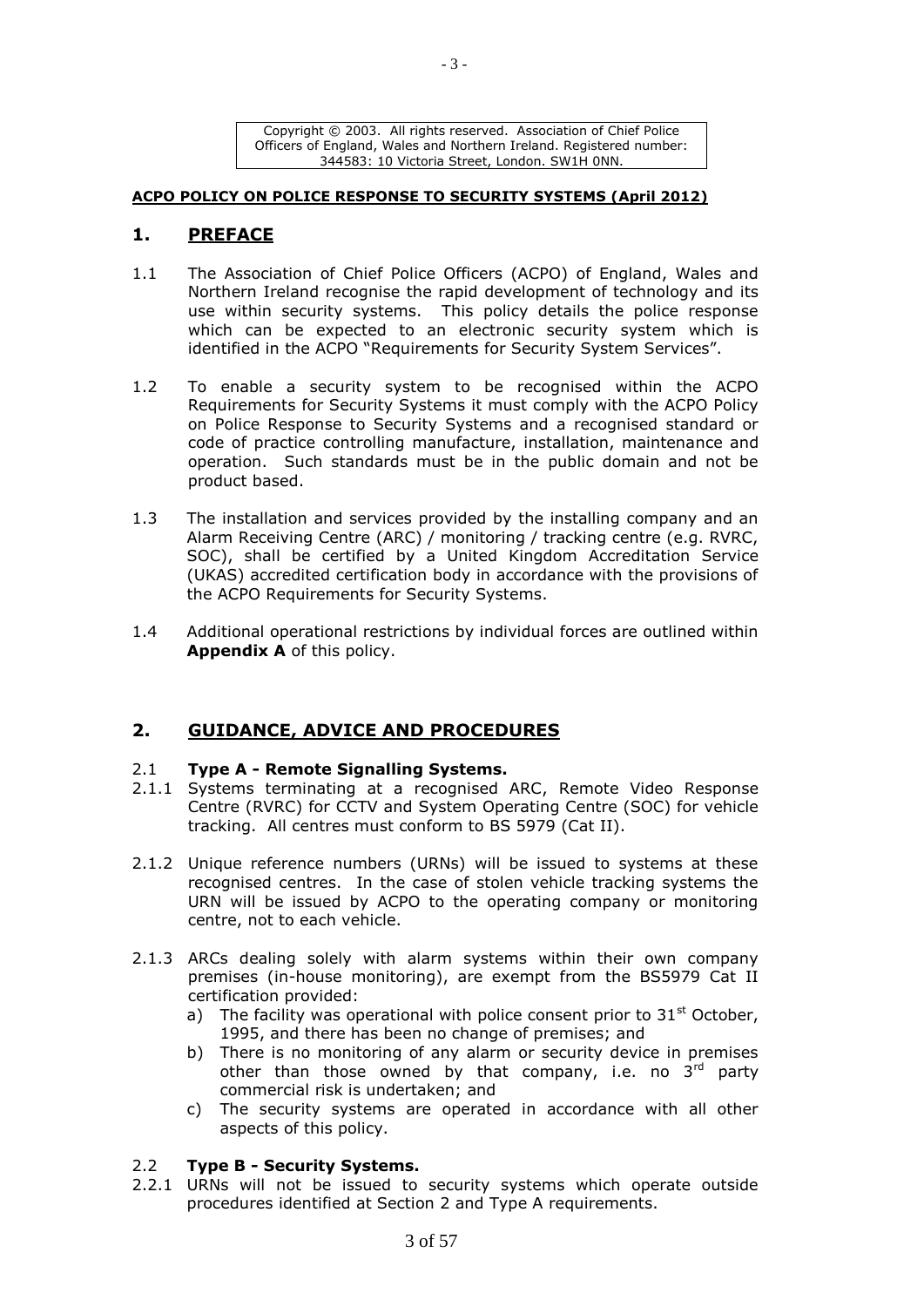# **2.3. LIST OF COMPLIANT COMPANIES INSTALLING TYPE A SECURITY SYSTEMS**

- 2.3.1 To identify companies conforming to this Policy it is necessary for each Police Force to hold a list of policy compliant companies. Inclusion on the list does not amount to confirmation that the company or its work has been inspected by the Police. Only companies so listed may install, maintain and/or monitor Type A systems in the particular Police area. Where a company loses police recognition under this policy, its existing customers will have 3 months in which to make alternative maintenance/monitoring arrangements.
- 2.3.2 Companies applying for inclusion on the above list must do so using **Appendix B** and:
	- (a) Be inspected and recognised by an independent inspectorate body as at paragraph 1.3.
	- (b) Not have as a principal or employ in the surveying, sale, installation, maintenance or administration of security systems, persons with criminal convictions (other than spent convictions). **Appendix C** sets out a procedure for the implementation of this requirement. It is a matter for individual Chief Constables to adopt this procedure and such adoption will be identified in **Appendix A.**
	- (c) Must apply and be 'Listed' with the home force where their main office/HQ is situated, *before* applying for inclusion on the list of other forces outside their main police force area.
	- (d) Once accepted will take responsibility for ensuring the company updates itself with amendments to the Policy, which are updated in April and October each year.

# 2.4 **Information to Customer**

2.4.1 The compliant list is for police administrative purposes. Members of the public seeking advice from the police about companies capable of installing remote signalling systems will be advised to seek information from UKAS accredited inspectorate bodies directly as identified in **Appendix H**.

# 2.5 **Notice to Customer Type A Systems**

2.5.1 Prior to the signing of contract the installing company shall give to the customer a document outlining the Police Policy. (**Appendix I**)

# **2.6 NOTICE TO INSTALL TYPE A SECURITY SYSTEM**

- 2.6.1 Notice of intention to install a Type A security system requiring a URN, shall be sent to the Chief Officer of Police in the form of **Appendices F** and **G.** (Only typed applications will be accepted).
- 2.6.2 All notices or other documents required for the issue or processing of a URN may be sent by electronic means or post.
- 2.6.3 This will result in the issue of a URN which must be quoted in any communication regarding the installation. An activation received from an ARC/RVRC without a current police URN will be treated as a Type B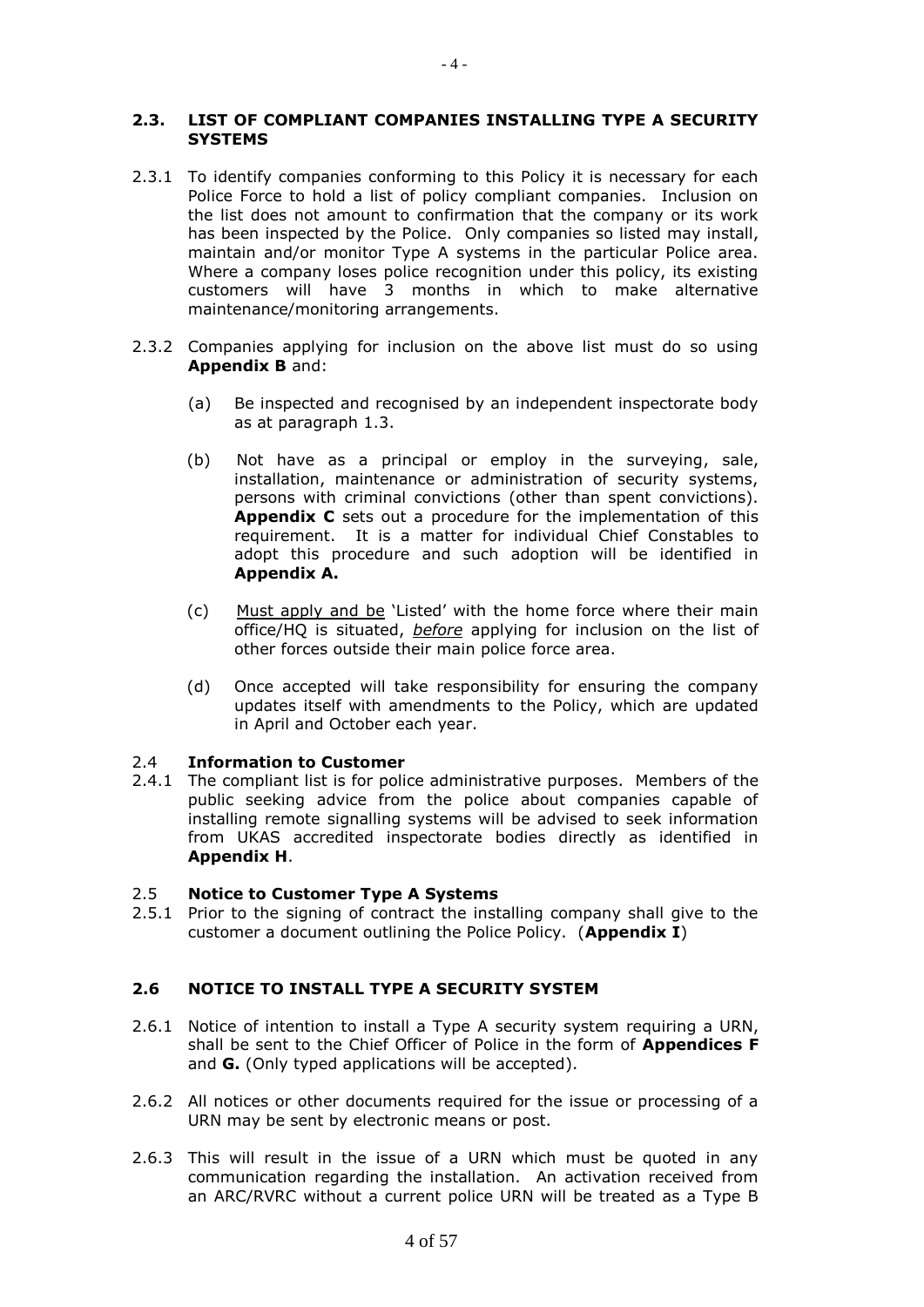system and not receive a police response without additional evidence of an offence in progress.

2.6.4 Facilities for inspection of the installation shall be made available if required by the Chief Officer of Police.

# 2.7 **Variations**

2.7.1 The Chief Officer of Police shall be notified within 28 days of any variation to the original URN application details, in the form of **Appendix F**.

# **2.8 KEYHOLDERS**

- 2.8.1 All premises with Type A systems shall have at least two keyholders, details of whom will be maintained by the ARC/RVRC or through arrangements with a central keyholding service. Keyholders shall be trained to operate the alarm, be contactable by telephone, have adequate means of transport to attend the premises at all hours, shall have access to all relevant parts of the premises and shall be able to attend within 20 minutes of being notified. The maintenance of keyholders records is the responsibility of the ARC/RVRC, not the police. Failure to comply with the above instructions could result in the URN been suspended.
- 2.8.2 Customers who employ a commercial keyholding company must be aware of the Security Industry Authority Licensing Regulations in relation to keyholding and response.
- 2.8.3 Failure of keyholders to attend when requested on three occasions in a rolling twelve month period will result in the withdrawal of police response for a three month period.
- 2.8.4. Requests for police response should only come from the ARC's, keyholders should not contact the police asking for their attendance.

# **2.9 DELAYS OF AUDIBLE SOUNDER AND ALARM ACTIVATED SECURITY DEVICES**

- 2.9.1 There is no requirement for security systems to have audible or visual warning devices delayed following activation of the system. However, commercial premises may be required to have their warning devices delayed for a maximum of 10 minutes where the Chief Officer of Police determines that the call handling time, location of premises and the Force Service Standard would enable officers to attend the premises within that time. (See **Appendix A**)
- 2.9.2 Occupiers of premises within such a 10 minute delay area may apply to have this requirement waived due to individual circumstances.

### **2.10 FALSE ALARM MONITORING**

2.10.1 There is an obligation on the part of the installer, maintenance company, customer and the monitoring centre to employ all possible means to filter out false calls. Companies installing Type A systems will have their performance judged on their false call rate. This may be achieved by use of a formula and referral to the installer's inspectorate body as set out at **Appendix D**. The Force may determine whether the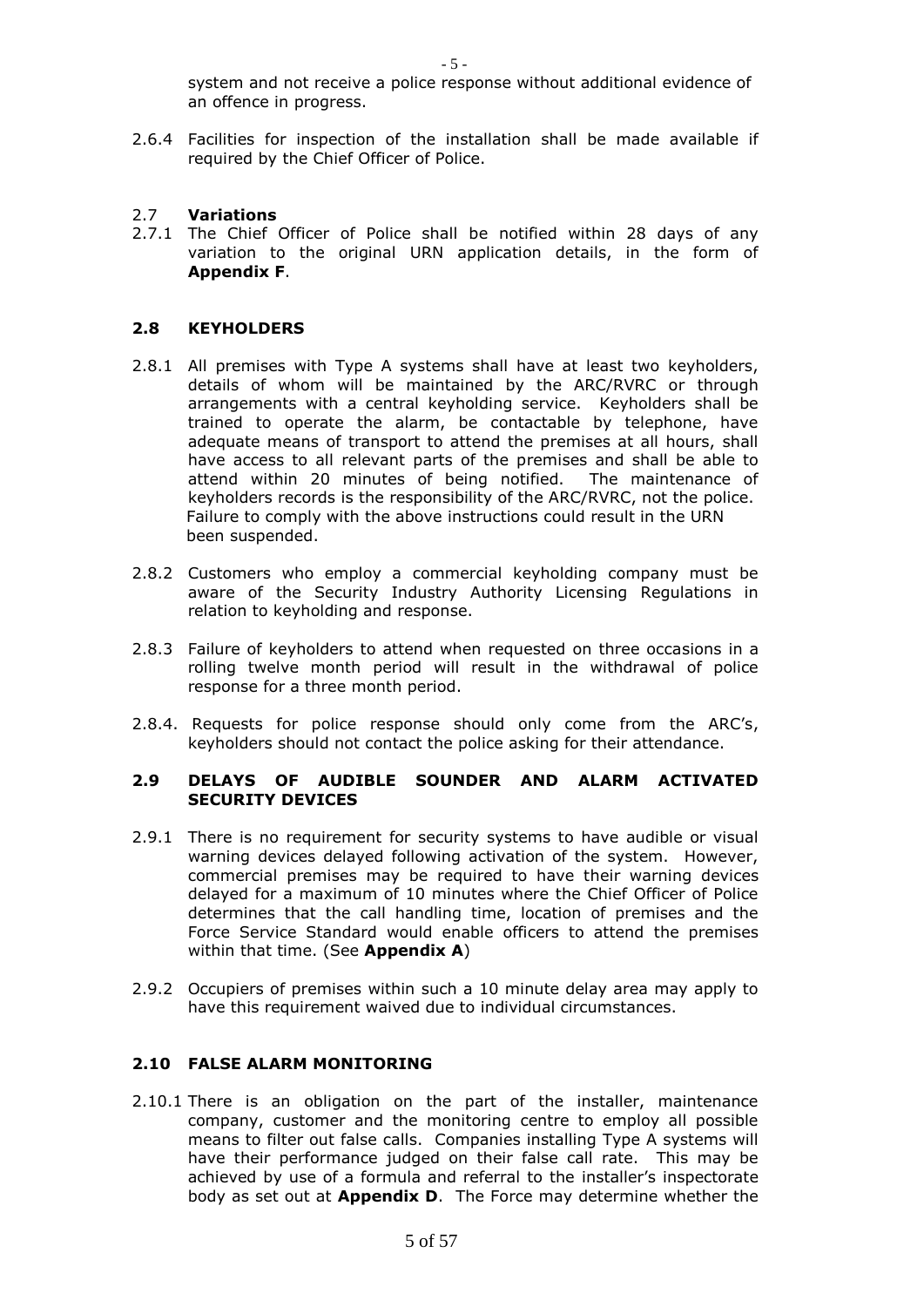formula will be based on police statistics or on those supplied by the company.

- 2.10.2 Definition For the purpose of this policy, a false alarm is an alarm call (PA & Intruder) which would normally be passed to the police and has **not** resulted from:
	- a) A criminal attack, or attempts at such, on the protected premises, the alarm equipment or the line carrying the alarm signal.
	- b) Actions by the emergency services in the execution of their duty.
	- c) A call emanating from a personal attack/lone worker/RMDA CCTV system made with good intent.
	- d) Requests made by RVRCs for police to attend sightings of individual(s) seen on protected premises where no criminal activity, attempt/intent is in progress, will be considered as civil trespass and such calls would be classified as false.
	- e) Activation of detectors without apparent damage or entry to the premises and line faults will be considered as a false alarm unless proved otherwise.

# **2.11. ADMINISTRATIVE CHARGES**

- 2.11.1 Each application for a URN both Intruder and PA is subject to an administration fee payable by the system user. The URN fee is £43.49 plus VAT. Acceptable methods of payment (which may include BACS) and fee are identified within Appendix A and the ceiling will be reviewed by ACPO every year. The current policy on charging is set out in Appendix E. URNs for vehicle tracking and lone worker services are dealt with in Appendices U & V of this policy.
- 2.11.2 For intruder, PA and CCTV systems the installation/maintenance company will if requested satisfy an invoice from the police for the payment of the URN administration fee on behalf of the system user who shall always remain responsible for the fee. The fee shall be the amount set out in the current edition of the ACPO policy.
- 2.11.3 If the company satisfies an invoice referred to in 2.11.2, then the police and the company agree that this shall not constitute or imply any partnership, joint venture, agency, fiduciary or other relationship between either the company and the system user or the company and the police.
- 2.11.4 The fees for vehicle tracking and lone worker services will be reviewed by ACPO every year and may be different from the intruder, PA and CCTV system URN

# **2.12 MEMORANDUM OF UNDERSTANDING**

2.12.1 For non-compliance or poor performance by a compliant company or ARC/RVRC, the procedure set out in the Memorandum of Understanding should be implemented before suspension of URNs. (Appendix J).

# **3 OPERATIONAL TACTICS**

# **3.1 POLICE ATTENDANCE - Type A Security Systems**

3.1.1 For Type A security systems there are two levels of police response.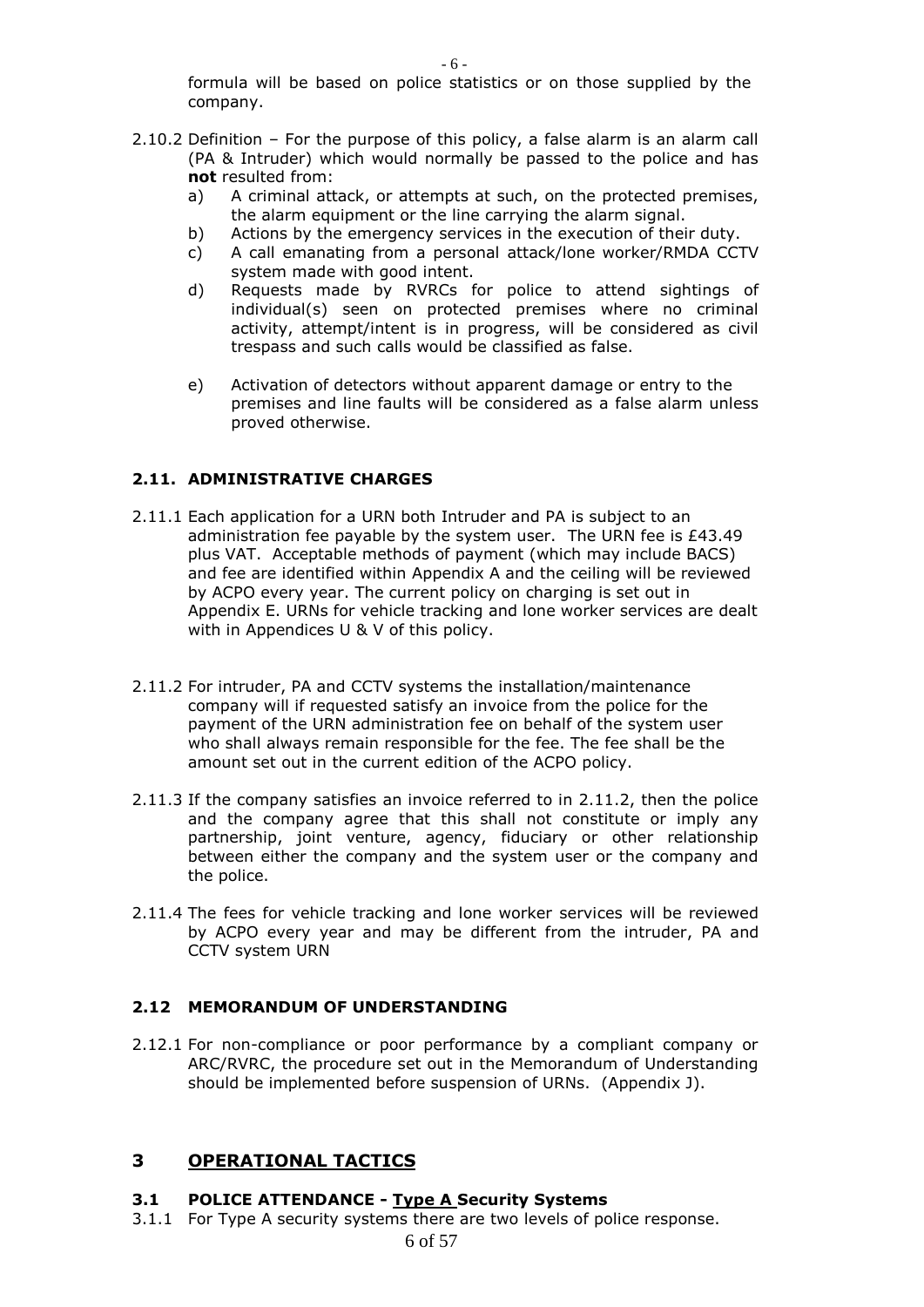# **LEVEL 1 – Immediate/Urgent/Priority**

It should be noted that police response is ultimately determined by the nature of demand, priorities and resources which exist at the time a request for police response is received.

# **LEVEL 3 – Withdrawn**

No Police attendance, keyholder response only.

- 3.1.2 The police service has adopted a policy on the use of confirmed alarm technology as part of the effort to reduce false calls.
- 3.1.3 All new Intruder and PA applications will only qualify for a URN and police response if installed to the current required standard (PD6662 scheme for application of European Standards for intruder and hold up alarm systems).
- 3.1.4 Intruder alarm systems (IAS) issued with a URN will receive LEVEL 1 response until three false calls have been received in a rolling 12 month period.
- 3.1.5 Following two false calls in 12 months the customer will be advised in writing, with a copy being forwarded to the maintaining alarm company, informing them of the situation and recommending urgent remedial action.
- 3.1.6 Following three false calls in 12 months LEVEL 3 will apply and police response will be withdrawn, not less than 14 days from the date of the Withdrawal letter. The customer will be advised in writing with a copy to the maintaining company, who will be required to instruct the ARC/RVRC not to pass alarm messages to the police.
- 3.1.7 PA/Hold Up alarm systems issued with a URN will receive LEVEL 1 response until two false calls have been received in a rolling 12 month period.
- 3.1.8 Following the first false call the customer may be advised in writing, with a copy being forwarded to the maintaining alarm company informing them of the situation and recommending urgent remedial action.
- 3.1.9 Following two false calls in 12 months LEVEL 3 will apply and police response will be withdrawn not less than 14 days from the date of withdrawal letter. The customer will be advised in writing with a copy to the maintaining company who will be required to instruct the ARC/RVRC not to pass alarm messages to the police.
- 3.1.10 Following withdrawal of response, the following conditions will apply in order to reinstate police response:
	- (i) Unconfirmed intruder and PA systems will need to be upgraded to a confirmed DD243:2004 or BS8243:2010 system with effect from  $1<sup>st</sup>$  June 2012 (all systems installed prior to DD243 2002 are designated unconfirmed).

*Reinstatement of police response may be achieved, without a 3 month delay, following compliance with the above. Where a system has been upgraded, a copy of the NSI Compliance/ SSAIB Conformity certificate will be required by the police.*

(ii) Confirmed DD243 (2002 / 2004) or BS8243:2010 systems will require the cause of the false alarms identified, remedial action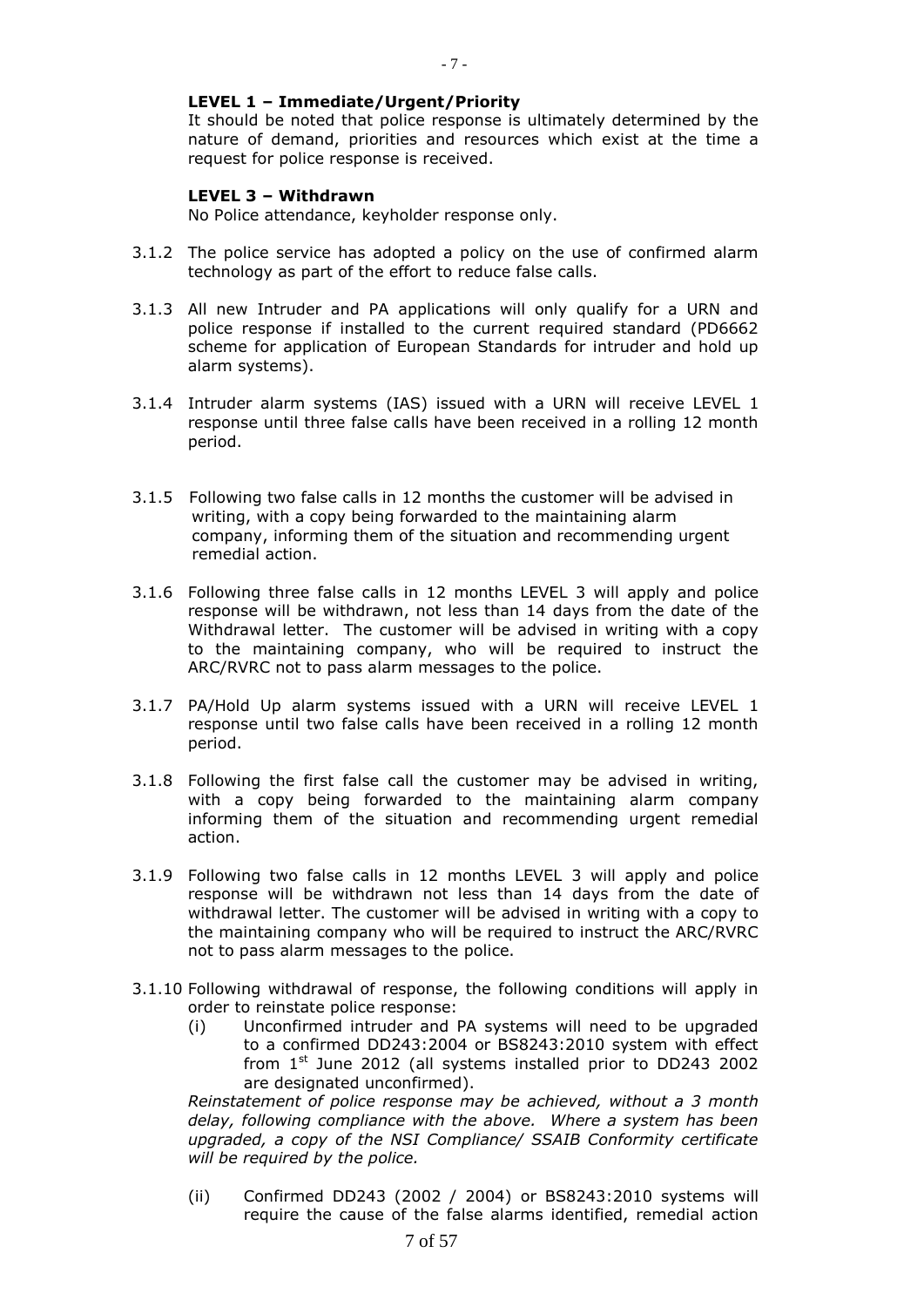taken, or have an additional form of confirmation added or a period of 3 months free of false calls (supported by evidence from the security company).

The Security Company should apply for reinstatement of response using **Appendix F – Annexe A.**

- 3.1.11 Should the level of false calls result in the restoration of response being delayed for more than 6 months, the URN will be deleted and the occupier and the security company advised in writing. If the URN is for a combined system, only the element of the URN at level 3 will be deleted.
- 3.1.12 ACPO will consult with representatives of relevant organisations to assist in the monitoring of the effect of confirmed technology and to make applicable recommendations to update the policy and/or relevant codes of practice.

# 3.2 **CCTV Systems**

3.2.1 To enable remote detector activated CCTV systems to gain a URN for police response, systems are to be installed to the standards and requirements specified in **Appendix R**.

### 3.3 **Personal attack alarms (PA) / Hold Up Alarms**

- 3.3.1 A deliberately operated device, known as a PA, may be operated to summon urgent police assistance when a person is threatened with immediate personal violence or criminal act. If the device is portable it will not require any additional information concerning its location, other than the address of the premises. These devices must not be used to summon assistance in circumstances other than this. Misuse to summon police attendance to non-attack incidents may result in LEVEL 3 response.
- 3.3.2 Installation and reinstatement of PA's must comply with the Ten Point Plan as specified in **Appendix T**.
- 3.3.3 For restoration of PA's which have lost response, confirmation is mandatory. Security Companies should apply for reinstatement using Appendix F Annexe B.
- 3.3.4 Where mandatory confirmation is required, it will remain in force for the life of that system.
- 3.3.5 In a system with both PA and intruder system, the remote signal shall differentiate between the two types.
- 3.3.6 PA systems conforming to section 3.3 will attract LEVEL 1 response. Where the threshold for withdrawal of police response is reached the withdrawal will apply to the facility (intruder or PA) which has reached the threshold. That part to which response has not been withdrawn continues to receive response until it reaches the withdrawal threshold in its own right. Police response is then withdrawn, but will count from the original withdrawal date so that application for restoration applies to both parts of the system at the same time.

# **3.4 POLICE ATTENDANCE** - **Type B Security Systems**

3.4.1 The electronic security industry has seen an increase in the availability of Type B alarms (portable personal attack and CCTV systems). These are being sold and bought with the expectation of prompt police attendance. ACPO, whilst not wishing to preclude the ability to provide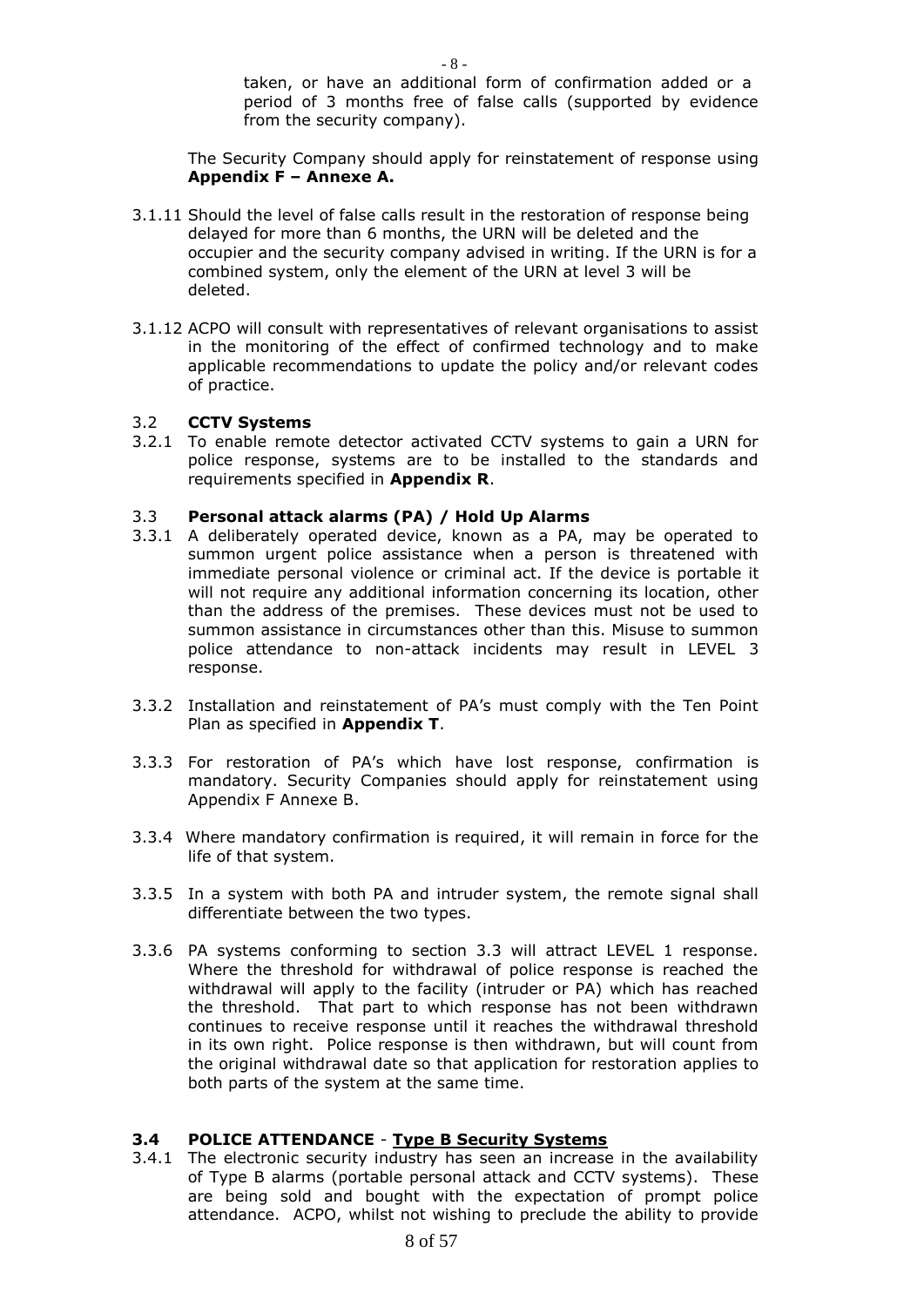a prompt response to crimes in action, observe that the development of this technology might if unchecked lead to significant additional demands and higher expectations of police attendance than would be appropriate.

- 3.4.2 To obtain police attendance, Type B systems will require some additional indication from a person at the scene that a criminal offence is in progress which indicates that police response is required. This will require human intervention such as member of public, owner or agent visiting, or viewing the premises. The addition of electronic means to provide confirmation will not promote such systems to Type A or achieve police response.
- 3.4.3 There is no guarantee of police response to Type B systems. Type B calls should be passed to the police by public telephone lines or 999 as appropriate. The level of police response will depend on the quality of the information received.
- 3.4.4 Automatic dialling equipment **must not** be programmed to call police telephone numbers.
- 3.4.5 Calls received from non-compliant ARCs/RVRCs and calls from compliant ARCs/RVRCs without a valid URN **will not** receive a police response unless circumstances outlined in 3.4.2 and 3.4.3 above applies.

# **4. LEARNING REQUIREMENTS**

# 4.1 **Data Protection Act 1998**

- 4.1.1 Data supplied to the Chief Officer of Police in relation to security systems may be held on a computer and companies should notify clients that (a) limited data supplied by them may be held on Police computers and (b) where the data is relevant to a complaint, it may be disclosed to the UKAS accredited Inspectorate body recognised by ACPO.
- 4.1.2 Information supplied must be accurate and kept up to date. Any alterations to the personal data supplied by Security Companies must be notified to the Chief Officer of Police within 14 days.

# 4.2 **European Court of Human Rights Considerations**

4.2.1 The policy has been drafted taking into account the appropriate principles of the Human Rights Act 1998. It has also been subject to suitable legal vetting.

# 4.3 **Freedom of Information Act 2000**

- 4.3.1 The Police Response to Security Systems Policy is publicly available and published on the ACPO Secured by Design website [\(www.securedbydesign.com](http://www.securedbydesign.com/) via Professionals > Research & Publications > Publications).
- 4.3.2 Should any requests be received seeking further information about either the policy, its implementation, procedures used by Police Forces or companies, or any other aspect, the request is to be dealt with by the Force Freedom of Information Officer.

# 4.4 **Racial Equality**

4.4.1 The policy has been drafted taking into account the appropriate principles of the Equality Act 2010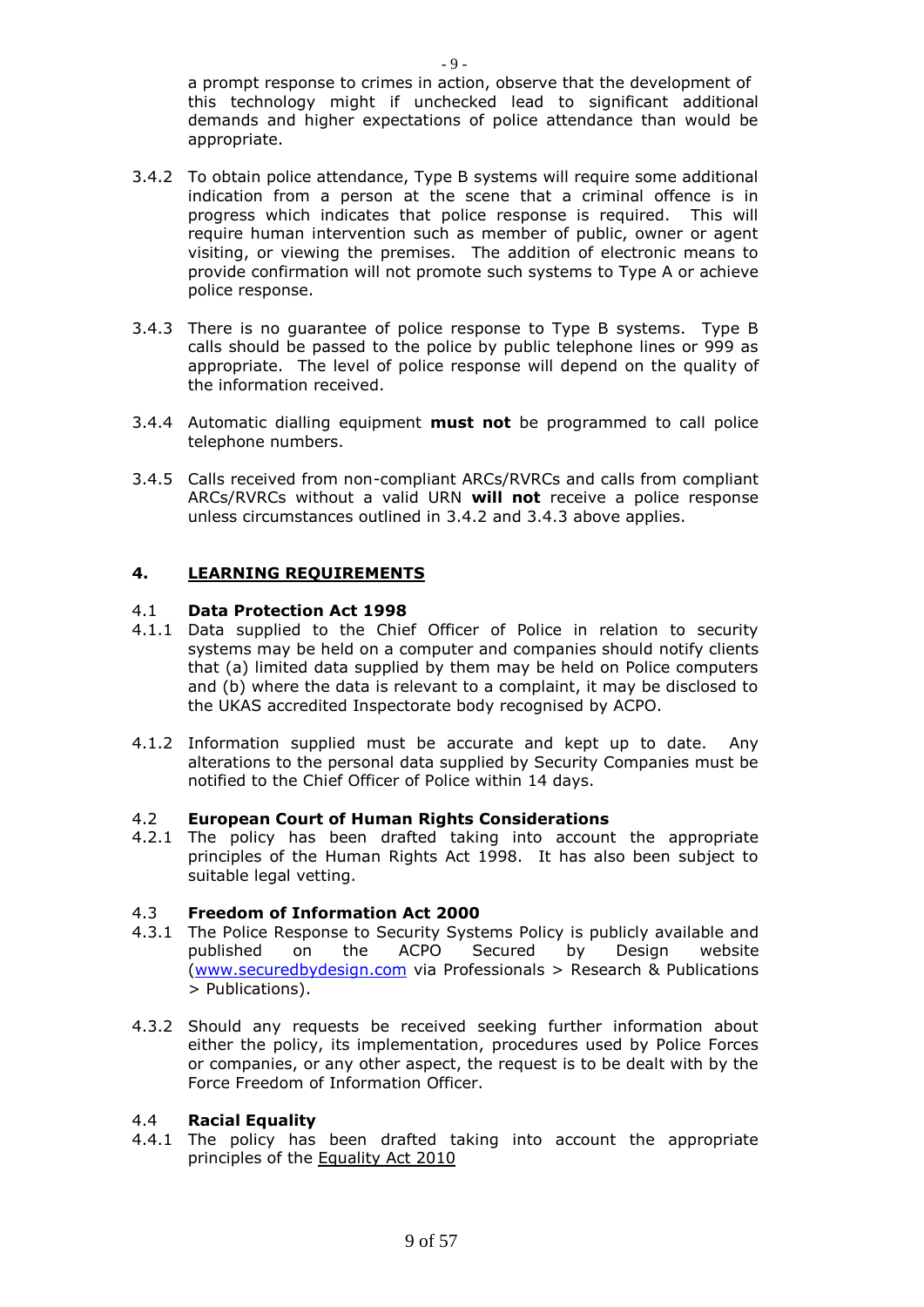# 4.5 **Advertising**

- 4.5.1 Installation Companies and ARC's shall not use terminology which might raise, in the mind of the customer, a guaranteed or unrealistic expectation of police response to a security system and shall not use an ACPO logo or reference in advertising material without written permission from the ACPO General Secretariat, or a police force logo without the prior permission of the relevant chief officer of police.
- 4.5.2 The use of wording such as 'Police Approved', 'Police Preferred', 'Police Compliant' and 'Meets Police Requirements' must not be used.
- 4.5.3 Advertising material should not contain any references to recognised or compliant lists held by individual police forces. Photographic material or images of police officers or vehicles must not be used.

# **4.6 FINAL DISCRETION**

- 4.6.1 The policy does not impose any liability on a police force, its officers or employees, the Police Authority or Police & Crime Commissioner arising out of any acts or omissions connected with the security system installation, including failure or timeliness in responding to any activations. The Chief Officer of Police reserves the right to:-
	- (a) refuse to admit a company to the compliant list.
	- (b) refuse to issue a Police URN for any installation.
	- (c) refuse Police response to any security system installation.
	- (d) to alter, amend or add to this policy as necessary through the ACPO Security Systems Group.
- 4.6.2 Issues which may require amendment to this policy must be forwarded to the Chairman, ACPO Security Systems Group, the address of whom may be obtained from Police Headquarters. The Chairman meets with representatives of the British Security Industry Association (BSIA), UKAS accredited inspectorate bodies, the Fire and Security Association (FSA) the insurance industry, represented by the RISC Authority and other representative organisations to review such matters.
- 4.6.3 The ACPO Police Response to Security Systems Policy is the copyright of the Association of Chief Police Officers. This Policy is available on the ACPO Secured By Design website [www.securedbydesign.com](http://www.securedbydesign.com/) via Professionals > Research & Publications > Publications and may be downloaded for individual use, but under no circumstances altered or amended.
- 4.6.4 Other documents referred to in the policy (including the appendices)and communications on matters referred to in the policy must be in writing, facsimile or similar electronic form. Electronic copies of original documents and electronic documents shall be acceptable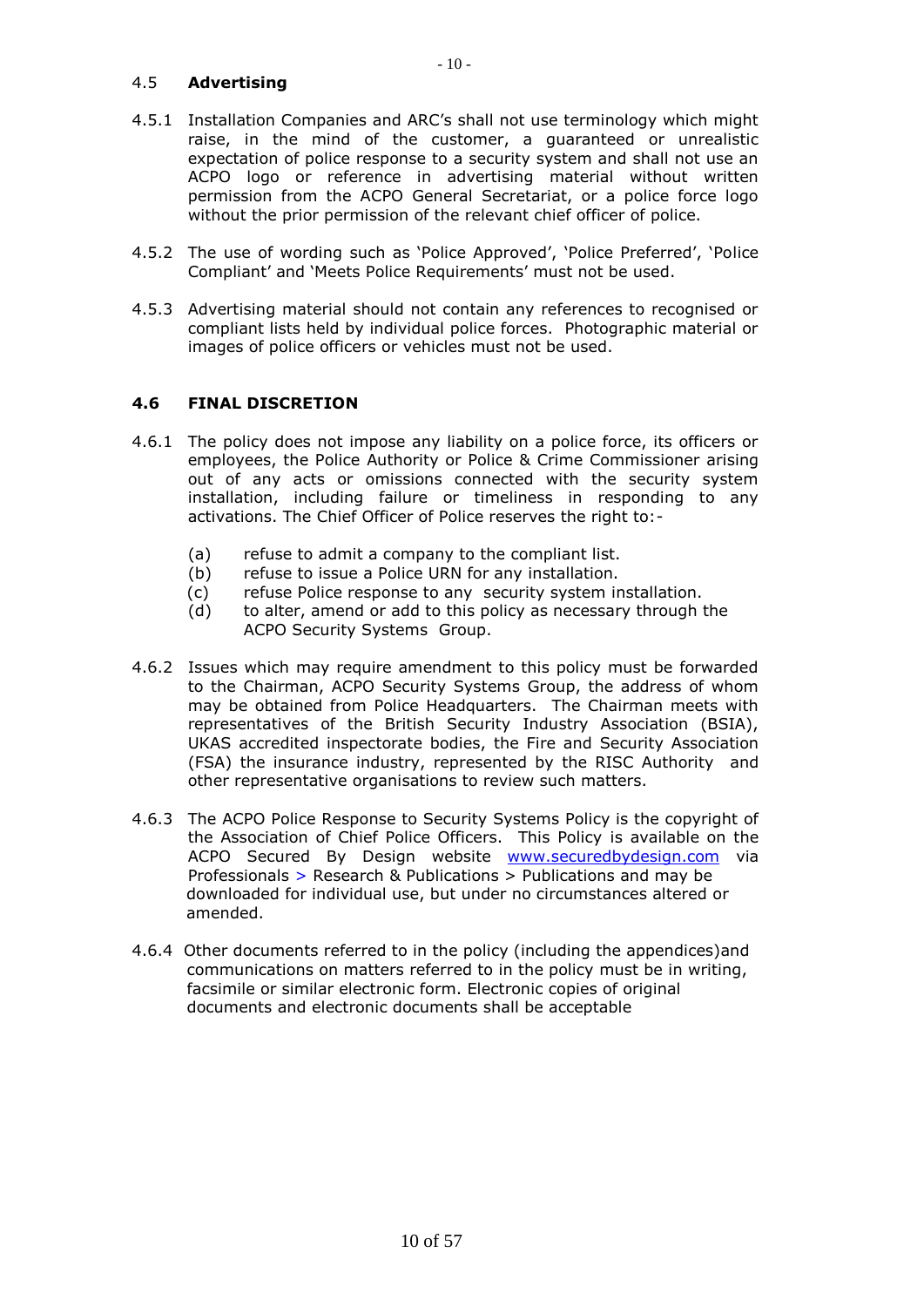# **5. INDEX TO APPENDICES**

| <b>APPENDIX A</b>                                       | POLICY VARIATIONS FORCE SERVICE STANDARD                                                                                                                                                    |
|---------------------------------------------------------|---------------------------------------------------------------------------------------------------------------------------------------------------------------------------------------------|
| <b>APPENDIX B</b>                                       | APPLICATION FOR INCLUSION ON POLICE LIST OF<br>COMPLIANT COMPANIES/POLICY AGREEMENT FORM                                                                                                    |
| <b>APPENDIX C</b>                                       | DISCLOSURE OF CONVICTIONS                                                                                                                                                                   |
| <b>APPENDIX D</b>                                       | FALSE ALARM MONITORING FORMULA                                                                                                                                                              |
| <b>APPENDIX E</b>                                       | ADMINISTRATION CHARGES                                                                                                                                                                      |
| <b>APPENDIX F</b><br>ANNEXE A<br><i><b>ANNEXE B</b></i> | COMBINED NOTICE OF INTENTION TO INSTALL AND<br><b>VARIATION FORM</b><br>KEY TO COMPLETION OF APPENDIX F<br>RESTORATION OF RESPONSE TO INTRUDER ALARM<br>RESTORATION OF RESPONSE TO PA ALARM |
| <b>APPENDIX G</b>                                       | HAZARDS AND SITE RISK STATEMENT (HEALTH & SAFETY)                                                                                                                                           |
| <b>APPENDIX H</b>                                       | POLICY COMPLIANT COMPANIES - POLICE ADVICE TO PUBLIC                                                                                                                                        |
| <b>APPENDIX I</b>                                       | LETTER TO POTENTIAL CUSTOMER                                                                                                                                                                |
| <b>APPENDIX J</b>                                       | MEMORANDUM OF UNDERSTANDING                                                                                                                                                                 |
| <b>THEY SO REQUIRE.</b>                                 | APPENDICES K-O ARE ADVISORY STANDARD TEMPLATES, FOR USE BY FORCES, IF                                                                                                                       |
| <b>APPENDIX K</b>                                       | POLICE LETTER TO CUSTOMER ON COMPLETION OF<br><b>INSTALLATION</b>                                                                                                                           |
| <i><b>APPENDIX L</b></i>                                | NOTICE OF URN TO MAINTAINING COMPANY                                                                                                                                                        |
| <b>APPENDIX M</b>                                       | LETTER TO SUBSCRIBER FOLLOWING 2 FALSE CALLS                                                                                                                                                |
| <i><b>APPENDIX N</b></i>                                | LETTER TO SUBSCRIBER FOLLOWING 3 FALSE CALLS                                                                                                                                                |
| <b>APPENDIX O</b>                                       | <b>REINSTATEMENT OF POLICE RESPONSE LETTER</b>                                                                                                                                              |
| <b>APPENDIX P</b>                                       | DELETION OF URN/MONITORING LETTER TO SUBSCRIBER                                                                                                                                             |
| <b>APPENDIX Q</b>                                       | DELETION OF URN/MONITORING LETTER TO SECURITY<br><b>SYSTEMS COMPANY</b>                                                                                                                     |
| <b>APPENDIX R</b>                                       | REQUIREMENTS FOR COMPANIES INSTALLING AND<br>MONITORING REMOTE CCTV SYSTEMS                                                                                                                 |
| <b>APPENDIX S</b>                                       | REQUIREMENTS FOR SECURITY SYSTEMS SERVICES                                                                                                                                                  |
| <b>APPENDIX T</b>                                       | TEN POINT PLAN FOR PERSONAL ATTACK DEVICES                                                                                                                                                  |
| <b>APPENDIX U</b>                                       | REQUIREMENTS FOR ISSUE OF URNS FOR VEHICLE TRACKING                                                                                                                                         |
| <b>APPENDIX V</b>                                       | REQUIREMENTS OF LONE WORKER SERVICES                                                                                                                                                        |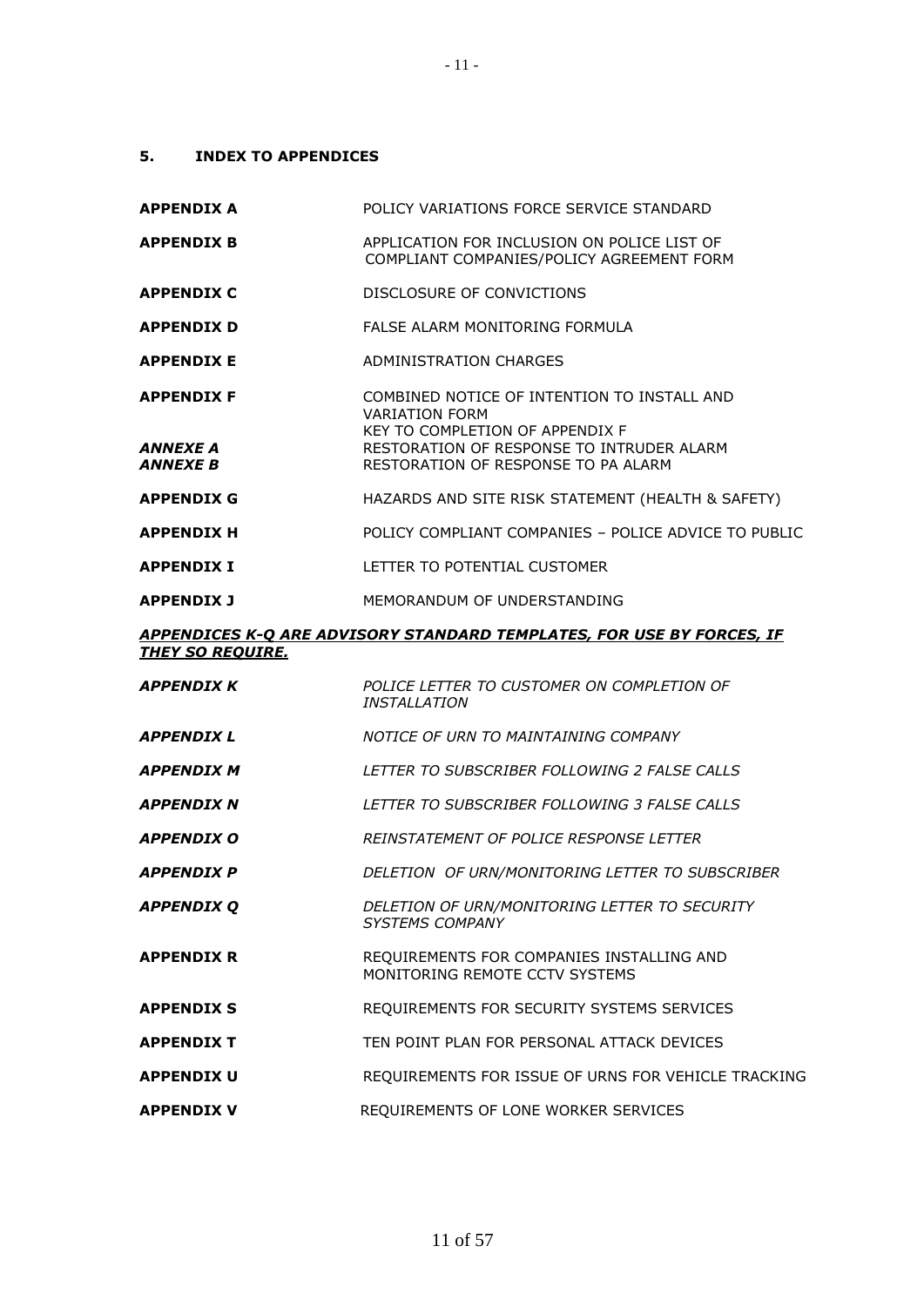### **POLICY VARIATIONS FORCE SERVICE STANDARD**

**(EXAMPLE. Remains as at present with force response policy and will include the adoption of options to check convictions and make administrative charges. It must not be used to introduce changes to the principles of the policy).**

### **Force Crest, Chief Officer's name and headquarters address**

The ACPO security systems policy has been adopted by the ………………………………………. Police/Constabulary. The following variations permitted under the terms of the policy apply in this police area. **Examples** 

- 1. Automatic 999 dialling alarm equipment is not permitted.
- 2. All central monitoring station alarm messages must be transmitted to our Force Control Room, Police Headquarters on dedicated ex-directory telephone lines. The number of which will be disclosed on receipt of a signed policy agreement (Appendix B)………(details of any annual fee/ premium rate charges).
- 3. The ………………………………Police/Constabulary Service Standard is to aim to attend all urgent calls within 10 minutes in the following areas………………………and………………………….town centres. Commercial premises in these areas must have a 10 minute audible sounder delay on remote signalling systems. In all other areas an instant sounder is permitted. In exceptional circumstances companies may apply in writing for exemption to the delay requirement according to individual risks.
- 4. Commercial security system companies must enclose a stamped addressed envelope with all correspondence requiring a reply.

All correspondence should be addressed to the Supervisor, Alarms Administration Department, ……………………………………address.

The Unique Reference Number (URN) remains the property of …………………………….Police/Constabulary and must be quoted in all correspondence. In the interests of maintaining security of records, all enquiries concerning individual security systems must be made in writing or electronic means. Telephone enquiries regarding systems or particular alarm activations will not be accepted.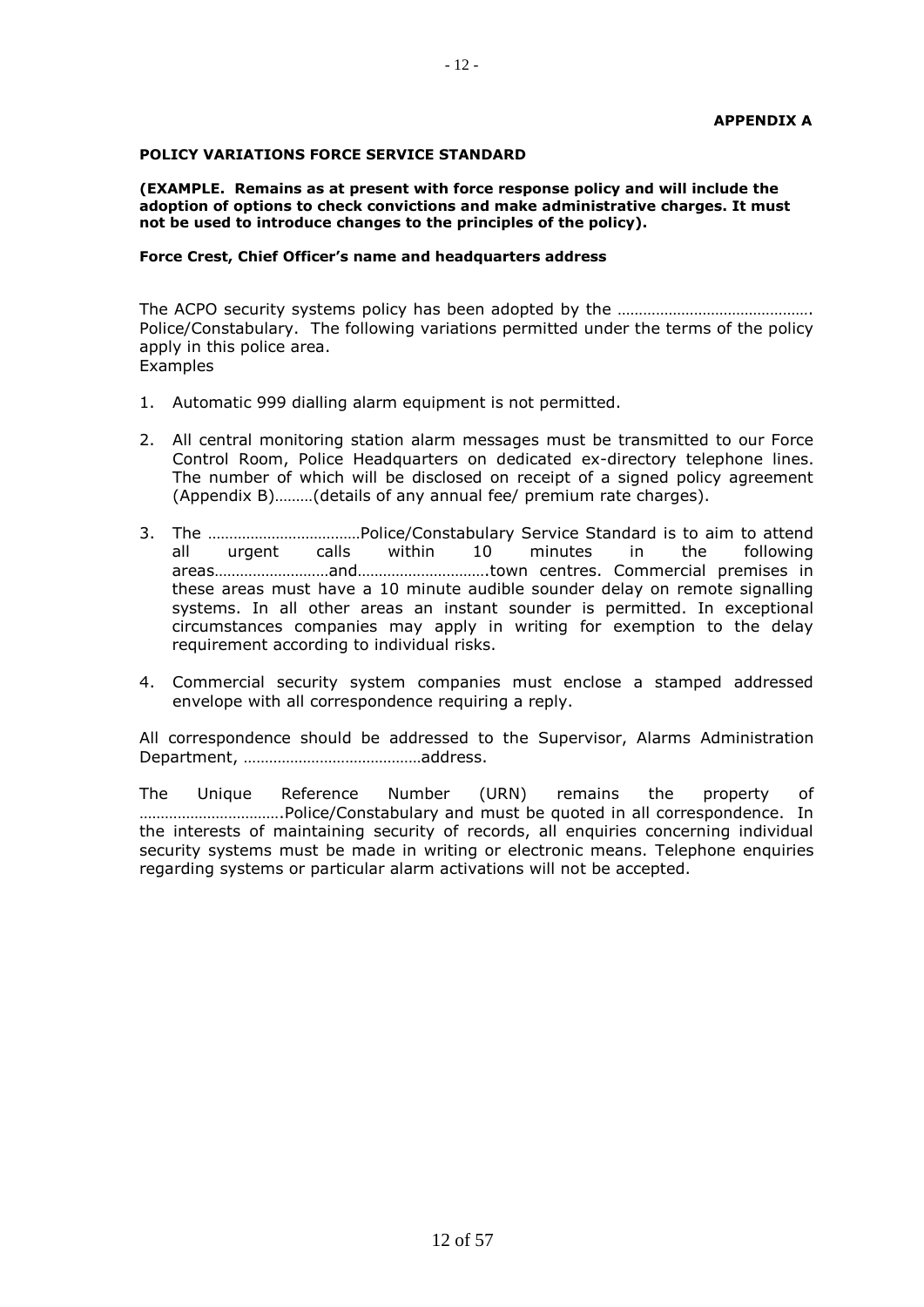# APPLICATION TO BE ACCEPTED ON POLICE **APPENDIX B LIST OF COMPLIANT COMPANIES /POLICY AGREEMENT FORM**

### **This form must be signed by an authorised person at the company head office.**

You must be registered with your Home Force where your main office/headquarters is situated **before** applying to other police forces for inclusion on their List of Policy Compliant Security Companies.

Insert Name of Home Force registered with ……..………………….…………………………

I have read the (name of force) Police/Constabulary Security Systems Policy and Requirements for Security Services. I agree to comply with every requirement of these documents.

I acknowledge that failure to comply will result in my company no longer being accepted by the (name of force) Police or being included on the (name of force) Police list of compliant companies.

I am authorised to sign this document on behalf of (name of company)

..................................................... Position in Company …………….………………………….

My company is inspected by…………..………… for the following types of security systems

……………………………………………………………….…………… (Copy of certificate to be enclosed.)

**This policy is a living document, which may be subject to amendment in April and October each year. It is your responsibility to ensure that your company is aware of these amendments. The policy is available on the ACPO Secured By Design website [\(www.securedbydesign.com\)](http://www.securedbydesign.com/).**

| <b>Our Alarm Receiving Centre(s)</b>                                                                                        |  |
|-----------------------------------------------------------------------------------------------------------------------------|--|
|                                                                                                                             |  |
|                                                                                                                             |  |
|                                                                                                                             |  |
| Please Return to:-Alarms Administrator, (name of Force) Police Headquarters, Address<br>Data Protection Act 1998            |  |
| Personal data supplied on this form may be held on, and/or verified by reference to<br>information already held on computer |  |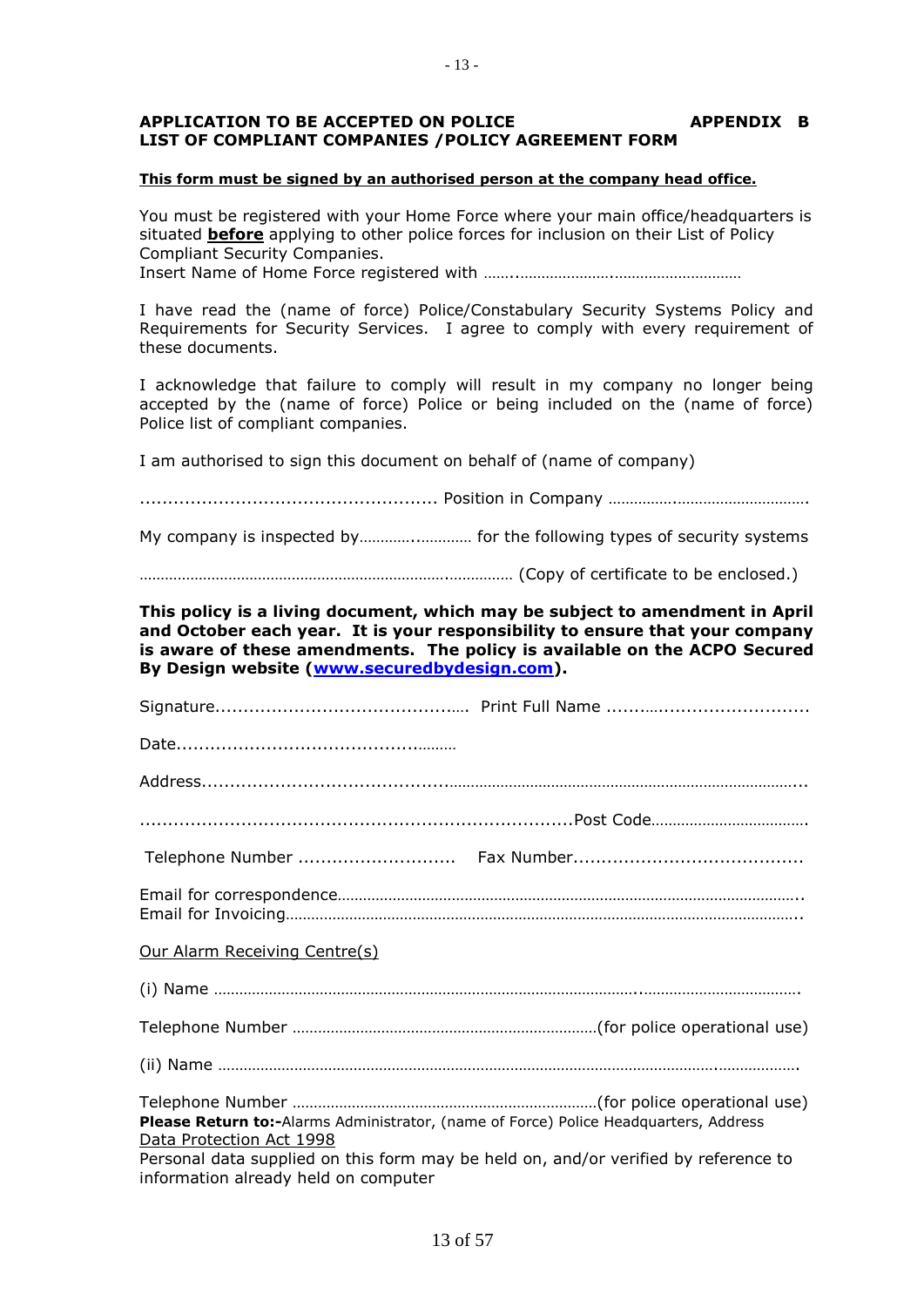# **APPENDIX C**

# **DISCLOSURE OF CONVICTIONS**

It is suggested that the procedure should only be entered into with companies on the List of Compliant Security System Installers of a Police Force or a company making a bona fide application for admittance to the List.

It is emphasised that the Rehabilitation of Offenders Act 1974 (as amended by the Criminal Justice and Immigration Act 2008) applies and `spent' convictions, reprimands, warnings, cautions and conditional cautions (adult and youth) cannot be considered.

The intention is to curtail those with criminal convictions having access to premises and information relating to the security of premises. The offences should therefore be relevant, such as involving theft, dishonesty, serious assault, drugs and offences of indecency.

### PROPOSED PROCEDURE

- (i) Police checks must not take the place of normal recruitment procedures. References should be required and taken up in the case of all new appointments, with unexplained gaps in employment being satisfactorily accounted for.
- (ii) Each applicant seeking employment where their duties will include surveying, sales, installation, maintenance, monitoring and administration of security systems (in accordance with BS7858) with a company on a Force's List of Compliant Security System Installers, or a prospective company wishing to go on the List, will be required to complete a form. The form will be consistent with the model layout as shown at Form A. This will be done after selection, **but before appointment**.
- (iii) Employers may wish to make a statement available to people who may be subject to a criminal records check under these arrangements, to reassure them that ex-offenders will not automatically be rejected. A model statement is offered at Form B.
- (iv) The police should not be asked to confirm criminal records where the person concerned has admitted a conviction which would clearly render him or her unsuitable for employment in the surveying, sales, installation, maintenance and administration of security systems.
- (v) When a police check is required, the employer should then pass the request on to the Chief Constable of the Police Force area where the employee is based for work purposes. There should be no reason to carry out subsequent checks in other force areas.
- (vi) Employers must make every effort to confirm the identity of the applicant before the police are required to process the check. They must also confirm the correct spelling of the full name, the date and place of birth and current address.
- (vii) All applicants must give written permission for the police to instigate checks and also advise employers where they consider an applicant meets/does not meet the criteria of the Policy.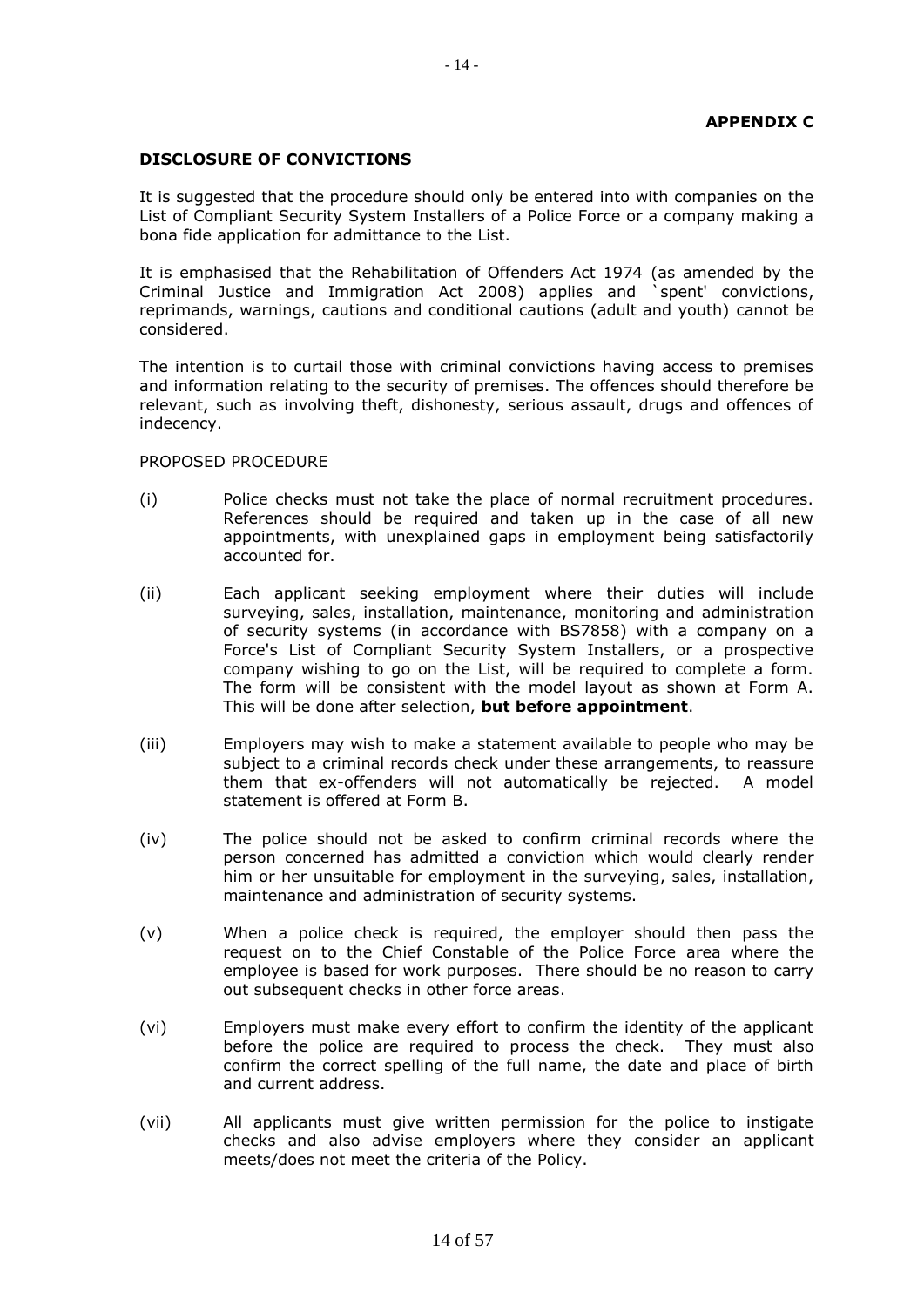# **APPENDIX C (continued)**

- (viii) The police check will be limited to a PNC check against criminal convictions only. The police will reply stating the person meets/does not meet the criteria of this policy. Details of convictions will not be passed on to the employer.
- (ix) In the event of a pending prosecution where the offence is relevant, a decision on suitability may be delayed subject to the outcome of the case.
- (x) Where a person wishes to complain about this decision on the grounds they have been incorrectly identified, they should have an opportunity to make representations to the police. This should be done in the first place through the employer. Where such a complaint is received by the police, the grounds for rejection will be disclosed to the complainant, but not the employer.
- (xi) This Policy only applies to new employees of existing companies on the Compliant List and to any prospective company wishing to go on the List. If someone who is working for a company on the Policy Compliant List is subsequently identified as being unsuitable through his/her criminal convictions, police forces may notify the relevant employer. The subject of the report will be informed.
- (xii) In the event of a request for a police check from a foreign national, the application will also require an attachment of the relevant overseas criminal record check; this will need a form of authentication and be translated into English.
- (xiii) In the event of a British Citizen having worked outside of the UK for over a period of six continuous months in the last 5 years, they will also be required to provide an overseas criminal record check.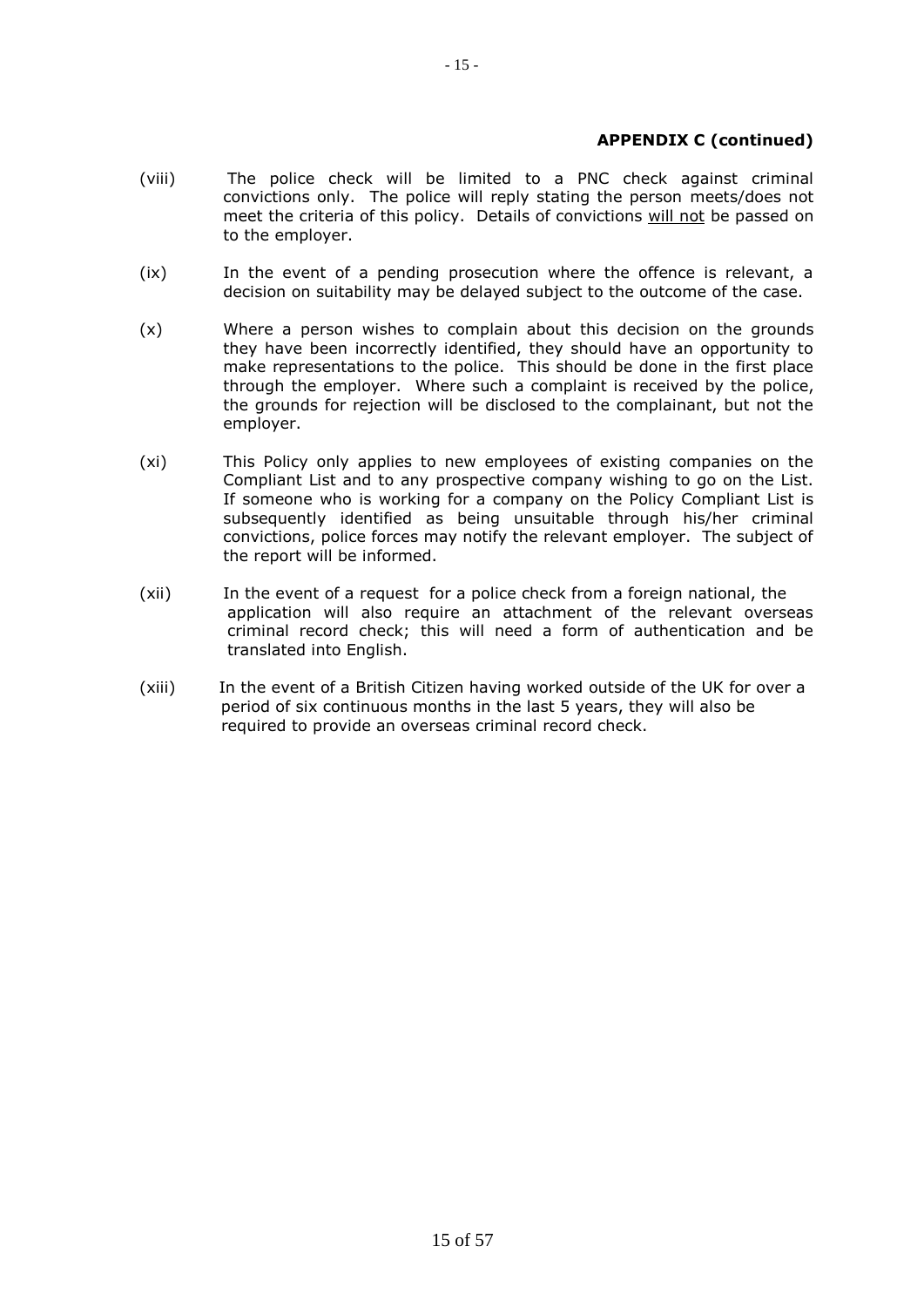# **APPENDIX C (continued)**

# **FORM A TO BE RETAINED BY THE POLICE**

# **REQUEST FOR A POLICE CHECK IN RESPECT OF AN APPLICATION FOR EMPLOYMENT WITHIN A SECURITY SYSTEM COMPANY**

### PART A - To be completed by the applicant in BLOCK CAPITALS

I am aware that this employment is subject to a police record check and I consent to such a check being performed. This has been explained to me and I understand in assessing my suitability spent convictions and cautions are not considered by the police. I authorise the police to inform my employer if they consider I meet/do not meet the criteria of their Force Policy on Security Systems, because of any information obtained from police records. Where there is police bail or pending prosecutions the decision to notify your employer could be delayed for some considerable time.

| If born outside of the United Kingdom            |
|--------------------------------------------------|
|                                                  |
|                                                  |
|                                                  |
|                                                  |
|                                                  |
| Previous Addresses in last 5 years (give dates): |
|                                                  |
|                                                  |
| (continue overleaf if necessary)                 |

If you live overseas or you have spent six continuous months or more outside the UK, you must provide evidence of a criminal record check from the relevant country or countries. The checks need to cover the five years prior to this application.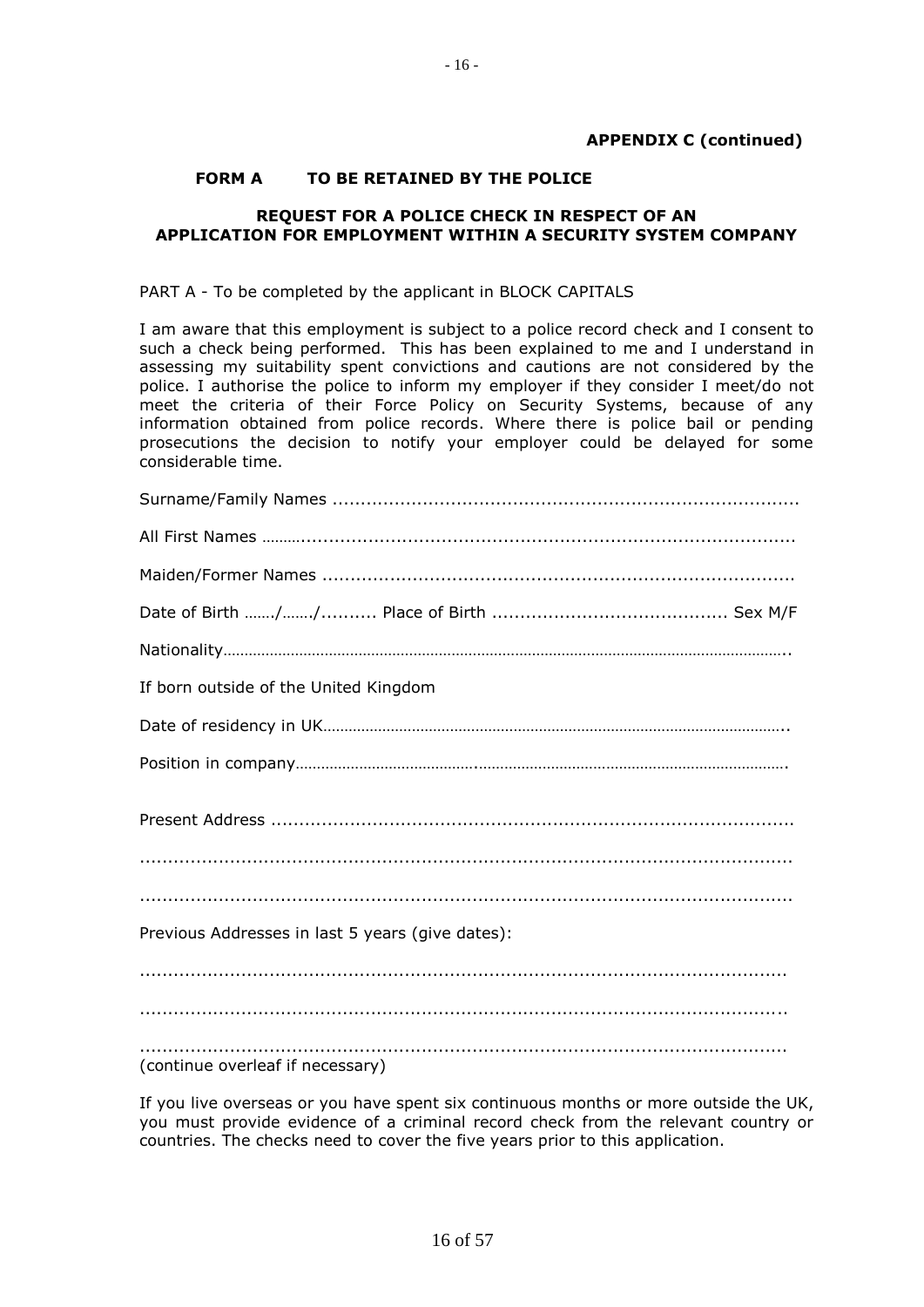# **Form A Continued**

Have you ever been convicted at a Court for any offence which is not now spent under the terms of the Rehabilitation of Offenders Act 1974? YES/NO

Are you about to be or are currently the subject of a pending court case? YES/NO

Are you currently on police bail YES/NO

**If YES**, provide details, including approximate date, the offence, and the Court or Police Force which dealt with you.

I agree to notify my employer of any future relevant convictions

Previous Addresses - Continued.

Signature ............................................ Date ..................................................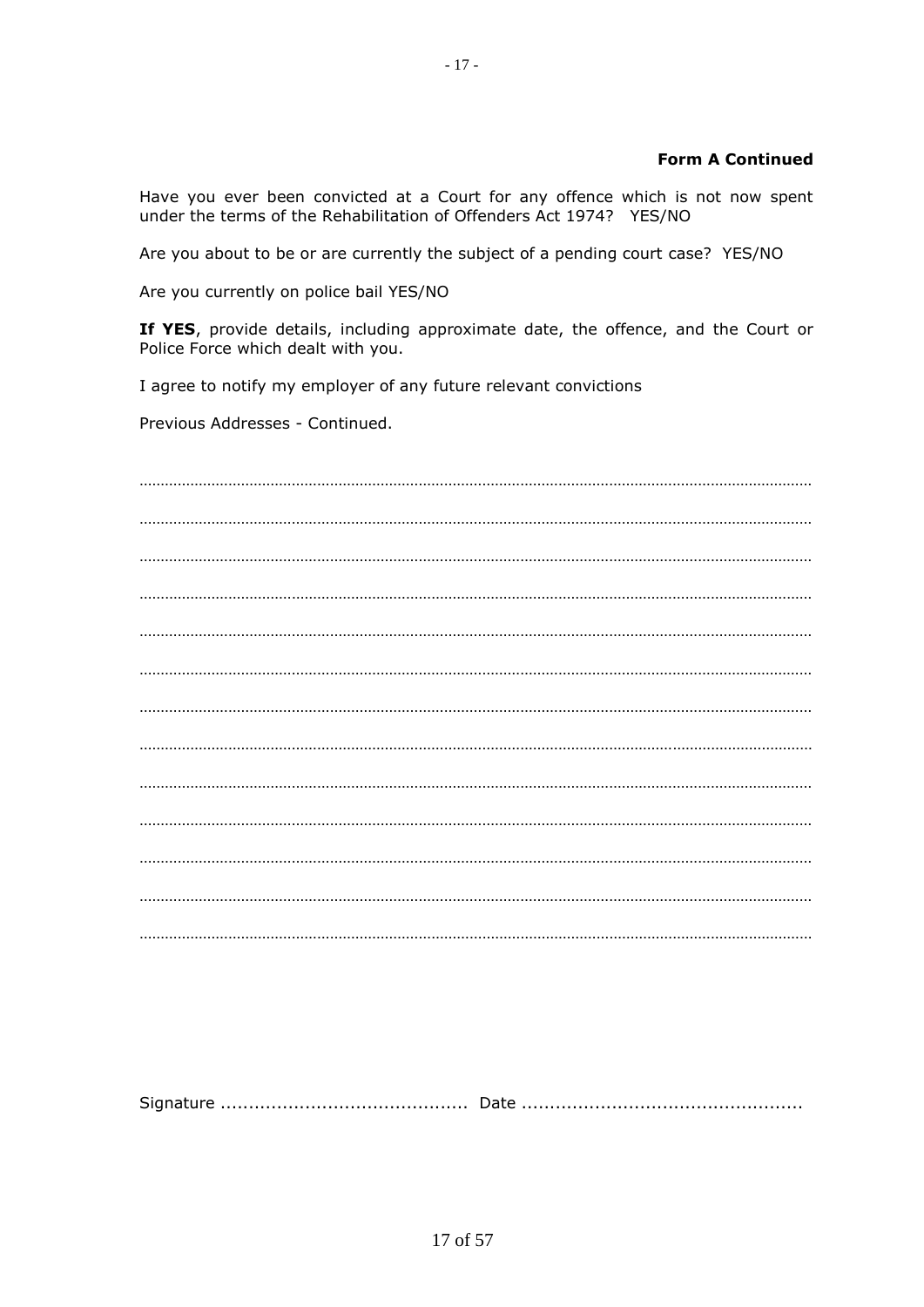# **APPENDIX C (continued)**

PART B - To be completed by the employer

The person identified above satisfied the conditions for requesting a police check set out in the ACPO Policy on Security Systems, The particulars provided have been verified and I am satisfied they are accurate.

I confirm that Form B of Appendix C has been provided to the applicant.

I/We indemnify the Chief Officer of Police of (name of force……..…….) and all officers and police staff of the said police service against all actions, claims, costs and demands arising out of the giving of information in response to this request.

| DATE |  |
|------|--|
|      |  |
|      |  |

PART C - For Police use only

PNC/NIB Records only have been checked against the above details:

- No trace of convictions on details supplied.
- The subject appears identical with the person whose criminal record is attached.
- The subject does not meet the requirements of this policy

SIGNED ....................................... DATE .........................

ALL FORMS TO BE RETURNED TO THE NOMINATED OFFICER IN THE FORCE FOR IMPLEMENTATION OF THIS ACPO SECURITY SYSTEMS POLICY.

# **THIS FORM AND THE CRIMINAL RECORD MUST BE RETAINED BY THE POLICE**

-----------------------------------------------------------------------------------------------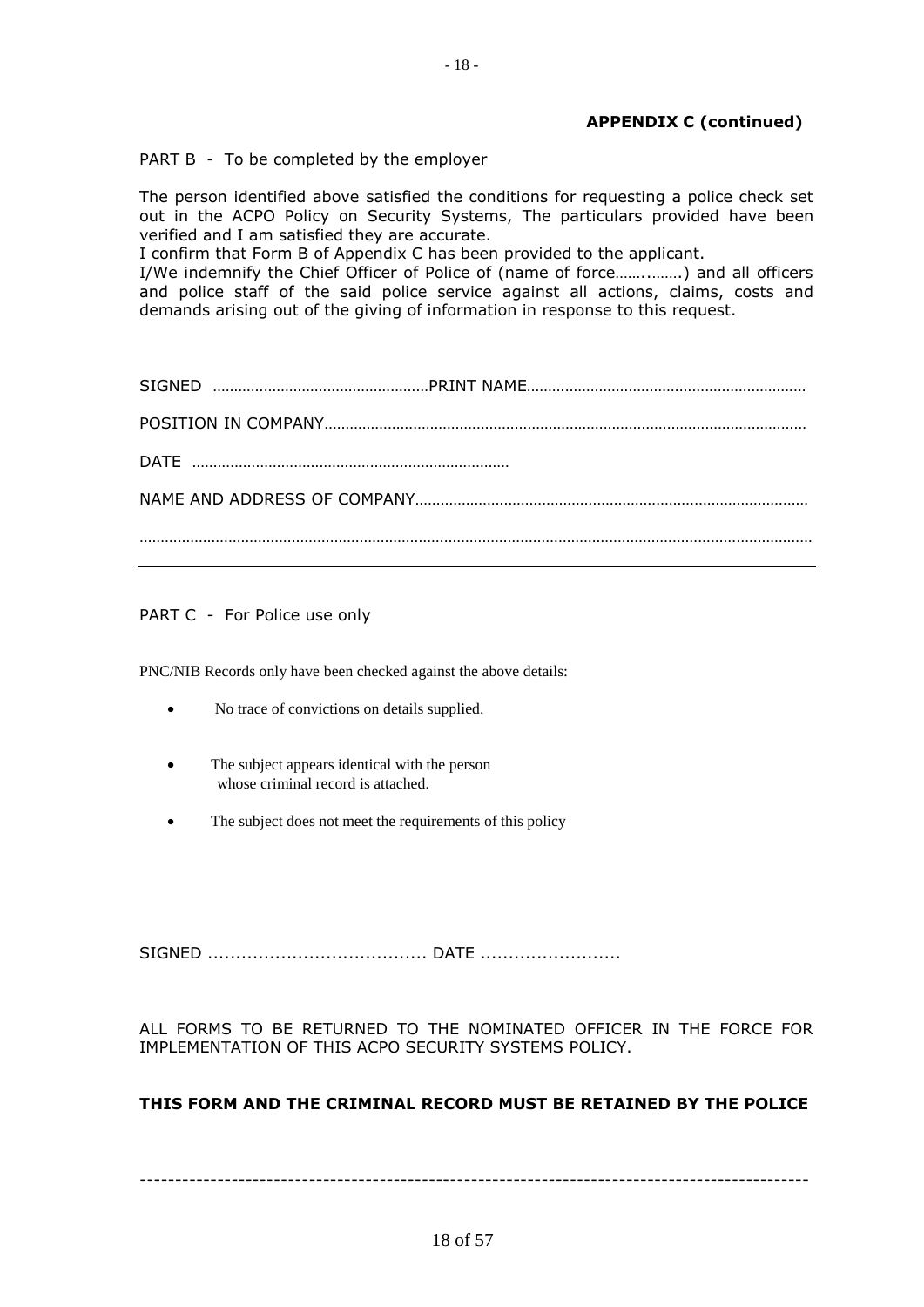# **APPENDIX C (continued)**

**FORM B**

# **DISCLOSURE OF CRIMINAL CONVICTIONS**

# **EMPLOYER TO HAND THIS FORM TO APPLICANT**

# **NOTICE TO THE APPLICANT**

The Police, in applying their policy on security systems, may preclude a company from its List of Compliant Security Systems Installers if a principal or employee has criminal convictions.

In connection with your employment/application for employment, you are required to supply the personal information. Any convictions, including bind-overs, should be shown. You are required to sign the form authorising the Police to inform your employer if you meet/do not meet the requirements of their Security System Policy.

It should be noted that failure to provide relevant information, or to give false information, could lead to prosecution for an offence under Section 16, Theft Act 1968.

Following the checks the Police may advise an employer/ prospective employer that an individual does not meet the requirements of the ACPO Policy, but in so doing they will NOT reveal actual details.

Where you believe you have been wrongly identified, you are entitled to make representation to the Police. This should be done through the employer in the first instance.

If there is insufficient space on the form overleaf to fully answer any question, please continue on a separate sheet of paper.

**NB THE REHABILITATION OF OFFENDERS ACT 1974 (AS AMENDED BY THE CRIMINAL JUSTICE AND IMMIGRATION ACT 2008) APPLIES TO THIS REQUEST FOR INFORMATION. YOU ARE NOT REQUIRED TO DISCLOSE A CONVICTION WHICH HAS BECOME SPENT UNDER THE ACT.**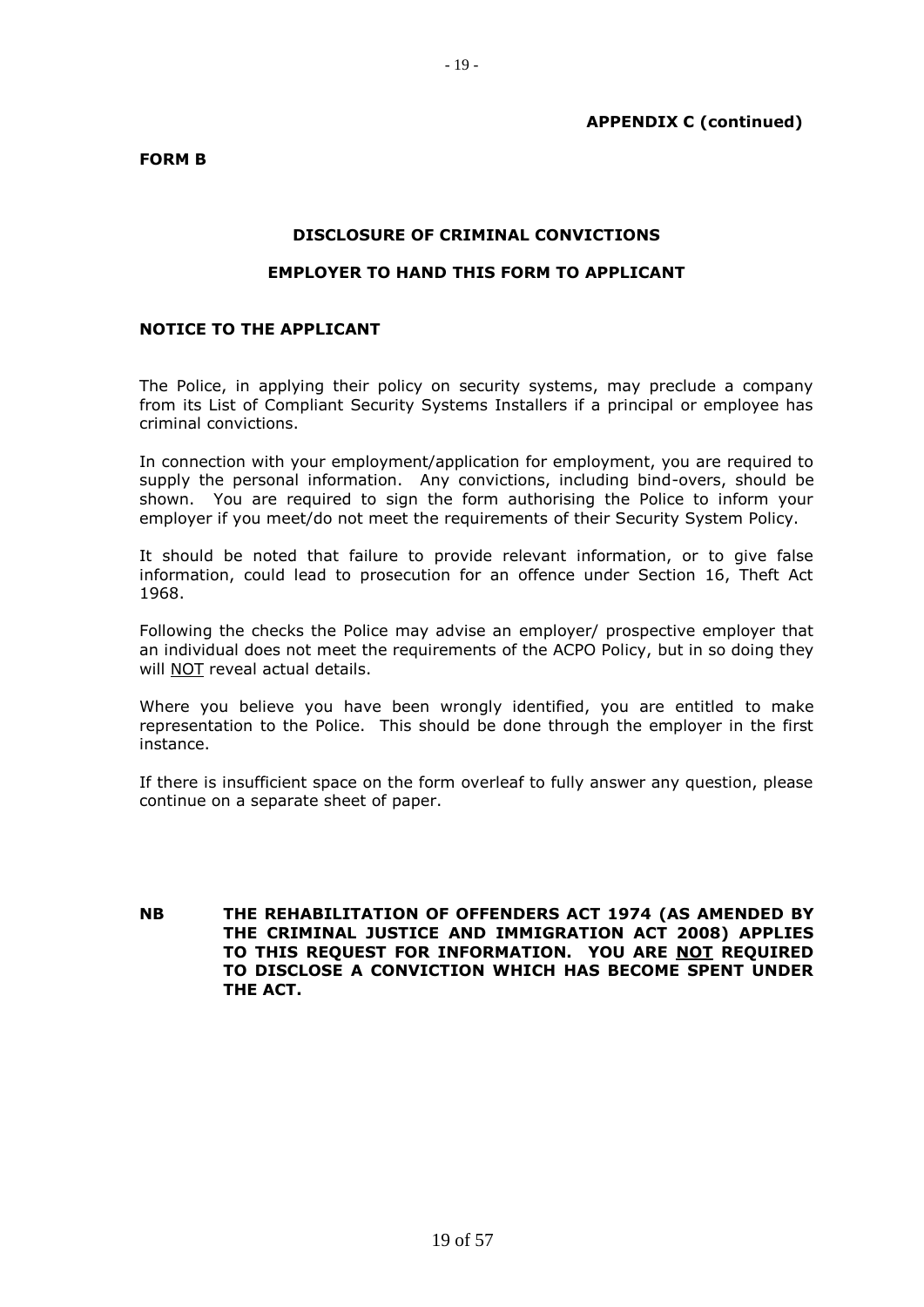# **FALSE ALARM MONITORING FORMULA APPENDIX D**

The following formula may be used to monitor the performance of companies installing remote signalling alarms

upper action level = 
$$
\left(a + \frac{1}{N}\right)\left(1 - \frac{1}{9(Na+1)} + Z\sqrt{\frac{1}{9(Na+1)}}\right)^3
$$

- **a** = the force false alarm rate for a particular reference period (e.g. 28 days, month or year)
- **N**= the number of installations for a particular company

**Z** = the value taken from tables based on normal distribution. The figure of 1.64 has been chosen to give the following producers risk and consumer's risk.

**Producer's risk -** the probability of wrongly identifying as inefficient a company whose false alarm rate is the same as the force rate is 1 in 8000.

**Consumer's risk -** the probability of wrongly identifying as efficient a company whose false alarm rate is the same as the upper action level is 7 in 8. This would be less for companies operating above the upper action level.

**NB.** Each installing company will have a different upper action level dependent upon their total number of installations.

# **Mode of application**

The application of the formula is only a guide which will intimate to those monitoring performance that a problem may need to be addressed.

Where a company has a false alarm rate which exceeds the upper action level for that particular company for 3 consecutive months or for any 6 months in a rolling 12 month period the following procedure will apply.

The alarm installation / maintenance company will be notified in writing that their false alarm rate exceeds their upper action level. They will be requested to reduce their false alarm rate to inside of their upper action level within 3 months. The company's inspectorate body will also be informed.

- (i) Where a claim is made that the upper action level has been exceeded on the grounds of unique types of alarm installations a revised rate may be introduced at the discretion of the Chief Officer of Police. Where the Chief Officer considers a claim for a revised upper action level is unacceptable he may refer the matter to the appropriate independent inspectorate for arbitration.
- (ii) Where a reduction to the false alarm rate is not achieved within a three month period the Chief Officer will consider the following options-
- (a) if the company appears to have made little or no effort to resolve the problem an immediate withdrawal of facilities to acquire new unique reference numbers (URNs) will take place until the company has reduced their false alarm rate to within their upper action level. The circumstances will be reported to the appropriate inspectorate body as a serious non-compliance with the ACPO Requirements for Security Systems Services document..
- **or**
- (b) if the company demonstrates it has tried but been unsuccessful in reducing their false alarm rate to within their upper action level the circumstances will be reported to the appropriate inspectorate body as a non-compliance. The Chief Officer may agree objectives with the company to resolve the matter, in such cases the URN facility will not be withdrawn.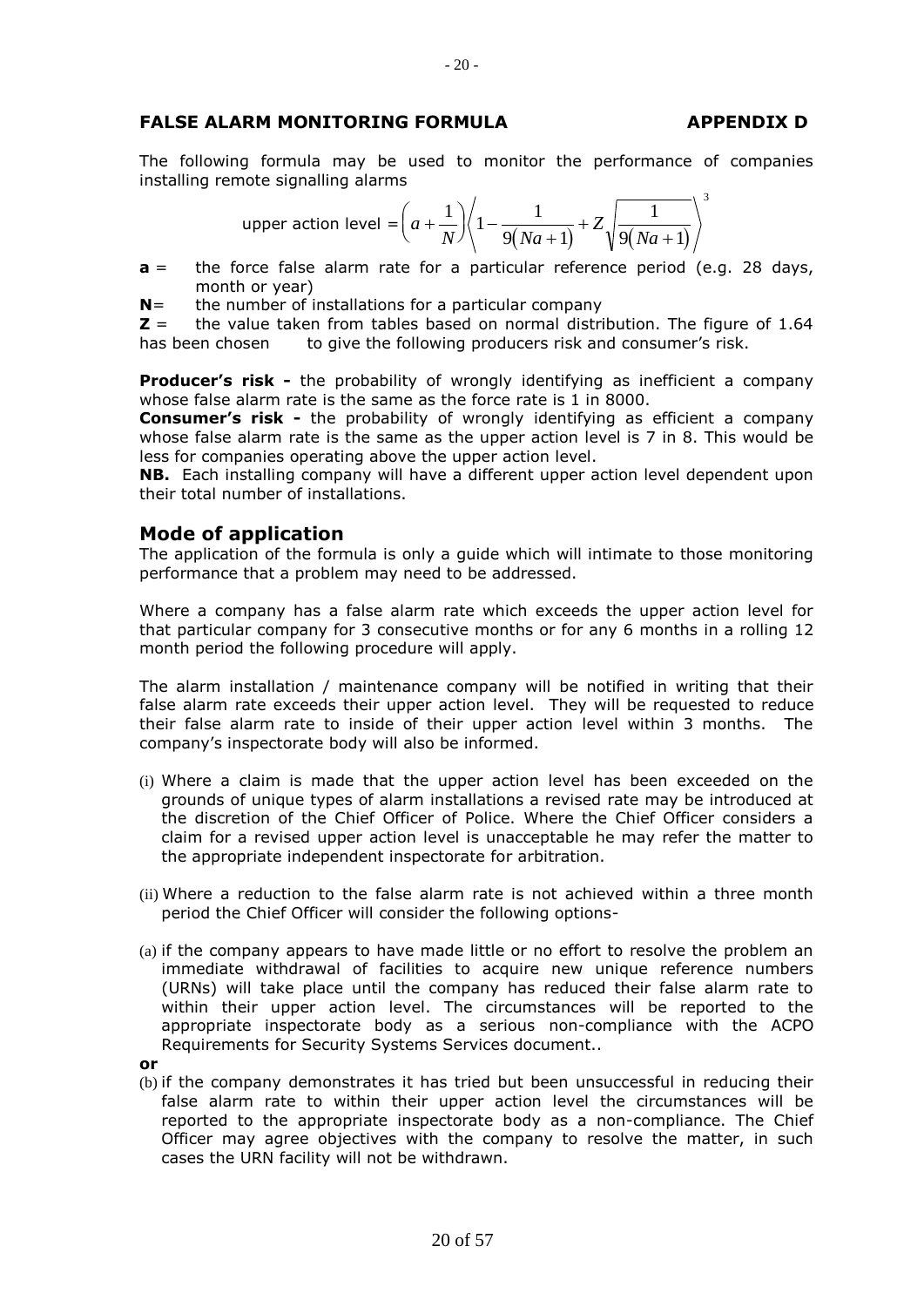# **ADMINISTRATION CHARGES APPENDIX E**

The following charging structure is adopted by all police forces seeking to recover administration costs in respect of security systems. Payment shall be made to the individual police force in accordance with arrangements set out at **Appendix A**.

- 1. Each application for a URN or element of a URN is subject to an administration fee payable by the system user. The URN Fee is £43.49 plus VAT and will be reviewed annually by ACPO. (See Appendices U & V for vehicle tracking and lone worker systems).
- 2. Upon receipt of the administration fee, a URN will be allocated to the system and issued to the maintaining company. If the applicant's cheque or other payment method fails to clear or is not honoured, the URN will be cancelled and the security system company informed.
- 3. The administration fee is payable for Intruder and PA applications and transfers for:
	- a) New URN applications
	- b) New occupiers/owners of premises taking over existing security systems (system retains false alarm history unless upgraded to DD243 2004 or BS 8243 2010)
	- c) Existing user changing security company (system retains false alarm history unless upgraded to DD243 2004 or BS8243) Where a security company cancels a URN, a period of 28 days grace should be given to allow another security company to takeover the URN. Where a security company applies to takeover a URN from an existing company and/or Maintenance Contract, they may do so supported by the customer's authority.
- 4. The administration fee is not applicable when:
	- a) A compliant security company acquires/purchases another compliant security company.
	- b) A security company ceases to trade and another company takes over the URNs within 28 days
	- c) Premises change name only (Evidence will be required to ensure it is a change of name only and not change of owner/user). Systems will retain their false alarm history unless upgraded to DD243:2004 or BS8243.
- 5. In the event of police forces and security companies failing to reach an agreement in whether 3 or 4 above applies, ACPO Security Systems Group should be consulted who will make recommendations to Chief Constables.
- 6. In the event the installation does not proceed after the URN has been allocated, the fee is non-returnable
- 7. All security system monitoring centres operating under this policy must utilise the dedicated ex-directory lines nominated by each police force.
- 8. If caller line identification is operated, monitoring centres must not bar this facility on police calls.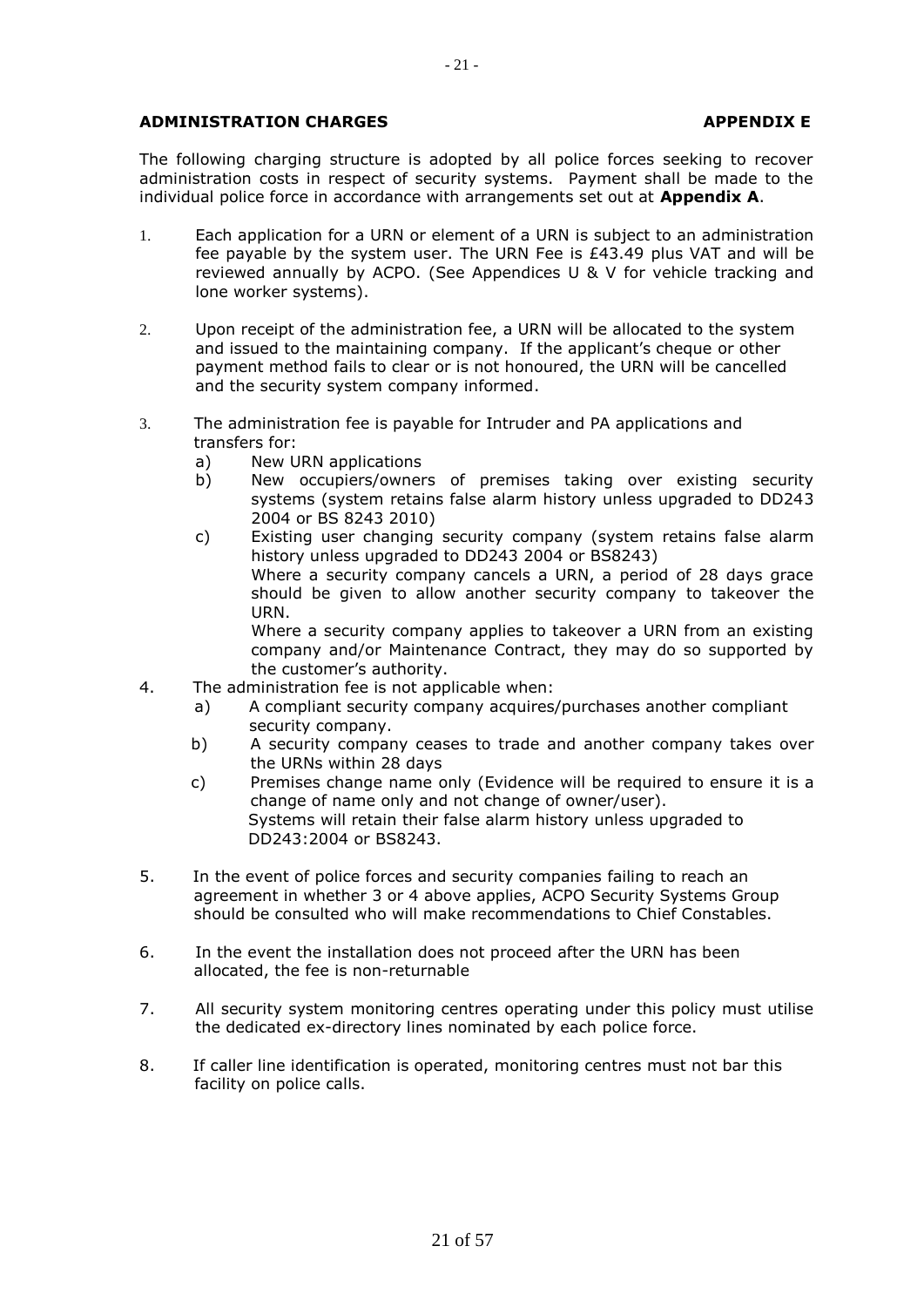9. If a stamped, addressed envelope (SAE) is required with the URN application this will be listed at **Appendix A**.

These administration charges do not represent a charge for our attendance at alarm calls, nor do they form a contract with the occupier of the premises for response to calls. Note: If the company pays the URN fee on behalf of the customer referred to above, then the police and the company agree that this shall not constitute or imply any partnership, joint venture, agency fiduciary or other relationship between either the company and system user or the company and the police.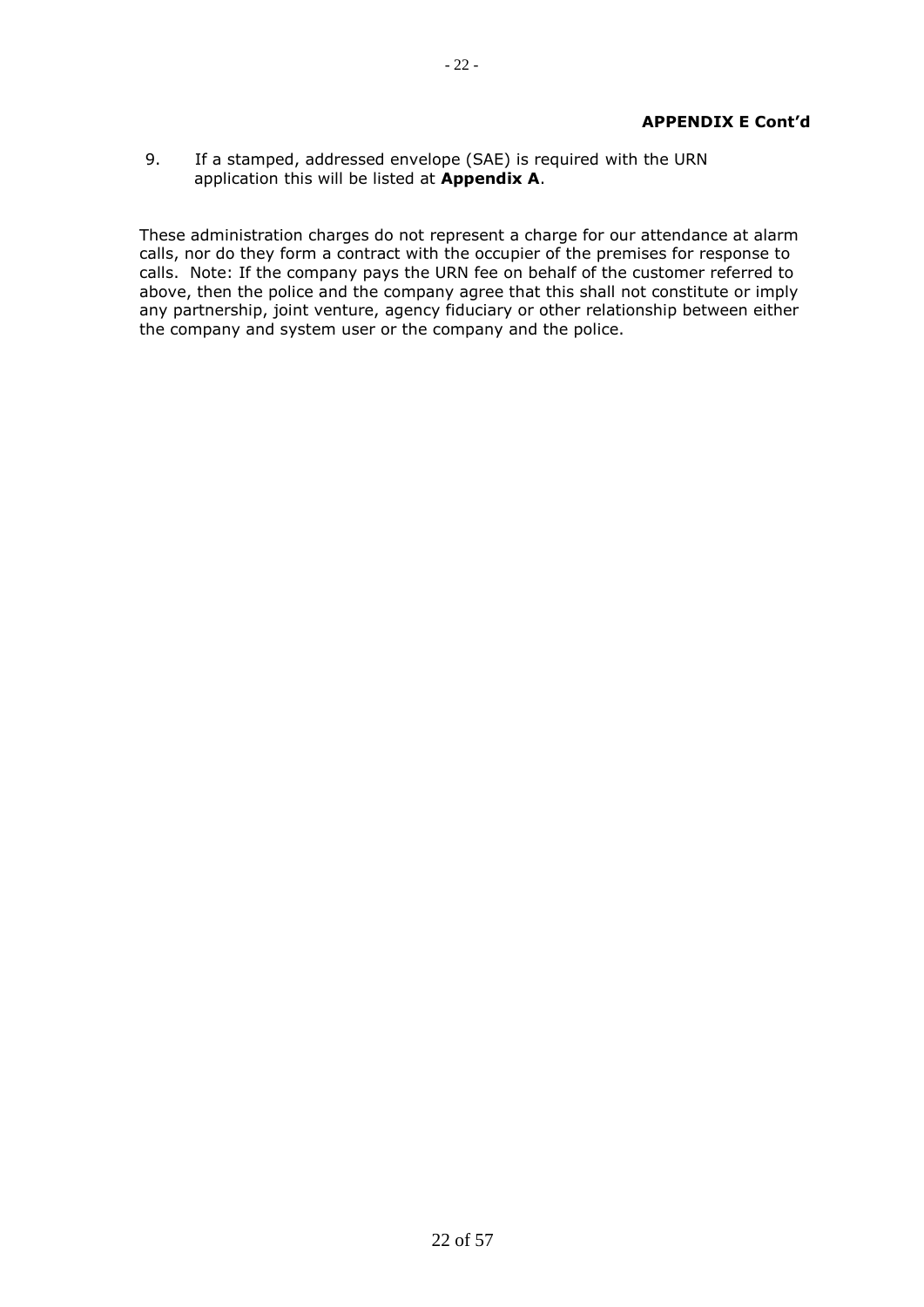#### ACPO Policy on Police Response to Security Systems (April 2012) **APPENDIX F ACPO POLICY ON POLICE RESPONSE TO SECURITY SYSTEMS**

| <b>NOTICE OF:</b>                                 |                       |             |      |                                      |      |             |                                                                                                                                     |                    | <b>INT URN</b>                               | 1                           |  |                      |
|---------------------------------------------------|-----------------------|-------------|------|--------------------------------------|------|-------------|-------------------------------------------------------------------------------------------------------------------------------------|--------------------|----------------------------------------------|-----------------------------|--|----------------------|
| <b>VARIATION REASON(S):</b>                       |                       |             |      |                                      |      |             | <b>Installation Date:</b>                                                                                                           |                    | <b>P/A URN</b>                               | $\mathbf{2}$                |  |                      |
|                                                   |                       |             |      |                                      |      |             | <b>Variation Date:</b>                                                                                                              |                    | <b>URN</b>                                   | $\mathbf{3}$                |  |                      |
|                                                   |                       |             |      |                                      |      |             |                                                                                                                                     |                    |                                              |                             |  |                      |
| <b>NAME OF ALARM</b>                              |                       |             |      | <b>NAME OF INSTALLER</b>             |      |             | <b>NAME OF MAINTAINER</b>                                                                                                           |                    |                                              | <b>TYPE OF SYSTEM</b>       |  |                      |
| <b>RECEIVING CENTRE</b>                           |                       |             |      |                                      |      |             |                                                                                                                                     |                    |                                              |                             |  |                      |
|                                                   |                       |             |      |                                      |      |             |                                                                                                                                     |                    |                                              | <b>TYPE OF CONFIRMATION</b> |  |                      |
| Police Ref:                                       |                       | Police Ref: |      |                                      |      | Police Ref: |                                                                                                                                     |                    |                                              |                             |  |                      |
| <b>Address</b>                                    |                       |             |      | <b>Address</b>                       |      |             | <b>Address</b>                                                                                                                      |                    |                                              |                             |  |                      |
|                                                   |                       |             |      |                                      |      |             |                                                                                                                                     |                    | <b>ADDITIONAL FEATURES</b>                   |                             |  |                      |
|                                                   |                       |             |      |                                      |      |             |                                                                                                                                     |                    |                                              |                             |  |                      |
|                                                   |                       |             |      |                                      |      |             |                                                                                                                                     |                    |                                              |                             |  |                      |
| Tel:                                              |                       | Tel:        |      |                                      | Tel: |             |                                                                                                                                     |                    |                                              | <b>GRADE OF SYSTEM</b>      |  |                      |
|                                                   |                       |             |      | <b>DETAILS OF PROTECTED PREMISES</b> |      |             |                                                                                                                                     |                    |                                              |                             |  |                      |
|                                                   |                       |             |      |                                      |      |             |                                                                                                                                     |                    |                                              |                             |  |                      |
| <b>HOUSEHOLDER</b>                                | Title:                |             |      |                                      |      | Initial(s): |                                                                                                                                     |                    | <b>STANDARD TO WHICH INSTALLED</b>           |                             |  |                      |
|                                                   | Surname:              |             |      |                                      |      |             |                                                                                                                                     |                    |                                              |                             |  |                      |
|                                                   | <b>Business Name:</b> |             |      |                                      |      |             |                                                                                                                                     |                    |                                              |                             |  |                      |
| Trading/signage/building/ other Name              |                       |             |      |                                      |      |             |                                                                                                                                     |                    |                                              | <b>EXISTING URN NO.</b>     |  |                      |
| <b>Description of building</b>                    |                       |             |      |                                      |      |             |                                                                                                                                     | Int                |                                              | CCTV                        |  |                      |
| Address:                                          |                       |             |      |                                      |      |             |                                                                                                                                     | PA                 |                                              | Veh tracking                |  |                      |
| Address:                                          |                       |             |      |                                      |      |             |                                                                                                                                     |                    | PREVIOUS USER (Company name when applicable) |                             |  |                      |
| Town:                                             |                       |             |      |                                      |      |             |                                                                                                                                     |                    |                                              |                             |  |                      |
| County:                                           |                       |             |      |                                      |      |             |                                                                                                                                     |                    |                                              |                             |  |                      |
| Postcode:                                         |                       |             | Tel: | (incl STD code)                      |      |             |                                                                                                                                     |                    | <b>ADMIN FEE</b>                             |                             |  | <b>SOUNDER DELAY</b> |
|                                                   |                       |             |      |                                      |      |             |                                                                                                                                     |                    |                                              |                             |  |                      |
|                                                   |                       |             | ⚠    | E-mail address                       |      |             |                                                                                                                                     |                    |                                              |                             |  |                      |
| <b>Type of Premises:</b>                          |                       |             |      |                                      |      |             |                                                                                                                                     |                    |                                              |                             |  |                      |
| If other, state:                                  |                       |             |      | O/S Grid Map Ref FIG                 |      |             |                                                                                                                                     | /Contract no       | <b>CERTIFICATE</b>                           |                             |  |                      |
|                                                   |                       |             |      |                                      |      |             |                                                                                                                                     |                    |                                              |                             |  |                      |
| Directions from main road:<br>(Rural / new sites) |                       |             |      |                                      |      |             |                                                                                                                                     | Signed:            |                                              |                             |  |                      |
|                                                   |                       |             |      |                                      |      |             |                                                                                                                                     | <b>Print Name:</b> |                                              |                             |  |                      |
|                                                   |                       |             |      |                                      |      |             |                                                                                                                                     |                    | Position in company:                         |                             |  |                      |
|                                                   |                       |             |      |                                      |      |             |                                                                                                                                     | Date:              |                                              |                             |  |                      |
|                                                   |                       |             |      |                                      |      |             |                                                                                                                                     |                    |                                              |                             |  |                      |
|                                                   |                       |             |      |                                      |      |             | If this form is not completed as appropriate or the Hazard and Site Risk statement is not enclosed, it will be returned unprocessed |                    |                                              |                             |  |                      |
| POLICE USE ONLY                                   |                       |             |      |                                      |      |             |                                                                                                                                     |                    |                                              |                             |  |                      |
|                                                   |                       |             |      |                                      |      |             |                                                                                                                                     |                    |                                              |                             |  |                      |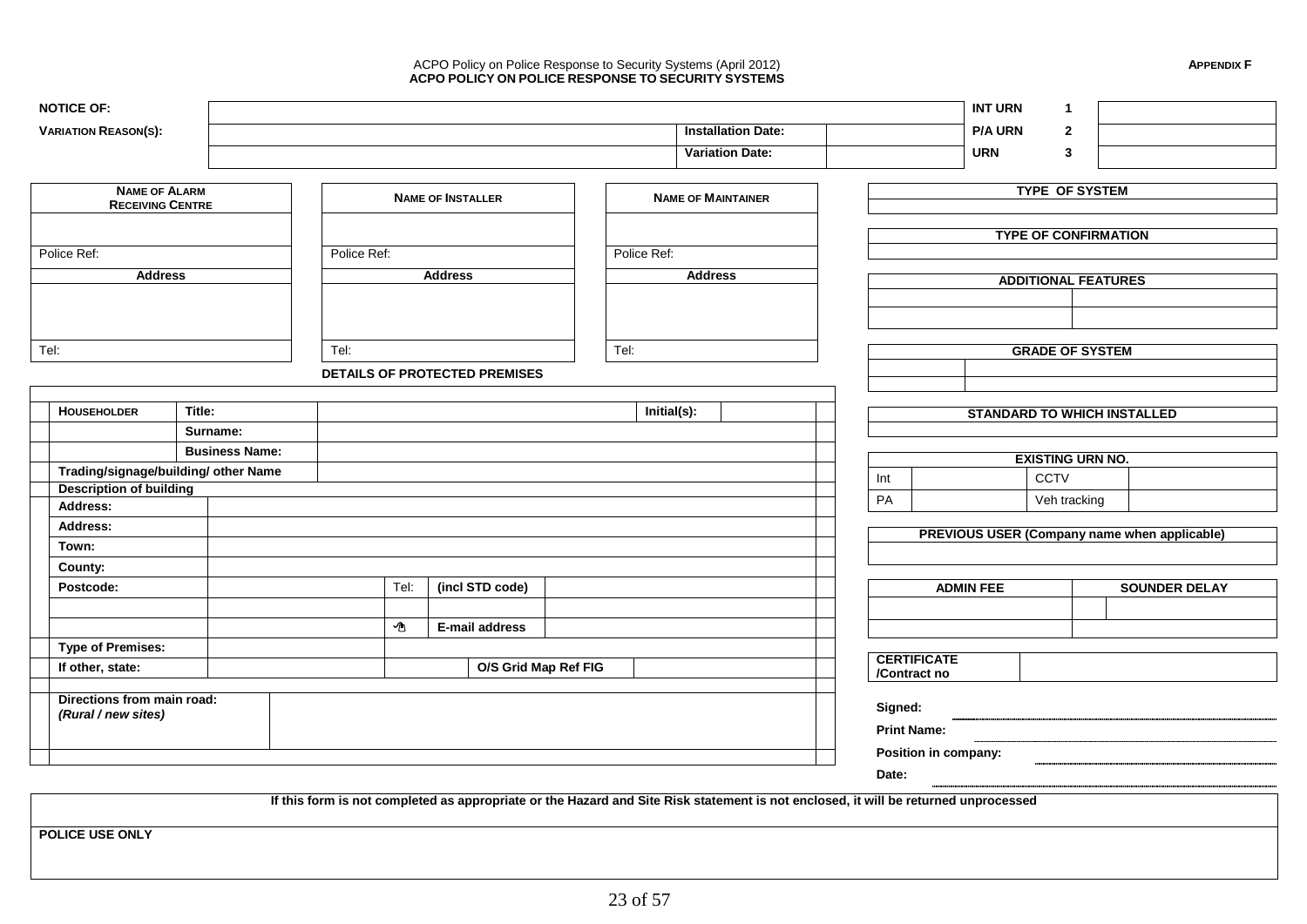# **KEY TO COMPLETION OF APPENDIX F DOCUMENT**

**Select the type of notice, from 1 to 3.**

**Then select the appropriate data, i.e. if number 1 is selected, you will need to choose data from the headings marked with a 1.**

**Note: If number 3 is selected choose data relevant to the variation.**

|                              | <b>NOTICE OF:</b><br>1.                          | Application for a Unique Reference Number (URN).          |                                     |
|------------------------------|--------------------------------------------------|-----------------------------------------------------------|-------------------------------------|
|                              | 2.                                               | Application to reinstate a Unique Reference Number (URN). |                                     |
|                              | 3.                                               | Variation to an existing security system.                 |                                     |
| <b>TYPE OF SYSTEM</b><br>(1) | <b>TYPE OF CONFIRMATION</b><br>(1 2 3)           | <b>ADDITIONAL FEATURES</b><br>(123)                       | <b>Grade of System</b><br>(123)     |
| <b>Intruder Alarm</b>        | Audio                                            | None                                                      | Grade 2                             |
| <b>Personal Attack</b>       | Visual                                           | <b>Smoke Generator</b>                                    | Grade 3                             |
| Combined IA/PA               | Sequential                                       | <b>CCTV</b>                                               | Grade 4                             |
| <b>CCTV</b>                  | Audio and Sequential                             | Lighting                                                  |                                     |
| Vehicle tracking             | Visual and Sequential                            | Chemical trace                                            |                                     |
| Lone Worker                  | <b>Visual and Audio</b>                          | Access control                                            |                                     |
| CAT <sub>5</sub>             | Visual, Audio and Sequential                     | Smoke Raid Control (PA)                                   |                                     |
| <b>ADMIN FEE (123)</b>       | <b>STANDARD TO WHICH</b><br><b>INSTALLED (1)</b> | <b>TYPE OF PREMISES (1)</b>                               | <b>VARIATION REASON(s)</b><br>(123) |
| Applicable                   | <b>BS 4737</b>                                   | Retail                                                    | Upgrade to confirmation             |
| Not Applicable               | PD6662 2004 + DD243 2004                         | Commercial                                                | Signalling amendment                |
|                              | PD6662 2010 + BS8243                             | <b>Public Sector</b>                                      | New user                            |
|                              | BS 4737 + DD: 243:2002                           | Licensed                                                  | Change of user name                 |
|                              | BS 4737 + DD243 2004                             | Domestic                                                  | Address amendment                   |
| <b>SOUNDER DELAY</b>         | BS 6799 Class VI                                 | Industrial                                                | Additional features                 |
| (1)                          | <b>BS 7042</b>                                   | <b>Bank or Financial</b>                                  | Takeover from another maintainer    |
| 0 Minutes                    | BS8418 2003                                      | Institutional                                             | Change of Alarm Receiving Centre    |
| 5 Minutes                    | BS 8418 2010                                     | Other                                                     | Maintenance contract cancelled      |
|                              | <b>BS 8484</b>                                   |                                                           |                                     |
| 10 Minutes                   | <b>CAT 5 ATSVIVR</b>                             |                                                           | System removed                      |
| 15 Minutes                   |                                                  |                                                           | Change of sounder delay             |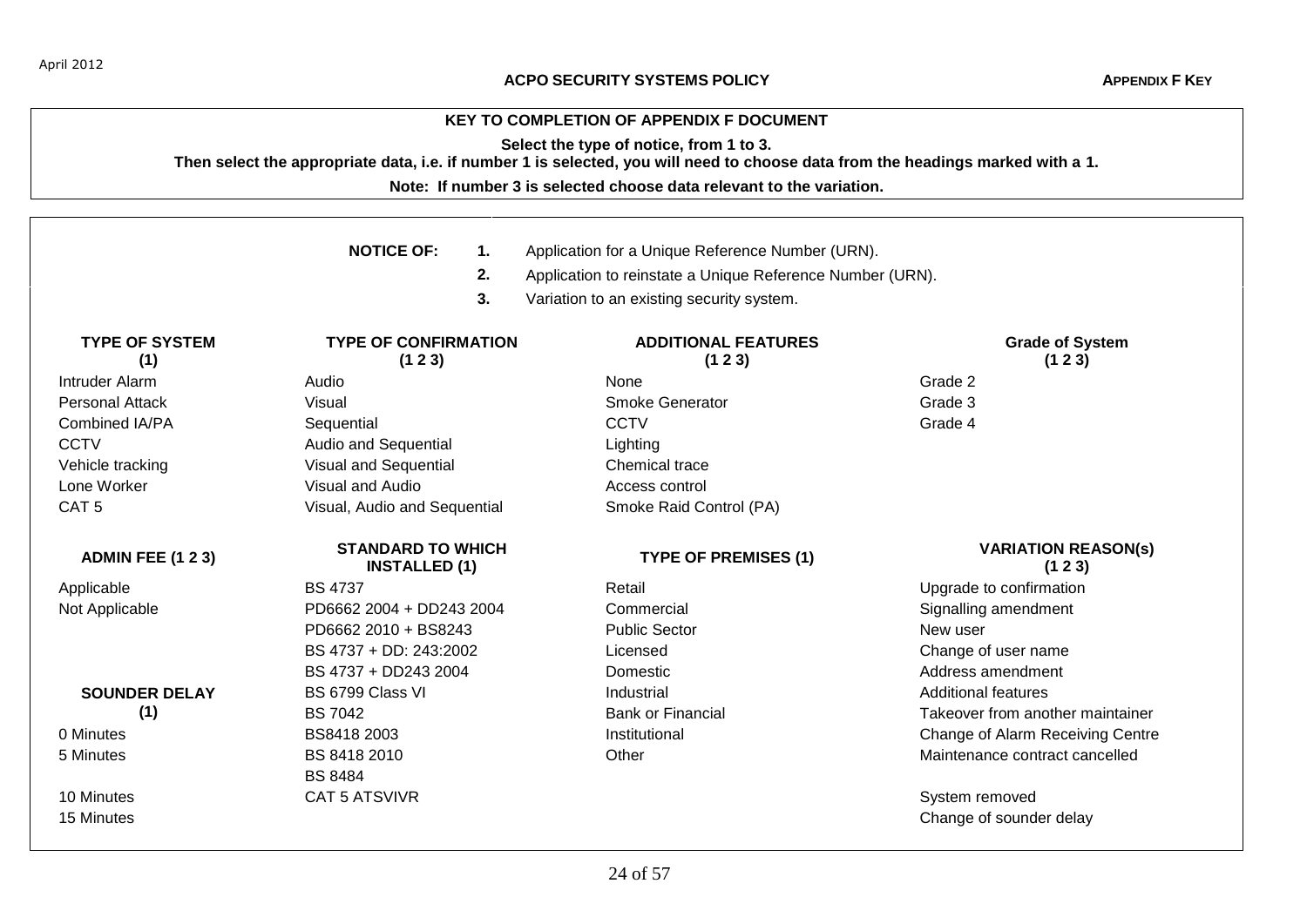### **APPENDIX F -** *ANNEXE A* **April 2012 APPLICATION FOR RESTORATION OF POLICE RESPONSE TO AN INTRUDER ALARM**

Following the withdrawal of response letter the security company is required to apply for reinstatement using this form. Remedial work and/or re-certification of the system may be required as detailed below.

N.B. Although withdrawal of response will not in the short term affect the status of the personal attack alarm, please note that if this situation has not been satisfactorily resolved within 6 months, the unique reference number allocated to your Intruder / PA will be deleted. It is therefore essential that you give this matter your urgent attention.

| <b>URN</b> | <b>NAME &amp; ADDRESS OF PREMISES</b> | <b>INSTALLER / MAINTAINER</b> |
|------------|---------------------------------------|-------------------------------|
|            |                                       |                               |
|            |                                       |                               |
|            |                                       |                               |

The remedial work required will be dependant on the existing status of the system, as follows:

| <b>CURRENT STATUS</b>    | <b>REQUIREMENT</b>               | COMPLETED $(\sqrt{})$ |
|--------------------------|----------------------------------|-----------------------|
| 1) Pre DD243 system      | Upgrade to DD243:2004 or BS 8243 |                       |
| 2) DD243 system pre 2002 | Upgrade to DD243:2004 or BS8243  |                       |

**Please note remedial action in 1 & 2 above could lead to reinstatement of response - without a 3 month delay.**

| 3) DD243:2002 system | Identify cause, remedy, and detail<br>remedial action in box below |  |
|----------------------|--------------------------------------------------------------------|--|
| 4) DD243:2004 system | Identify cause, remedy, and detail<br>remedial action in box below |  |
| 5) PD6662 2010       | Identify cause, remedy and detail<br>Remedial action in box below  |  |

*Please note that systems in 3, 4 & 5 above must have been free of false calls for a continuous period of 3 months (supported by ARC evidence) BEFORE this application for restoration is submitted.* **There is no requirement to upgrade to PD6662 to regain police response**

Identify the cause of the false alarms and give details of remedial work carried out in the box below (supported by evidence, such as an engineers report sheet)

Where a system has been upgraded a copy of the new NSI or SSAIB certificate of compliance/conformity must be forwarded with this application.

The information I have given is true to the best of my knowledge and belief. False or misleading information could lead to the loss of the URN

|--|--|--|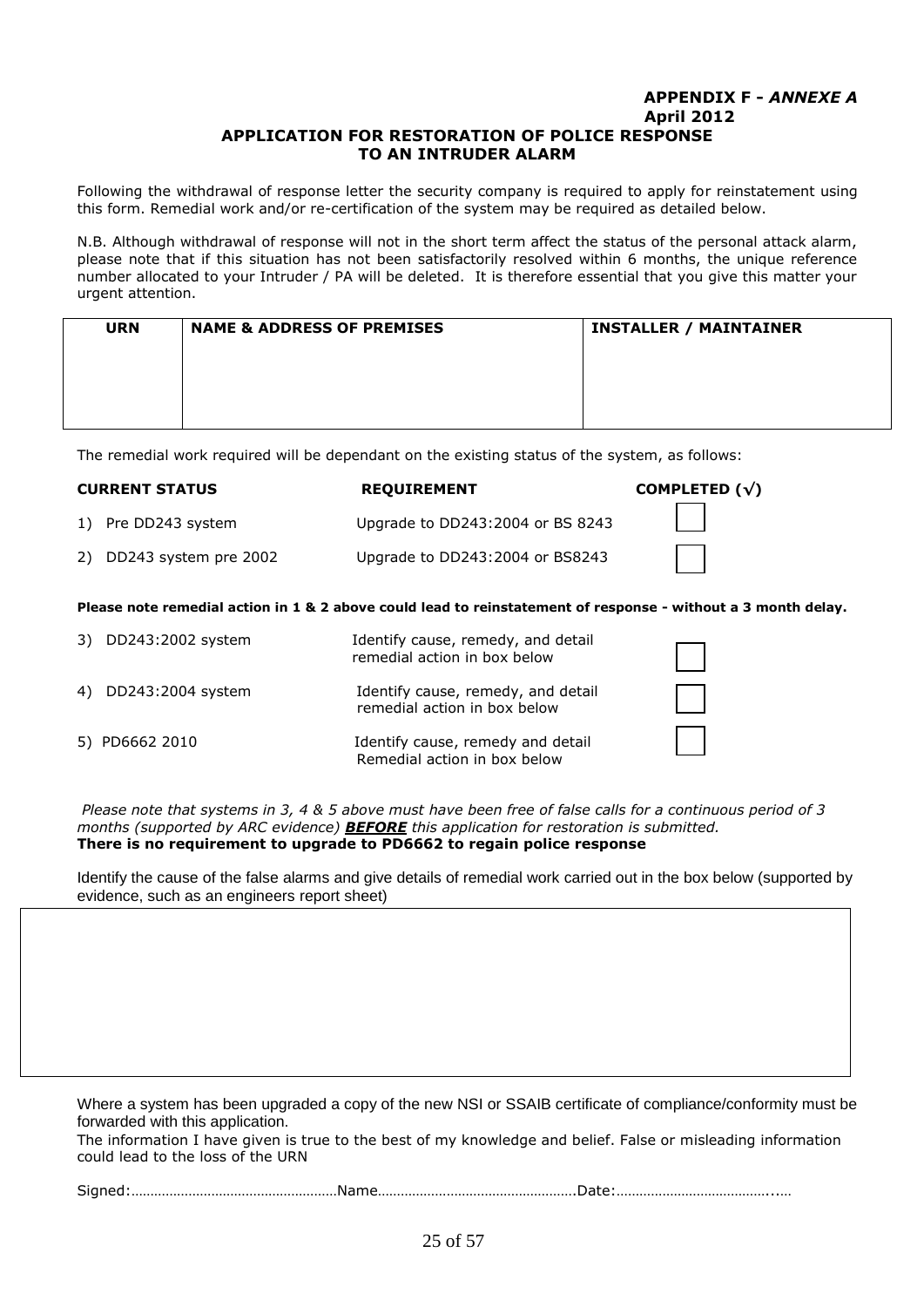### **Appendix F -** *ANNEXE B* **April 2012 APPLICATION FOR RESTORATION OF POLICE RESPONSE TO A PERSONAL ATTACK/HOLD-UP ALARM**

Following the withdrawal of response letter the security company is required to apply for reinstatement using this form. Remedial work and/or re-certification of the system may be required as detailed below

Although withdrawal of response will not in the short term affect the status of the intruder alarm, please note that if this situation has not been satisfactorily resolved within 6 months, the unique reference number allocated to your Intruder / PA will be deleted. It is therefore essential that you give this matter your urgent attention.

| <b>URN</b> | <b>NAME &amp; ADDRESS OF PREMISES</b> | <b>INSTALLER / MAINTAINER</b> |
|------------|---------------------------------------|-------------------------------|
|            |                                       |                               |
|            |                                       |                               |
|            |                                       |                               |
|            |                                       |                               |
|            |                                       |                               |

1) Is a police response still required for the PA / Hold-up facility? **YES / NO**

If not, have appropriate measures been put in place to ensure that signals are not passed to the police? (the user may need to consult their insurance company, if the **YES / NO**  device has been removed).

2) Confirmation is mandatory – is this in place? **YES**

3) **When a form of confirmation has been implemented for the first time, response may be reinstated to PA's before the 3 month period.** 

**Any subsequent Level 3 loss of response,** *after confirmation has been put place***, a system must achieve three months' clear of false calls.**

 **If the method of PA confirmation is not filtering out false calls effectively, the police reserve the right to request that one of the alternative methods are used**

**Where confirmation is mandatory to regain police response, an assessment must be carried out by the security company, to ensure that an appropriate confirmation method is used. In considering call back, audio or visual conformation, the purchasing contractor or other person responsible for health and safety under applicable legislation must ensure adequate support systems in place in the premises to ensure that no-one is placed at undue risk. Documentary evidence of this process must be retained by this person for inspection.** 

**The method of confirmation used must be based on the security needs of the End User(s) and not for commercial reasons.**

**Please explain the method of confirmation used in this box, e.g. 'call-back', 'visual' , 'audio', 'sequential' or 'any combination'.**

|  | Has the system been clear of false calls for three months? (If applicable*) | YES / NO |
|--|-----------------------------------------------------------------------------|----------|
|--|-----------------------------------------------------------------------------|----------|

5) Are all of the PA / Hold-up devices dual action? **YES**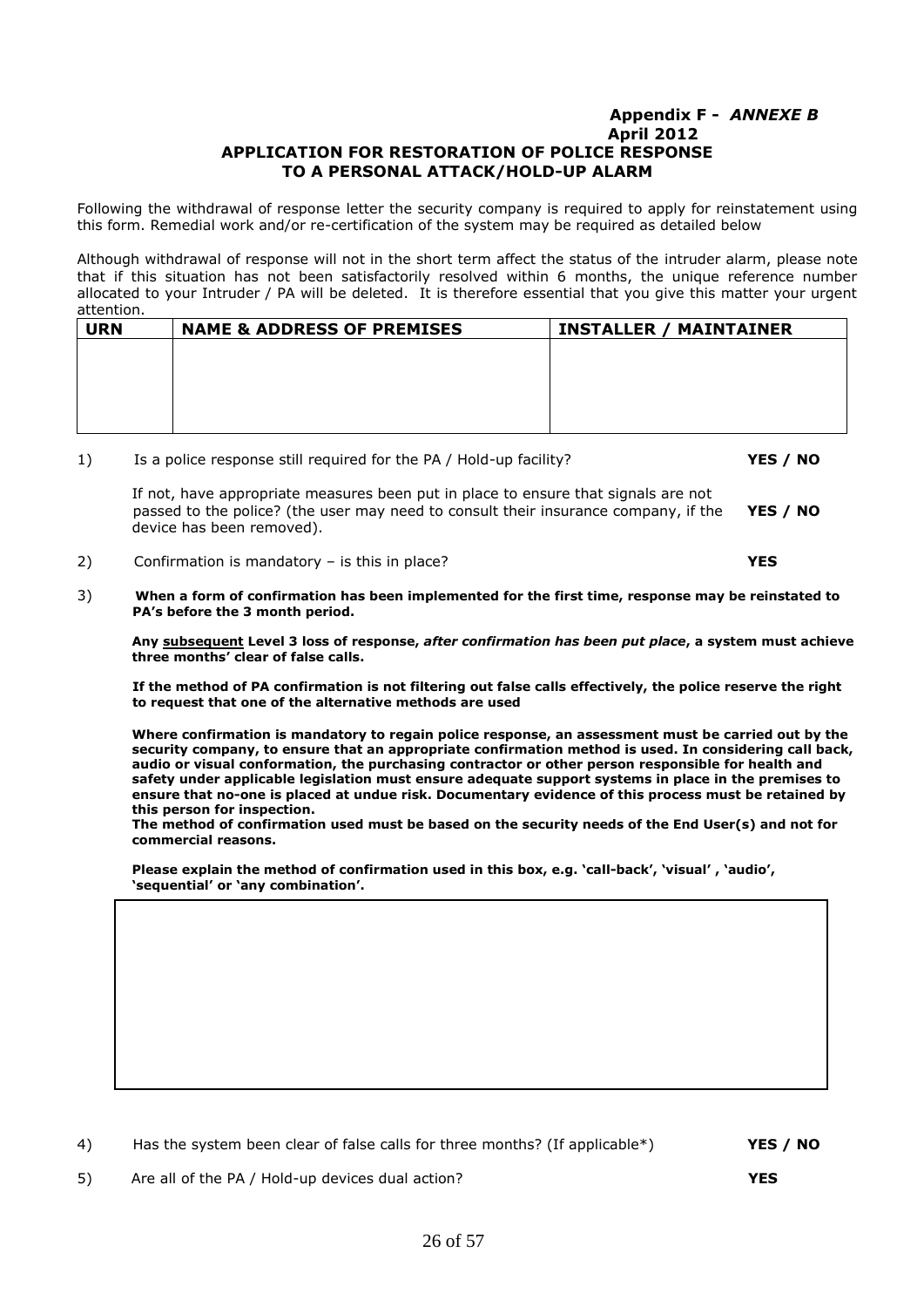- **Annexe B (continued)**
- 6) Has the Duress facility been removed? **YES**  (Only PD6662 Grade 4 (Grade 3 in exceptional circumstances) & BS 7042 systems are exempt from this requirement. See Appendix 'T' (5).
- 7) Has user training been given? **YES**
- 8) Does PA/Hold-up alarm comply with all other aspects of Appendix T 10-point plan? **YES**

**Give details of cause and any other work undertaken to rectify false PA alarms in this box.**

### **I declare the End User(s) have been fully trained in the confirmation method and procedures to be followed in the event of the PA being activated**.(A record of training is to be kept available for inspection by the police or inspectorate bodies).

The information I have given is true to the best of my knowledge and belief.

Signed:……………………………………………………………….. Date:……………………………… Name:…………………………………………………………………(please print) Position in Company…………………………………………

**Please note that false or deliberately misleading information provided on this form could lead to the**

**loss of the URN.**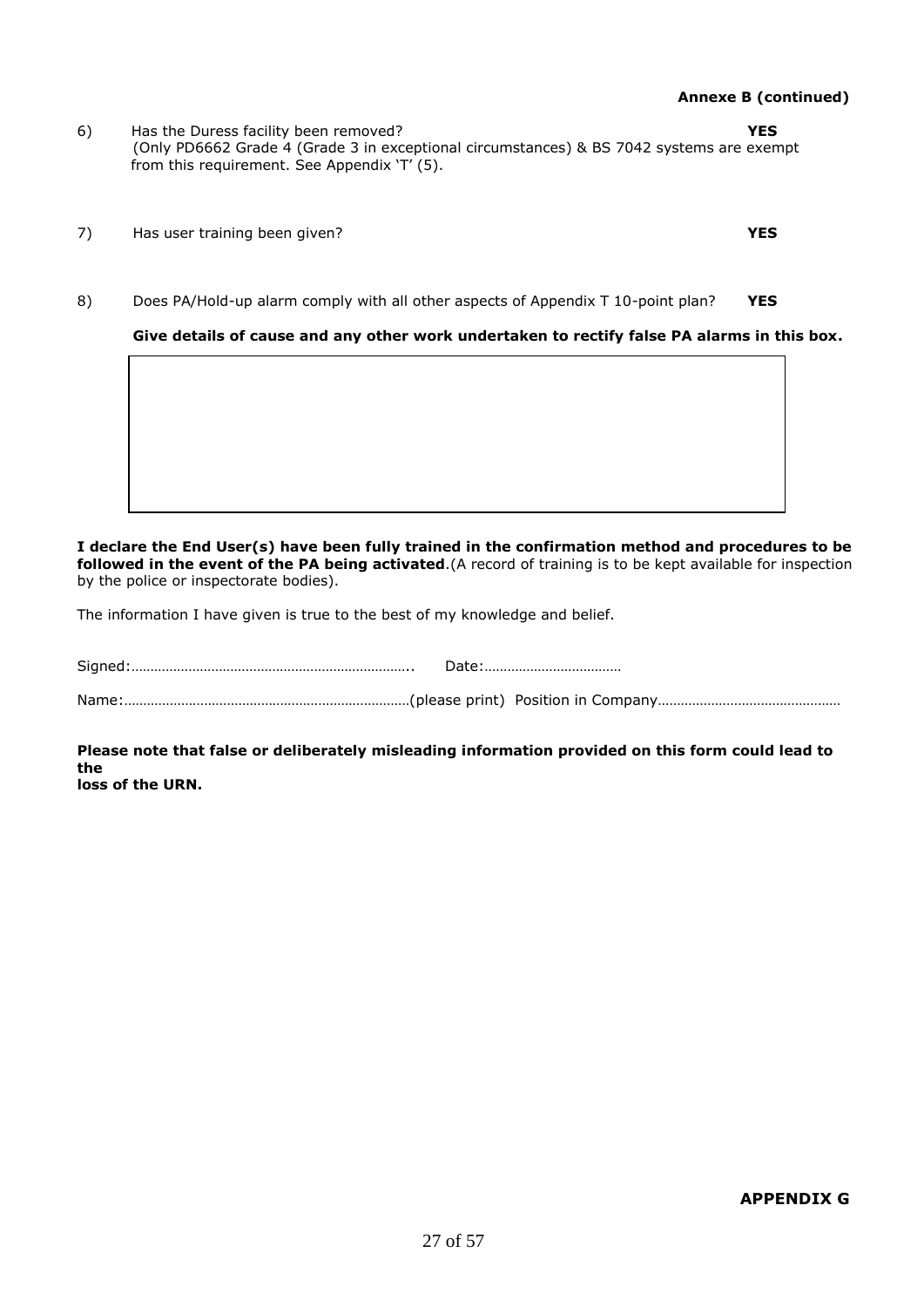#### **HAZARDS AND SITE RISK STATEMENT (HEALTH & SAFETY) APPENDIX G THIS FORM IS CONFIDENTIAL AND MUST BE COMPLETED AND SIGNED BY THE OCCUPIER**

#### **Police Officers will not normally enter the premises without the keyholder. However, this may on occasions be necessary due to suspicious circumstances. In order that attending Police Officers may be pre-warned, you are required to state any site hazards or risks.**

The following list is not definitive but intended as a guide to some of the most common types of hazards. You should carefully consider your premises and grounds to identify any other risks or hazards and record them under "OTHERS".

#### **MY SECURITY SYSTEMS COMPANY NAME IS: ………………………………………………………………………….. The following applies to the building(s) and grounds of these premises:**

| <b>POND</b>                | <b>DOGS</b>                 |  |
|----------------------------|-----------------------------|--|
| SWIMMING POOL              | DANGEROUS ANIMALS           |  |
| <b>RIVER FRONTAGE</b>      | <b>FIREARMS</b>             |  |
| <b>GLASS COPING WALLS</b>  | <b>AMMUNITIONS</b>          |  |
| RAZOR WIRE                 | <b>EXPLOSIVES</b>           |  |
| INSPECTION PITS            | DANGEROUS MACHINERY         |  |
| <b>SETTLEMENT TANKS</b>    | <b>GAS CYLINDERS</b>        |  |
| <b>VATS</b>                | <b>TOXIC MATERIALS</b>      |  |
| <b>BASEMENT</b>            | CONTAGIOUS SAMPLES          |  |
| <b>FRAGILE ROOF</b>        | <b>FLAMMABLE SUBSTANCES</b> |  |
| <b>DANGEROUS STRUCTURE</b> | <b>FUEL STORAGE</b>         |  |
| LOW CEILING BEAMS          | <b>CHEMICALS</b>            |  |
| <b>SLIPPERY FLOORS</b>     | RADIO ACTIVE MATERIALS      |  |
| <b>FURNACE</b>             | <b>ASBESTOS</b>             |  |
| ELECTRICITY SUB-STATION    | SPRINKLER SYSTEM            |  |
| ATM INSIDE PREMISES        | SECURITY FOGGING DEVICE     |  |
| SMOKE RAID CONTROL (PA)    |                             |  |
|                            |                             |  |

OTHERS*:*

#### **IF NO SITE HAZARDS OR RISKS, STATE NONE:**

#### **The confirmed Following is**

1. Alarm Receiving Centre has been given details of two keyholders capable of attending within 20 minutes of notification. The user is aware that persistent failure unjustifiably of keyholders to attend within that time may result in the withdrawal of police response and/or approval for the system.

2. The system user irrevocably authorises the system installer/maintainer/security systems company, (the security company) at their own discretion to pay to the police the URN administration fee on his/her behalf and accepts, notwithstanding this, that the liability for the payment of the fee rests solely with the user, that the security company cannot be held liable in any way if it does not pay the fee and agrees to indemnify the security company against any financial liability incurred in connection with the payment of the URN fee.

3. The system user agrees that nothing in this or any other agreement shall constitute or imply any partnership, joint venture, agency, fiduciary relationship or other relationship between the parties or between the security company and the police.

4. The system user acknowledges that the payment of the URN administration fee does not imply any assurance that a URN will be provided by the police and the provision of a URN does not imply or guarantee any service or response from the police will be provided.

| <b>Name of Occupier/Premises</b> |             |  |
|----------------------------------|-------------|--|
| <b>Address</b>                   |             |  |
|                                  |             |  |
| <b>County</b>                    | Postcode    |  |
| <b>Telephone Number</b>          |             |  |
|                                  |             |  |
| Signed:                          | Print Name: |  |

| $\cdot$<br>If commercial<br>. business: |  |       |  |  |  |
|-----------------------------------------|--|-------|--|--|--|
| State position in<br>Company:           |  | Date: |  |  |  |

### **The POLICE ADMINISTRATION FEE (IF APPLICABLE) is £43.49 + VAT.**

| IF PAYMENT BY CHEQUE/POSTAL ORDER IS STILL REQUIRED BY FORCES, IT SHOULD BE MADE PAYABLE TO YOUR LOCAL FORCE |
|--------------------------------------------------------------------------------------------------------------|
| POLICE AUTHORITY AND MUST BE ENCLOSED WITH THIS FORM AND RETURNED TO YOUR SECURITY SYSTEMS COMPANY.          |
| Should site hazards and risk circumstances change you must update our records (free of charge).              |
| Data Protection Act 1998: Personal data supplied on this form may be held on and/or verified by reference to |
| information already held on computer.                                                                        |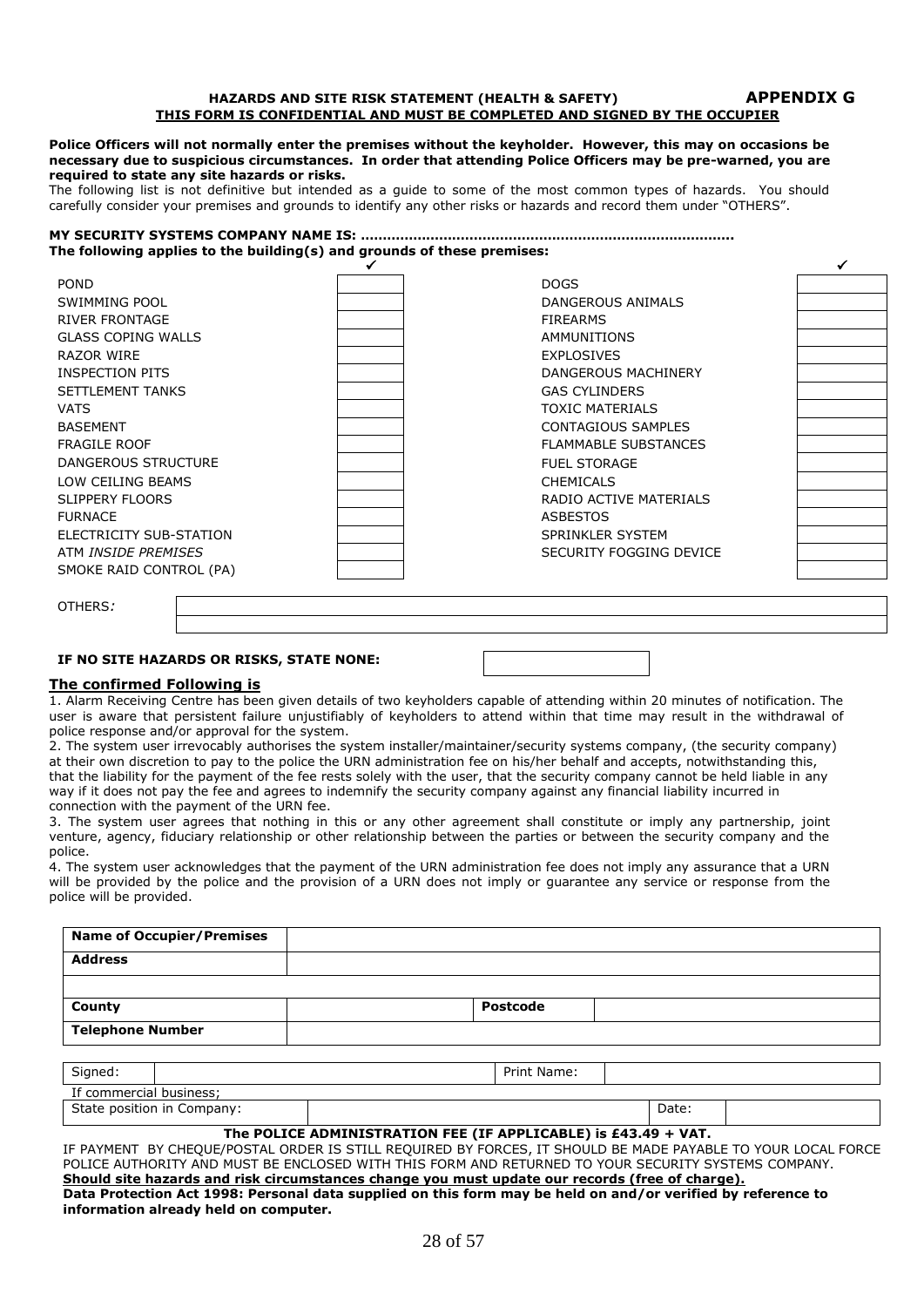# **POLICE ADVICE TO MEMBERS OF THE PUBLIC SEEKING INFORMATION ON SECURITY COMPANIES**

To obtain information on companies who supply and install security systems such as Intruder Alarms / Personal Attack Alarms / CCTV systems etc., within your locality, we advise you contact the following Independent Inspectorate Bodies who will furnish you with the relevant details (the Police are not able to provide this information): -

### NSI (National Security Inspectorate)

Sentinel House, 5 Reform Road, Maidenhead, Berkshire SL6 8BY Tel: 01628 637512 Fax: 01628 773367 E-mail: [nsi@nsi.org.uk](mailto:nsi@nsi.org.uk) Website: www.nsi.org.uk

SSAIB (Security Systems & Alarm Inspection Board) 7-11 Earsdon Road, West Monkseaton, Whitley Bay, Tyne & Wear. NE25 9SX Tel: 0191 296 3242 Fax: 0191 296 2667 E-mail: [ssaib@ssaib.co.uk](mailto:ssaib@ssaib.co.uk) Website: www.ssaib.org

Independent Inspectorates are not-for-profit approval bodies who carry out inspection services for the security industry and protect customer interests. They themselves are governed by UKAS (United Kingdom Accreditation Service), the sole accreditation service recognised by the Government.

Please note - if you are also planning to invest in the type of security system that would receive *automatic police response* to its alarm activations, then *only* security companies 'Approved' by an Independent Inspectorate Body *and* who are Listed with the Police Force in your locality are permitted to offer this service.

Once you have obtained details from an Independent Inspectorate Body of 'Approved' security companies, who install security systems in your locality to the required European/British Standards, compliant with the ACPO (Association of Chief Police Officers) Police Response to Security Systems Policy, we advise: -

- (a) Before disclosing personal security details, check the address and credentials of the company and proof of identify from their representative.
- (b) You obtain written quotations from at least two security companies.
- (c) Ask if the security company representative can provide you with a list of police rules for occupiers of 'monitored' alarmed premises and also written confirmation that they are currently registered with the Police Force in your area, for the transmission of alarm activations from new installations?
- (d) You ensure that the quotation specifies that the installation will be to European/British Standards for that relevant security system. Also, does it include the terms of maintenance and monitoring contracts?
- (e) Does the company operate a 24-hour call-out service and emergency attendance within four hours?
- (f) Is the installation of a security system a requirement of my insurance company and if so, is the security company acceptable to my insurer?

PLEASE NOTE - When investing in Security Systems for your home or business it's not advisable to deal with Cold Callers or telesales enquiries – you should avoid doing doorstep or telephone business. Many Traders who call at your door are honest and genuine, however, some are not and can be extremely persuasive. Examples of bad practices associated with cold-calling and door-step selling include - pressure selling, unclear contracts, over priced security systems and unduly raising the fear of crime. If members of the public have serious doubts about the legality or sales techniques being employed by this type of security company, they should contact the Police or Trading Standards for advice.

For further information on intruder alarm advice for domestic properties visit [www.securedbydesign.com](http://www.securedbydesign.com/) and [www.consumerdirect.gov.uk/watch](http://www.consumerdirect.gov.uk/watch)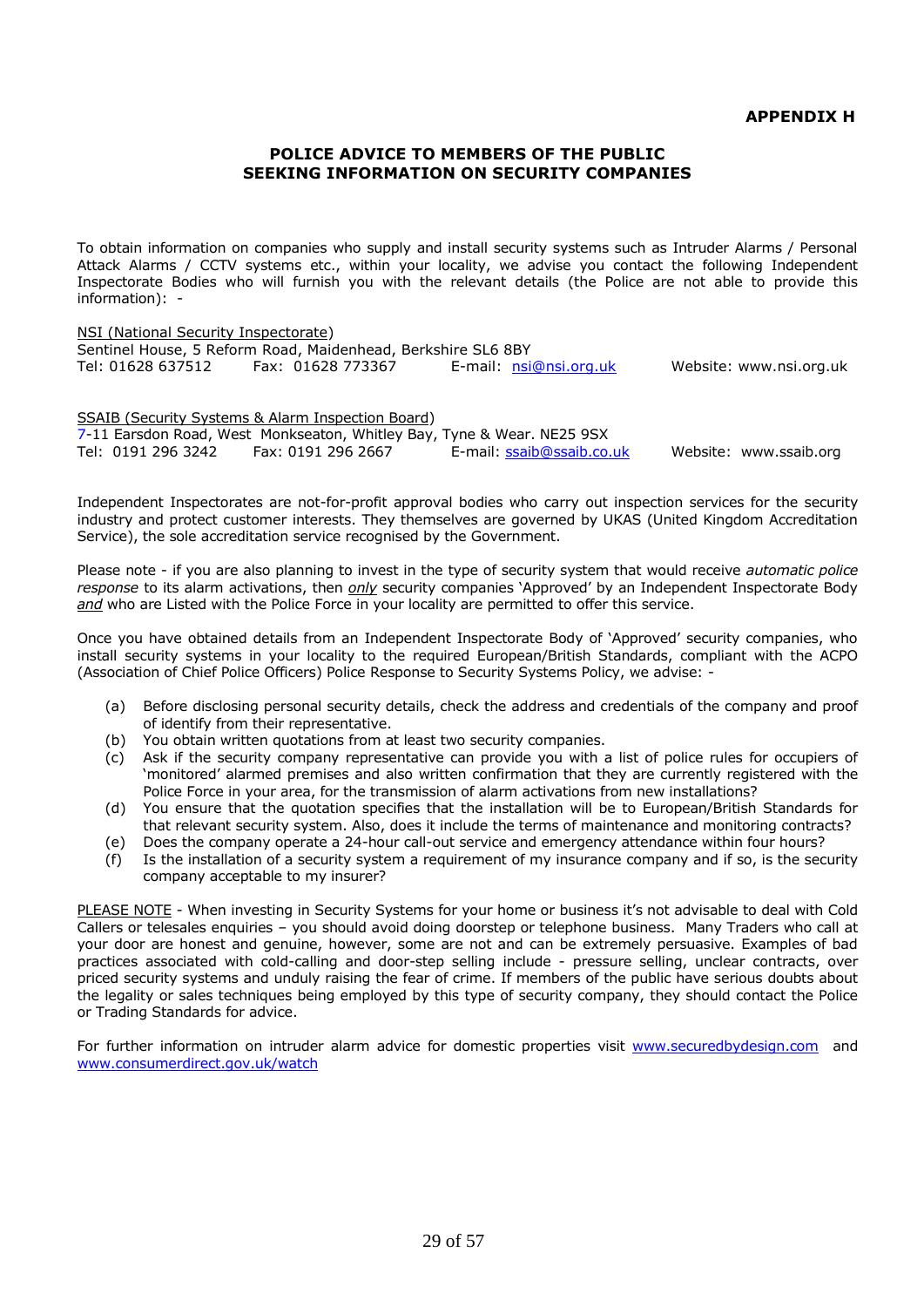### **APPENDIX I**

Letter to be handed to potential customers by all companies installing security systems.

### Dear Sir/Madam

A properly installed security system will help to protect your premises when it is unoccupied. As you are considering the installation of a remote signalling security system you should be aware that the police have safeguards to reduce levels of false calls which divert us away from other tasks in your community.

To avoid misunderstanding, here is a précis of the conditions. However, should you require further information please contact your local Crime Prevention Officer.

- 1. Installation, maintenance and monitoring of security systems must only be undertaken by companies acceptable to your local police.
- 2. Such acceptance by the police does not imply guarantee of the company's work. You should seek confirmation from the company that it is compliant with police policy and is acceptable to the Police Force for the transmission of alarm messages from new installations.
- 3. You will receive training on the operation of the system by the installer including methods of cancelling accidental operations of the alarm.
- 4. Commercial premises may be required to have a 10 minute delay of sounders to give us the opportunity to attend and detain offenders. You may apply to Police Headquarters for exemption to the delay.
- 5. Any external audible sounder should cut out after 20 minutes and alarms causing annoyance under the terms of the Control of Pollution Act may result in prosecution. Some Local Authority areas may be subject of Section 9 of the Noise & Statutory Nuisance Act 1993, or in London The London Local Authorities Act 1991 (Misc Provisions) which places additional responsibilities on the occupier. Please check with the installing company, or your local Council for details.
- 6. Security systems will receive a police response determined by the nature of demand, priorities and resources which exist at the time. After 2 false calls in any 12 months you will be advised in writing so that you may take remedial action.
- 7. Following 3 false calls in any rolling 12 months, police attendance will be withdrawn. We will continue to attend personal attack alarms where these are identified separately by the alarm receiving centre provided the attack alarm does not generate a total of 2 false calls.
- 8. Police attendance may be restored if remedial action has been taken to rectify the fault, or when the system has achieved 3 months free of false calls. The application must be submitted by your security company, with supporting evidence. It is therefore in your interest to identify and correct the cause of any false alarm at the earliest opportunity.
- 9. On completion of the administration procedures your security company will be issued with a Unique Reference Number (URN) which identifies your system within our files to speed call handling. This number should be used in all correspondence to the police but please do not disclose it to any unauthorised person.
- 10. There is a requirement to have at least two keyholders, details of whom will be maintained by the Alarm Receiving Centre. Keyholders shall be trained to operate the security system, be telephone subscribers, have adequate means of transport to attend the premises at all hours, shall have access to all relevant parts of the premises and shall be able to attend within 20 minutes of being notified.
	- 11 In accordance with the Data Protection Act 1998 personal information relating to you and your keyholders in connection with the security system may be held on a computer. Please ensure that relevant names and addresses are current. It is regretted that such constraints are imposed but they are essential if we are to maintain the credibility of alarm systems, reduce false calls and provide you with an acceptable service.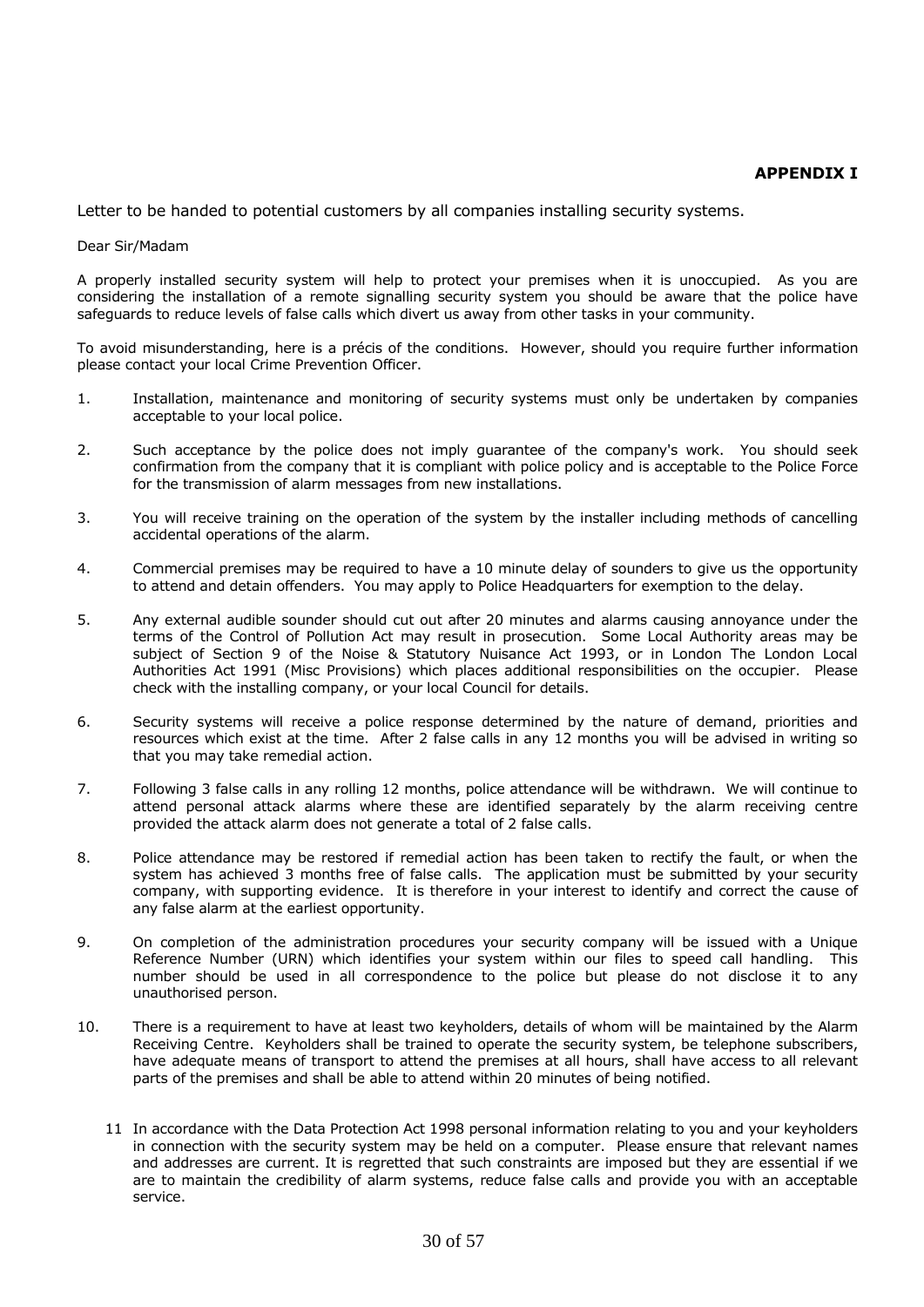**APPENDIX J**

**MEMORANDUM OF UNDERSTANDING**



YES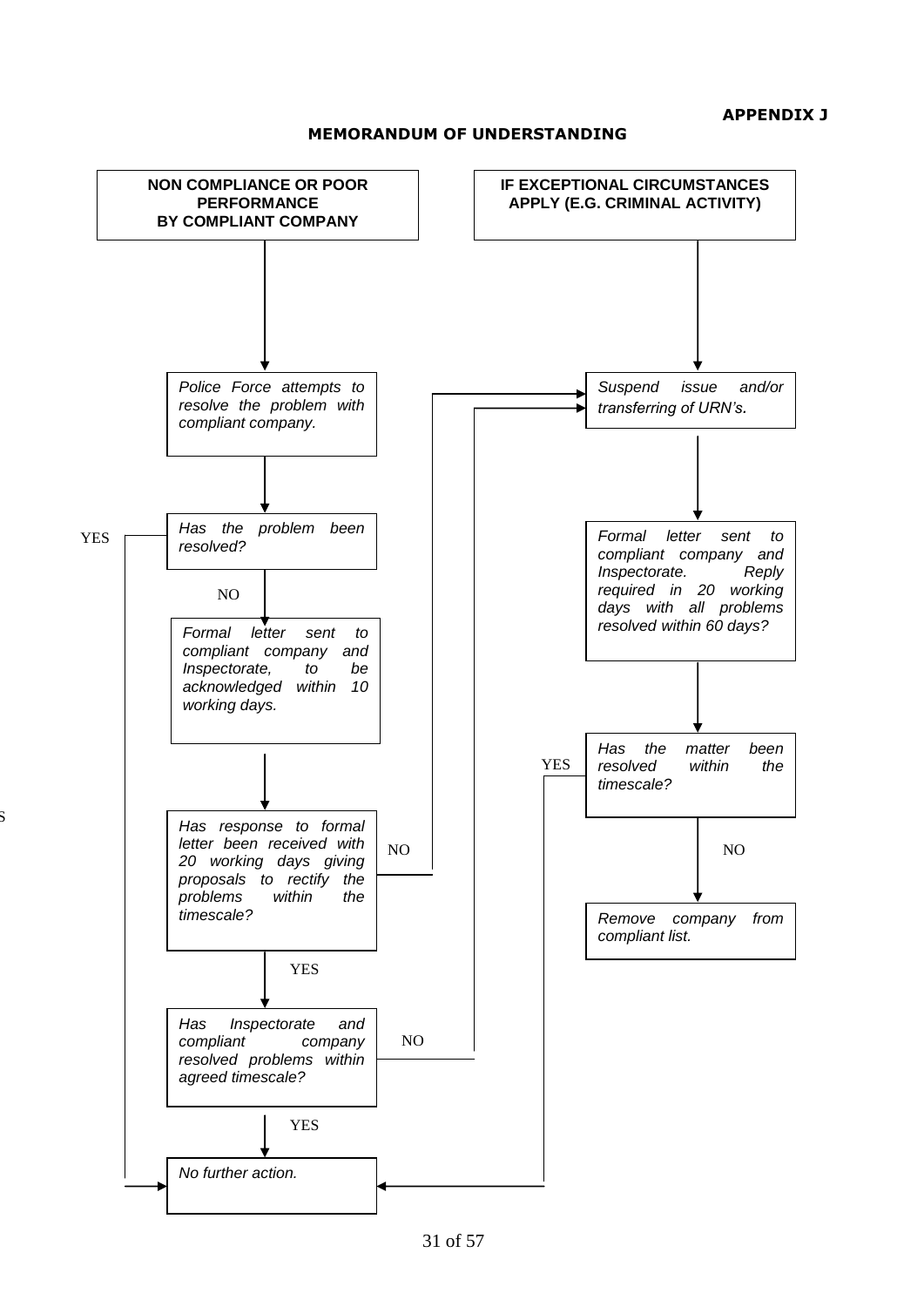# **POLICE LETTER TO CUSTOMER ON COMPLETION OF INSTALLATION**

Dear Sir/Madam,

We are pleased to note that you are having a security system installed at your premises. Every possible attention is paid to calls emanating from such systems but in this connection we must seek your co-operation on the following important matters. Failure to comply with any of the following conditions may result in the police withdrawing response from your system.

You are advised that police personnel may have to be withdrawn from the premises before the arrival of a keyholder. In this case the keyholder may contact the police and ask them to re-attend if there is evidence of an offence.

### 1. FALSE ALARMS

Because of the considerable amount of time expended attending false calls, the Police have formulated the following policy:

Every user having a system which produces two false calls within a period of 12 months, shall be served with a notice requiring action to be taken to prevent further false calls.

Should three such calls be received within any 12 month period, police response will be withdrawn. Response may be reinstated if remedial action has been taken to rectify the fault, or when the system has achieved three months free of false calls.

Will you therefore please ensure that those involved in the operation of your security system are familiar with its functions and are informed of the importance of avoiding its accidental operation. Also, in the event of technical faults, please inform your system maintenance company as soon as possible after the fault has become apparent.

Ensure that the maintaining Alarm Company or the Alarm Receiving Centre is informed before commencement of any building or electrical work that may affect the operation of the intruder or hold-up system.

#### 2. KEYHOLDERS

You should provide your alarm company with at least two keyholders for your premises. These keyholders shall be trained to operate the alarm, be contactable by telephone, have adequate means of transport to attend the premises at all hours, shall have access to all relevant parts of the premises and able to attend the premises within a 20 minute period.

### 3. NOISE NUISANCE

Your attention is also drawn to the Control of Noise Order 1981, The Environmental Protection Act 1990 and the Clean Neighbourhood and Environment Act 2006. This includes a 20 minute limit on the operation of audible warning devices.

### 4. PERSONAL ATTACK ALARMS

The Security Systems Policy states "A personal attack may be operated to summon urgent police assistance when a person is threatened with immediate personal violence or criminal act". However in many instances PAs are used where there is no threat to persons within a defined area. Without knowing the circumstances under which the PAs are activated, the police must respond. You should be aware that in the current policy, if you use the PA twice within in a rolling twelve month period and there is no threat to persons in a defined area, you will lose police response for a period of time.

Accidental misuse happens when staff are not trained in the use of a PA or visitors to the premises have access to the PA and press it out of curiosity. It is important that the PA is placed where members of the public cannot have access. Accidental misuse also occurs where duress codes are used. This is when a member of staff enters the duress code instead of the normal set or unset code. To prevent this happening all staff (including cleaning staff) who have access to the codes should be properly trained in the use of duress codes.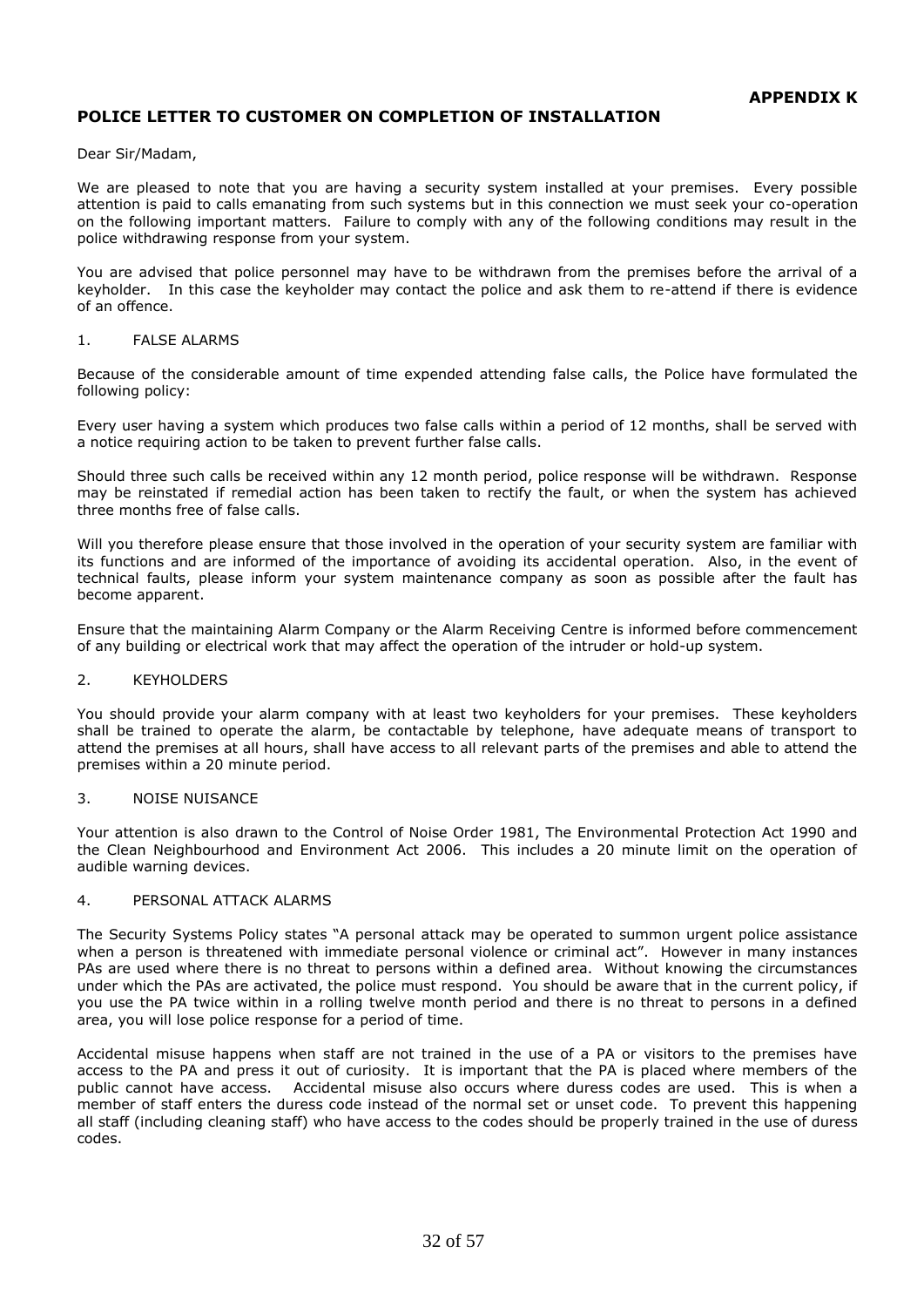# **APPENDIX K (continued)**

### **Accidental misuse of your PA system could cause you to lose police response. Guard against this possibility.**

The following are examples of intentional but non-essential operation of a PA activation:

Garage forecourt attendant when someone has driven off without paying for petrol. Shopkeeper because someone leaves the store without paying for goods. Householder or publican who sees a fight in progress. Householder who hears a suspicious noise outside

A PA is there to summon police assistance when you are threatened. DO NOT use it for any other purpose

### 5. DATA PROTECTION ACT 1998

Personal data supplied may be held on and/or verified by reference to information already held on computer.

Should you require further advice, please do not hesitate to contact this office.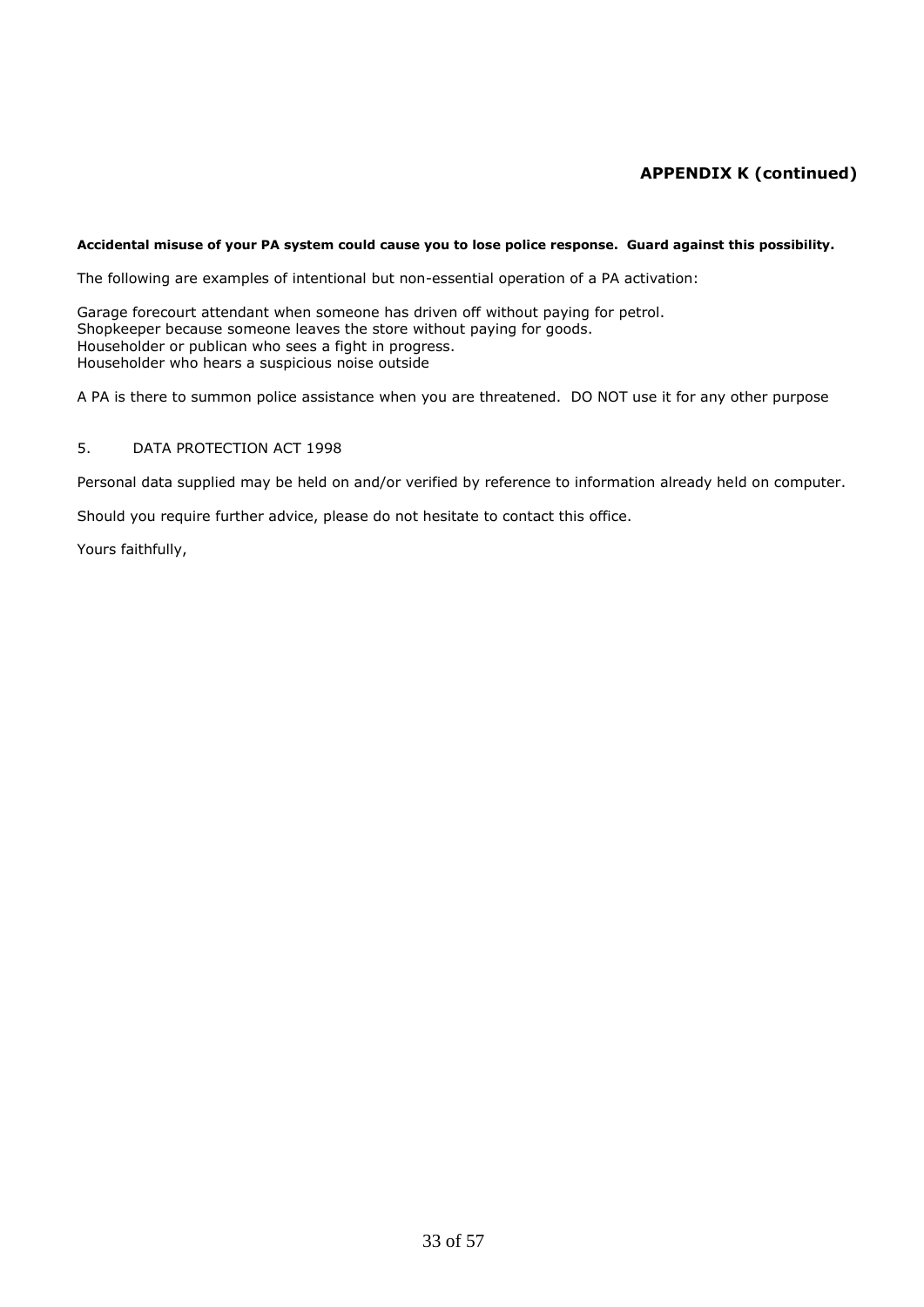# **NOTICE OF URN TO INSTALLER**

Dear Sir/Madam,

 $RE:$ 

I acknowledge receipt of your recent Notice of Intention to Install a Security System at the above address.

Details of activations received at your Alarm Receiving Centre/Remote Video Response Centre should be passed to the \_\_\_\_\_\_\_\_\_\_\_\_ Police Force Call Handling Centre on\_\_\_\_\_\_\_\_\_\_\_\_\_\_\_\_. The message must include the Unique Reference Number for use in the Call Handling Centre and failure to quote the URN will result in Police attendance being refused.

# **THE UNIQUE REFERENCE NUMBER MUST BE QUOTED IN ALL FUTURE CORRESPONDENCE RELATING TO THIS INSTALLATION.**

It is a requirement of the The Reflice that all security systems installed should meet the British Standard BS EN 50131-1 (PD 6662 scheme for the implementation of European Standards), BS 4737, BS 7042, BS 6799 or BS 8418 and Codes of Practice identified in the Policy and that the installing company issue a certificate to that effect.

Re-setting of intruder alarm systems should be carried out only by a representative of your security systems company. Please note instant bells are permitted on residential premises/a ten minute bell delay will be required at this location/instant bells will be permitted at this location.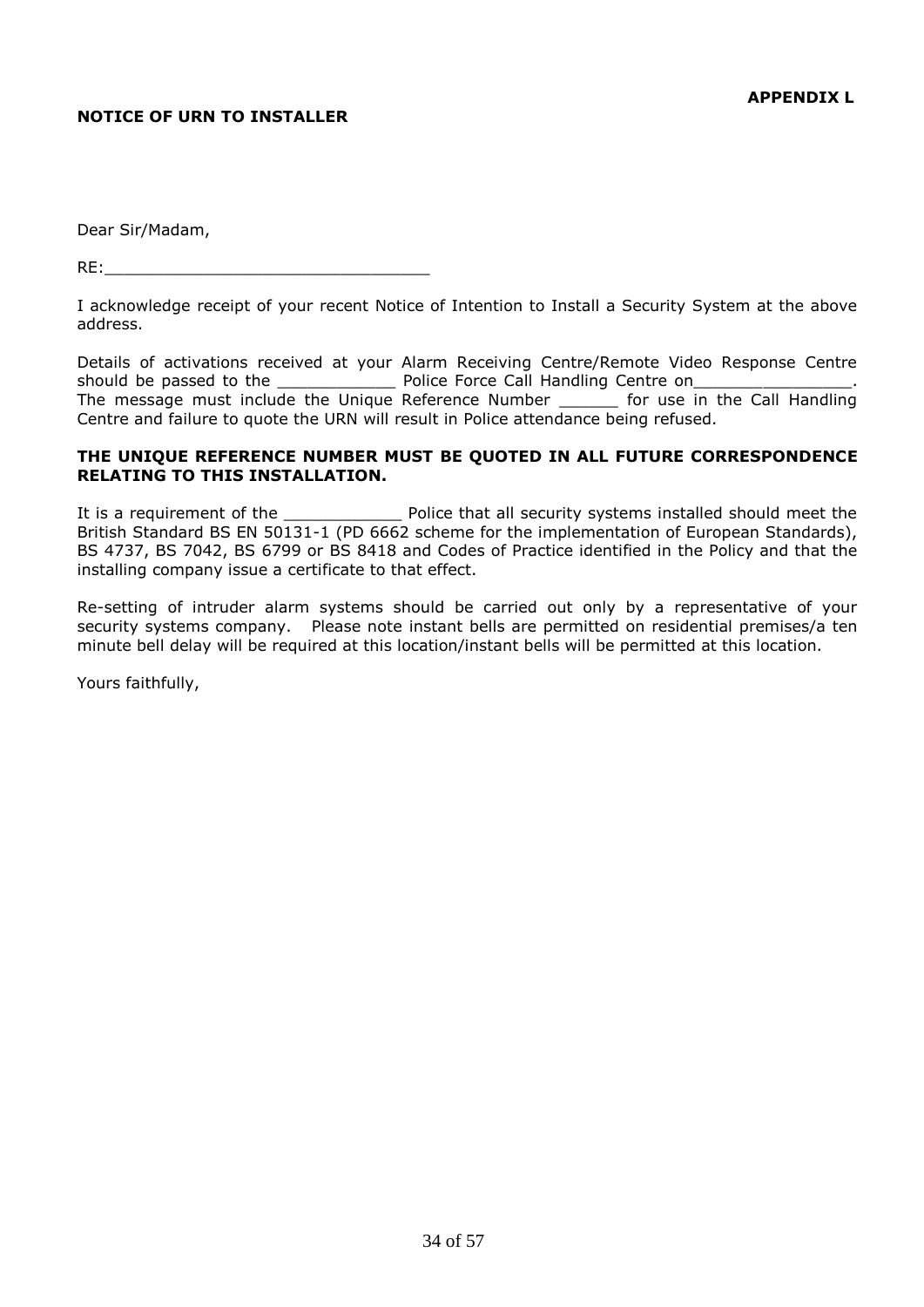# **LETTER TO BE FORWARDED TO SUBSCRIBER AT TWO FALSE CALLS**

Dear Sir/Madam,

Security systems are only one example of the demand placed on the Police Service for an immediate response. False calls significantly outnumber genuine calls and divert police resources.

In an effort to reduce the unacceptably high number of false calls received by the Police, it has been necessary to introduce a policy governing the installation, maintenance, monitoring and use of security systems. The policy includes a close monitoring of all calls. Records indicate that there appears to have been at least two false calls from the system at your premises within a twelve-month period. In view of this, you are advised to contact your security systems company at the earliest opportunity in an effort to resolve what appears to be a problem with your security system or its operation.

Regrettably, should you have a total of three false calls within a rolling twelve month period, it will be necessary to consider the withdrawal of Police response to activations from your system, a situation we would wish to avoid with your co-operation.

You are advised to contact your Insurance Company and inform them of the contents of this letter as soon as possible as your insurance cover may be affected.

This information is brought to you with the assistance of your security company. Should you have any queries in respect of this letter, please contact your alarm company in the first instance, quoting your Unique Reference Number.

Yours faithfully,

Copy to: Security System Company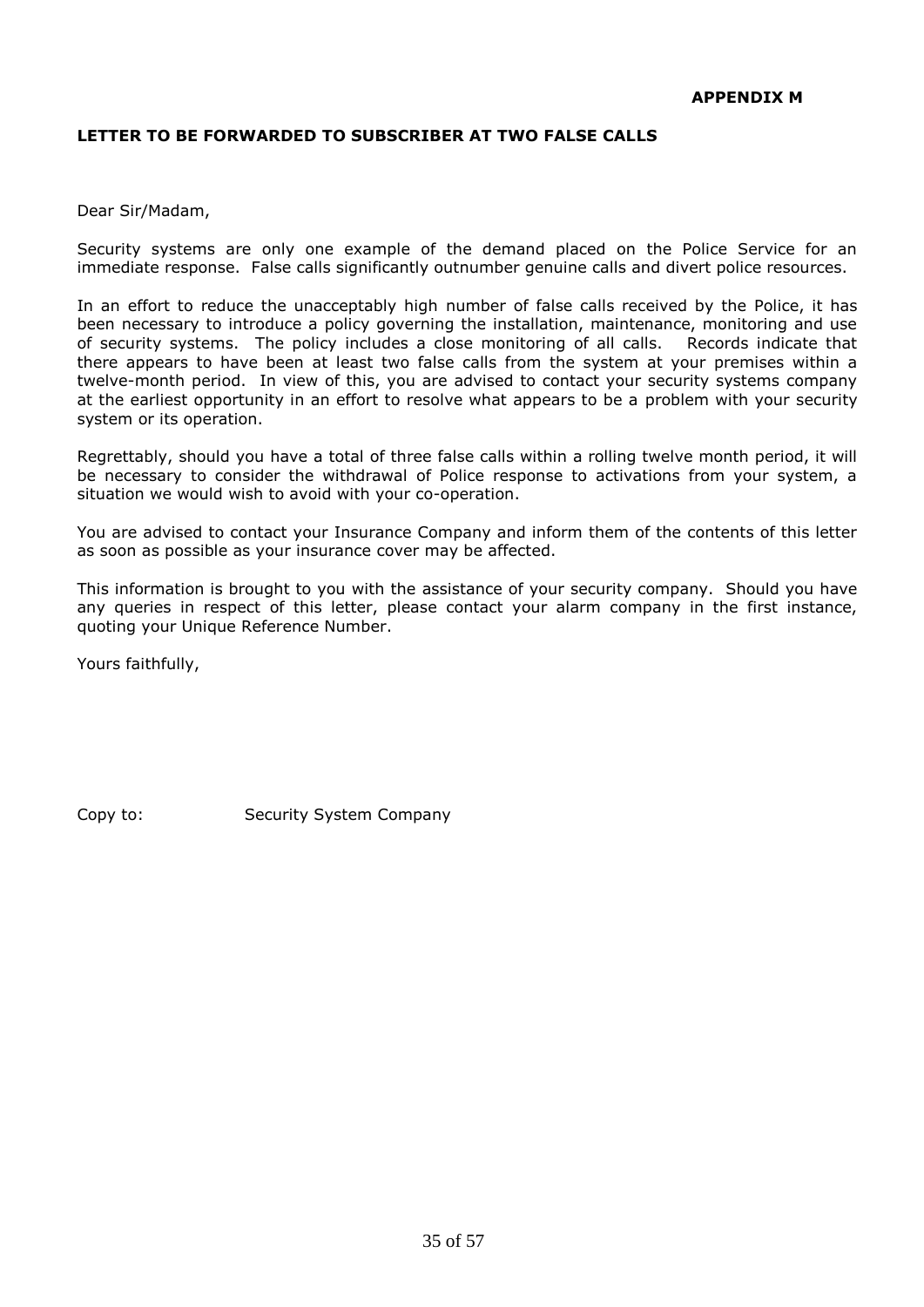# **LETTER FROM POLICE TO CUSTOMER ADVISING WITHDRAWAL OF RESPONSE**

Dear Sir/Madam,

I refer to previous correspondence concerning the operation of the security system at your premises.

Regretfully, continued monitoring of your security system has indicated that further false calls have been received.

Following careful consideration I have to inform you that Police response will no longer be given to your security system after the \_\_\_\_\_\_\_\_\_\_\_\_\_\_\_\_\_\_. Reinstatement of response can be considered following notification from your security company that your system has been upgraded if required, or remedial action has been taken to rectify the false calls and a period of three months free of false calls has been achieved. The action required will depend on which security system you currently have installed. Please contact your security company to clarify which option applies.

During the period of withdrawn response, your keyholder will continue to be informed of all activations by your monitoring station.

As the Police response is about to be withdrawn, I must point out that this action could affect any insurance cover you may have relating to the premises. You are therefore advised to contact your Insurance Company and advise them of the contents of this letter as soon as possible.

Yours faithfully,

Copy to: Security System Company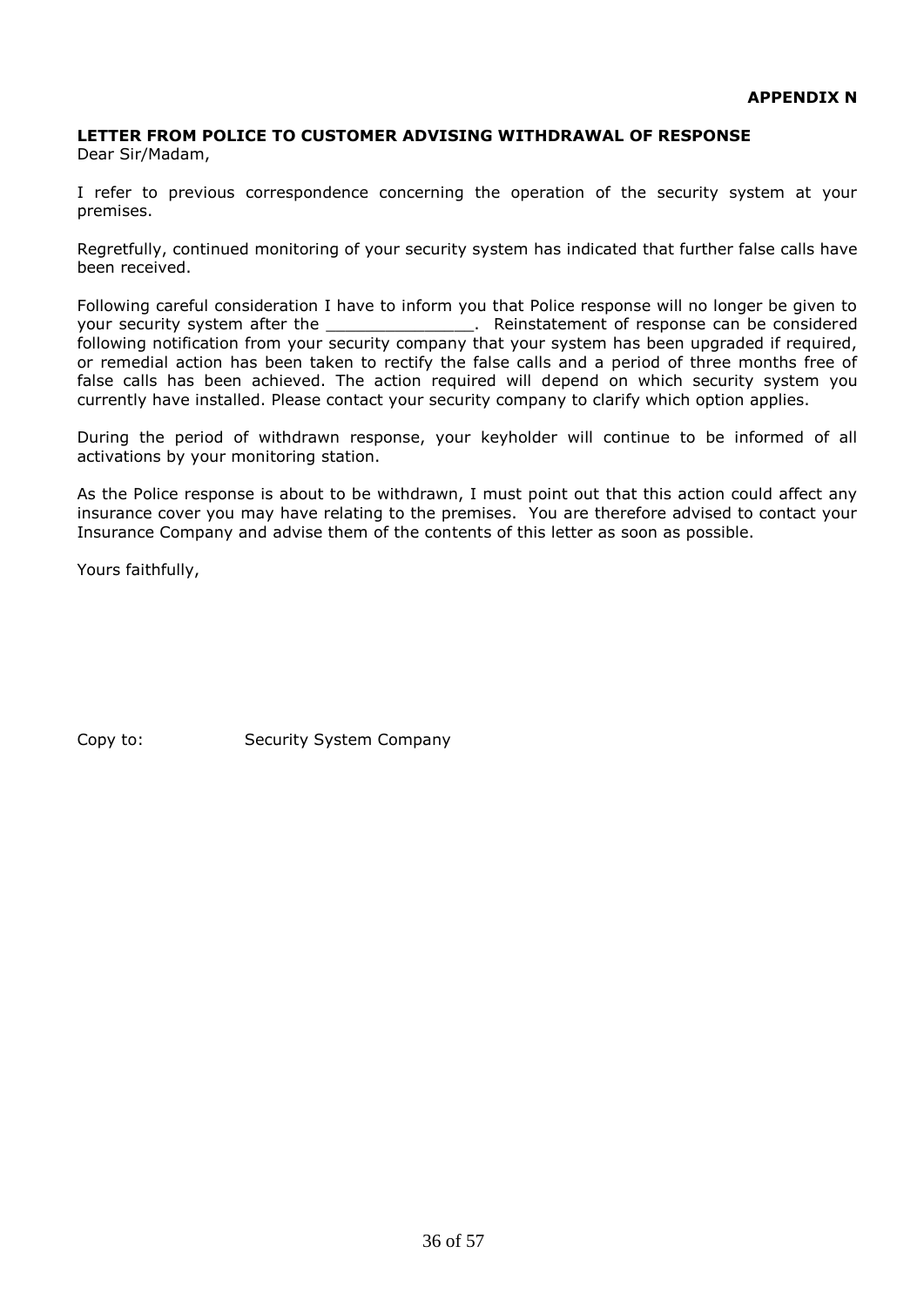# **REINSTATEMENT OF POLICE RESPONSE LETTER**

Dear Sir/Madam,

# **RE:\_\_\_\_\_\_\_\_\_\_\_\_\_\_\_\_\_\_\_\_\_\_\_\_\_\_\_\_\_\_\_\_\_\_\_\_**

Further to your correspondence dated \_\_\_\_\_\_\_\_\_\_\_\_\_\_\_\_, the situation has now been reviewed.

I am able to inform you that police response to calls received from your security system at the above address has been reinstated to level 1 with immediate effect.

This decision however, must be made without prejudice on our part to again reducing response should a high incidence of false calls occur or should you fail to comply with the police Security Systems Policy.

I trust that the action you have taken will continue to be effective and may I thank you for your efforts in this matter.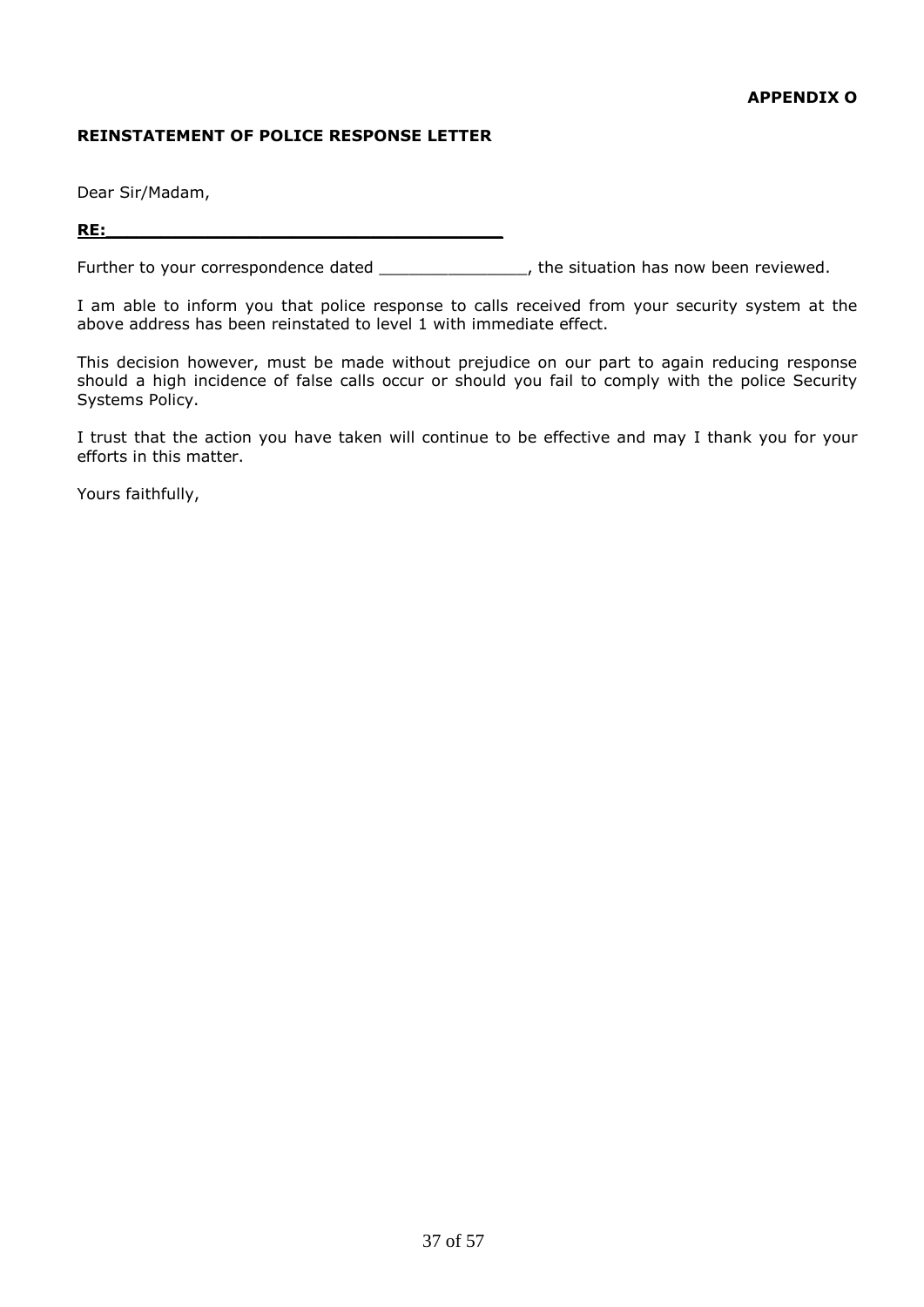# **DELETION OF UNIQUE REFERENCE NUMBER – LETTER TO SUBSCRIBER**

Dear Sir/Madam,

I refer to previous correspondence regarding the withdrawal of Police response from the above security system.

Response has remained withdrawn for a period in excess of 6 months and it has not been possible to reinstate response. Consequently a decision has been made to withdraw from monitoring the system with effect from the

Your security system company has been instructed not to pass any further calls to the police after that date.

Advice regarding alternative means of security may be available from your local Crime Prevention Officer.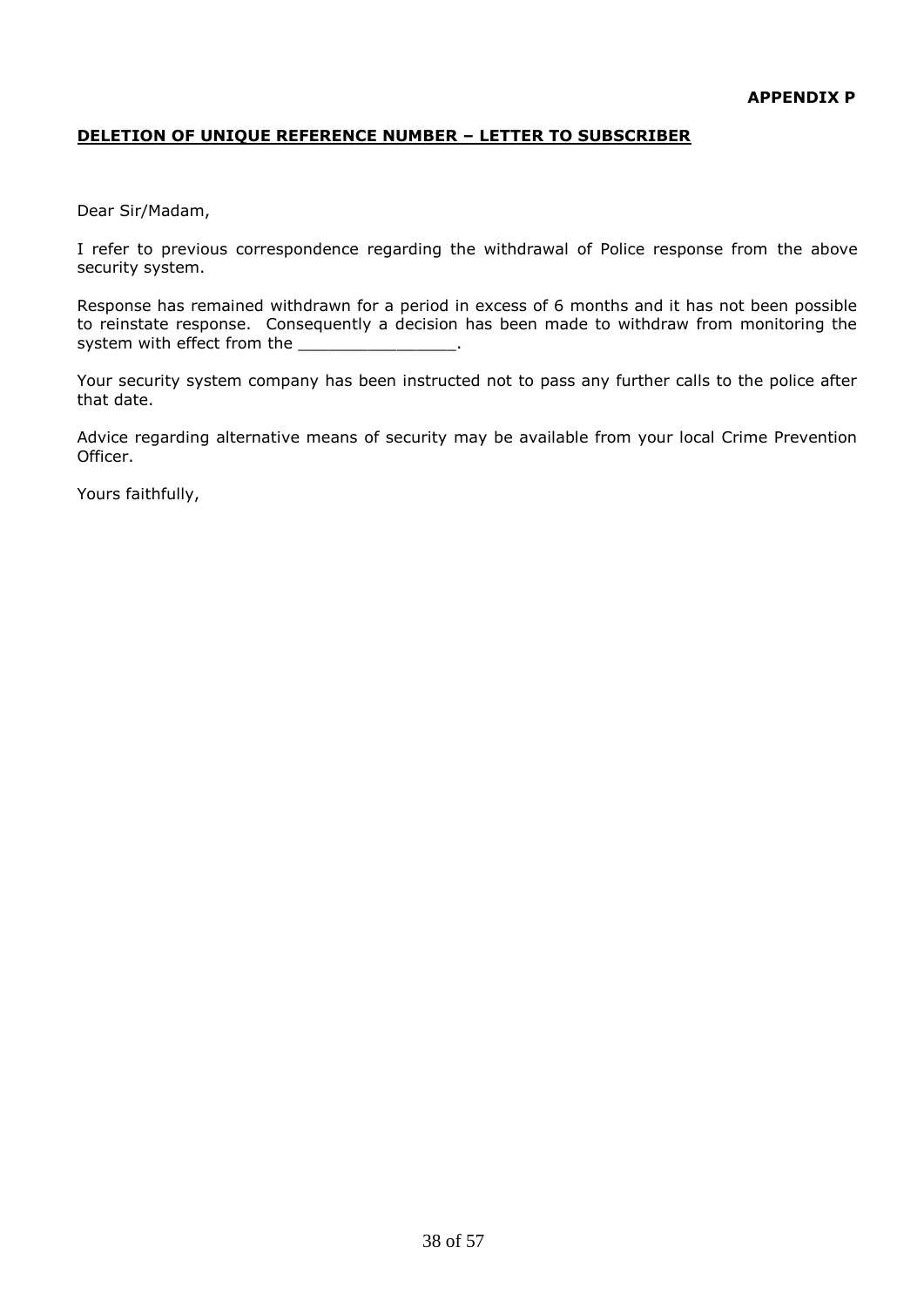# **DELETION OF UNIQUE REFERENCE NUMBER– LETTER TO SECURITY SYSTEM COMPANY**

Dear Sir,

**RE**:\_\_\_\_\_\_\_\_\_\_\_\_\_\_\_\_\_\_\_\_\_\_\_\_\_\_\_\_\_\_\_\_\_\_\_\_

Consequently, a decision has been made to withdraw the Unique Reference Number with effect from the the contract of the contract of  $\mathbf{r}$ 

After that time, further calls must not be passed to the Police. Your client is fully aware of the situation.

As a direct result of poor system performance, police response was withdrawn from the above system on the \_\_\_\_\_\_\_\_\_\_\_\_\_\_\_\_\_\_\_\_\_, and has remained withdrawn for a period in excess of six months.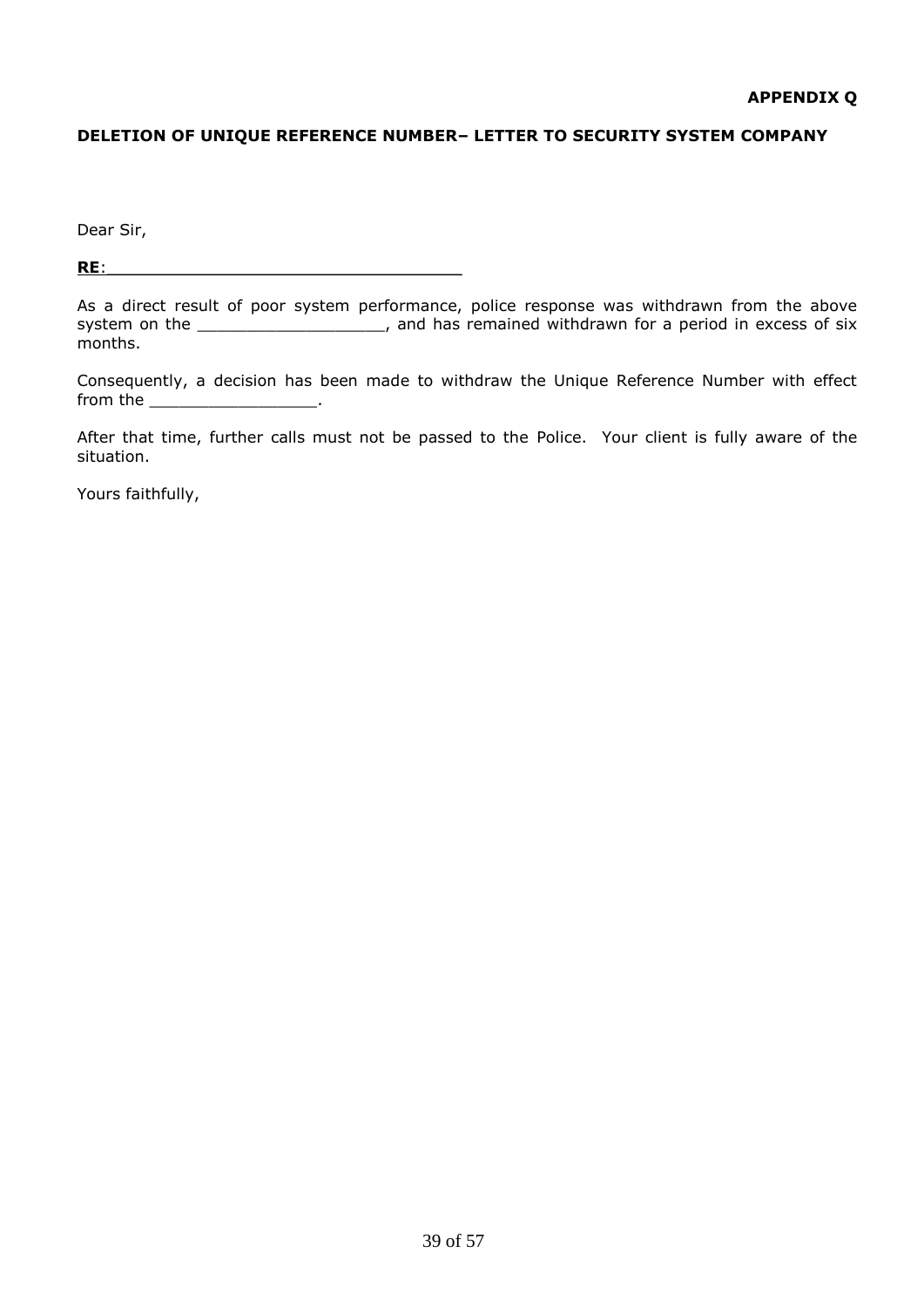# **REQUIREMENTS FOR COMPANIES INSTALLING AND MONITORING REMOTE CCTV SYSTEMS**

### **1. INTRODUCTION**

- 1.1 This document sets out the police requirements for remotely monitored detector activated CCTV systems to enable such systems to gain URNs from police forces.
- 1.2 Companies monitoring remotely monitored detector activated CCTV systems, known as RVRCs and Installers will ensure that these police requirements are brought to the attention of the users of such systems that require a police response.
- 1.3 Remotely monitored detector activated CCTV systems that are installed and monitored to the requirements stated in this policy, will be known as Type A systems and will be issued with a URN.
- 1.4 Systems for which police attendance may be required and which operate outside the procedures identified in the policy, will be known as Type B systems. URNs will not be issued to these systems.
- 1.5 The levels of police response to suspected crime reported by a Type A remotely monitored detector activated CCTV system, will be the same as that stated in the ACPO Security Systems Policy clause 3.1.

### **2. STANDARDS**

- 2.1 Installers of remotely monitored detector activated CCTV systems will comply with all of the following standards and guidelines:
	- ACPO Security Systems Policy
	- BS 8418 Installation and remote monitoring of detector activated CCTV systems Code of Practice
	- BS EN 50132-7: CCTV Application guidelines
- 2.2 RVRCs monitoring detector activated CCTV systems will conform to all of the following standards:
	- BS 5979 (Cat II):
	- BS 8418: Installation and remote monitoring of detector activated CCTV systems Code of Practice

### **3. LEGAL REQUIREMENTS**

3.1 Any remotely monitored detector activated CCTV system that requires police response will be installed and monitored in such a way as to ensure that any criminal activity recorded can be supported by correct operational procedures. It is recommended that all organisations draw up procedures to ensure compliance with the Data Protection Act 1998 and, where applicable, the Human Rights Act 1998.

# **4. PROCEDURES**

- 4.1 The relevant police force will be sent a notice to install a remotely monitored detector activated CCTV system using Appendix F of the ACPO Security Systems Policy. A URN will be issued in line with the relevant police force policy (Appendix A of the ACPO Security Systems Policy refers).
- 4.2 The means of image collection and communication between the premises and the RVRC is a matter for the installer and the RVRC. However, the system will be installed to meet the requirements of Clause 2 of this appendix.
- 4.3 The system will be maintained in accordance with the BS 8418 and the requirements of the Data Protection Act 1998, CCTV Code of Practice (latest edition).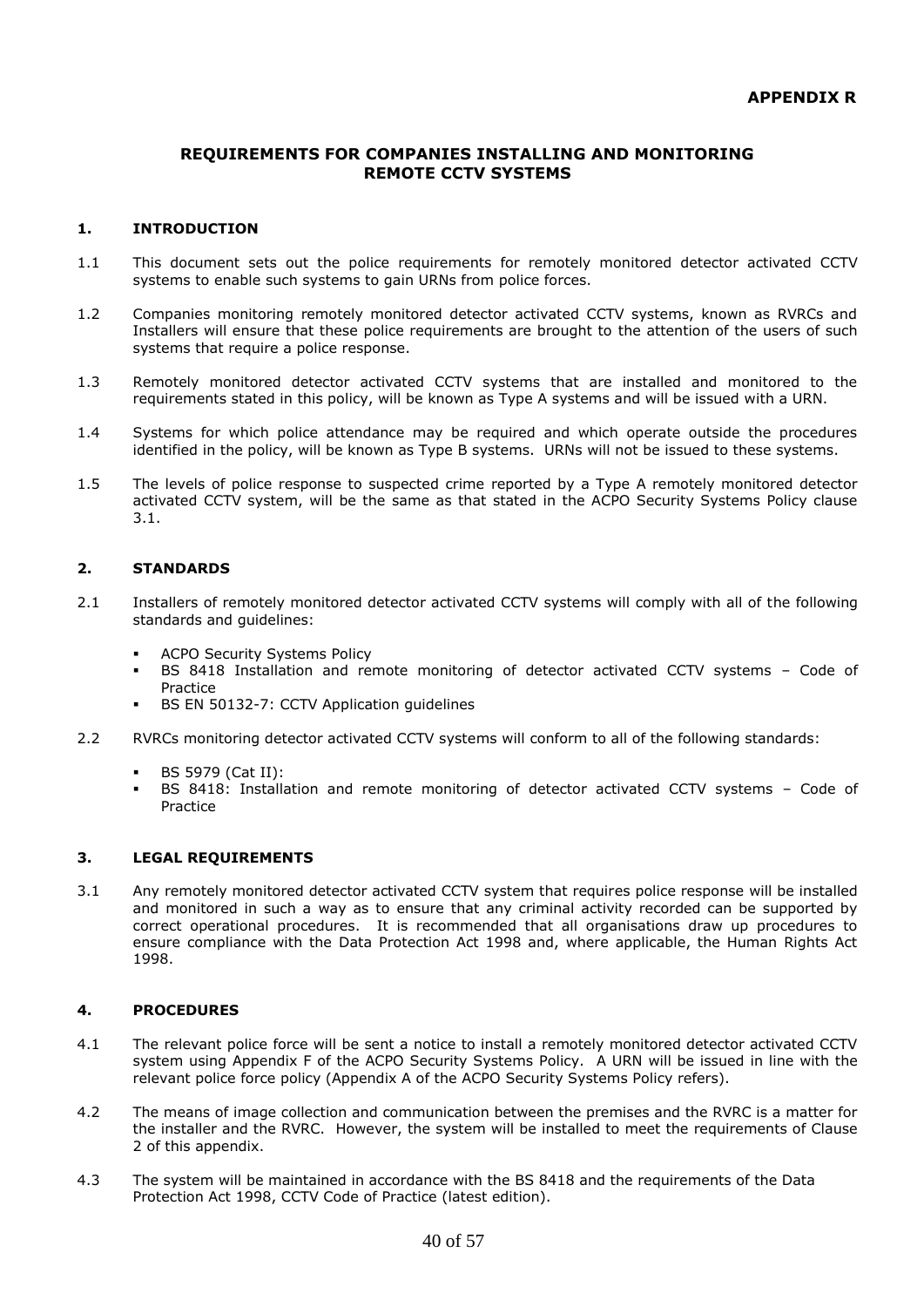# **APPENDIX R (continued)**

- 4.4 The system will have the capability of audio challenge, which is to be used if appropriate. Local environmental conditions will be taken into consideration.
- 4.5 The RVRC will only call the police if there is sufficient evidence in the images of unauthorised access to the site/premises and there is criminal activity (or attempt) in progress, or the activity gives cause to suspect that there is intent to commit a crime.
- 4.6 The RVRC operator will provide sufficient location and criminal activity information to the police control room.
- 4.7 The RVRC will employ filtering techniques to avoid unnecessary calls being passed to the police.
- 4.8 Any images required by a police force for investigative purposes will be supplied upon request.
- 4.9 The RVRC will send the recorded evidence (or at least a working copy) in the first instance to the investigating officer, with a completed statement of evidence to show continuity.
- 4.10 RVRCs using digital recording methods will adhere to the procedures for processing digital images, issued jointly by the Home Office, ACPO and PSDB.

### **5. MANAGEMENT INFORMATION**

- 5.1 RVRCs will provide management information that is compatible to ACPO in relationship with the systems for analysis.
- 5.2 The information supplied will give a detailed analysis of the total number of calls passed to the police, registered with the URN.
- 5.3 Remotely monitored detector activated CCTV systems will be subject to the same conditions as laid down in the ACPO Security Systems Policy (Clause 3 refers) for the relevant police forces in relation to the total number of incidents incorrectly passed to the police.
- 5.4 The Memorandum of Understanding (MOU) is applicable to CCTV systems.

### **6. INDEMNITY**

6.1 This document does not impose any liability on any police force, its officers or the police authority arising out of the failure or timeliness in responding to an activation from a remotely monitored detector activated CCTV system.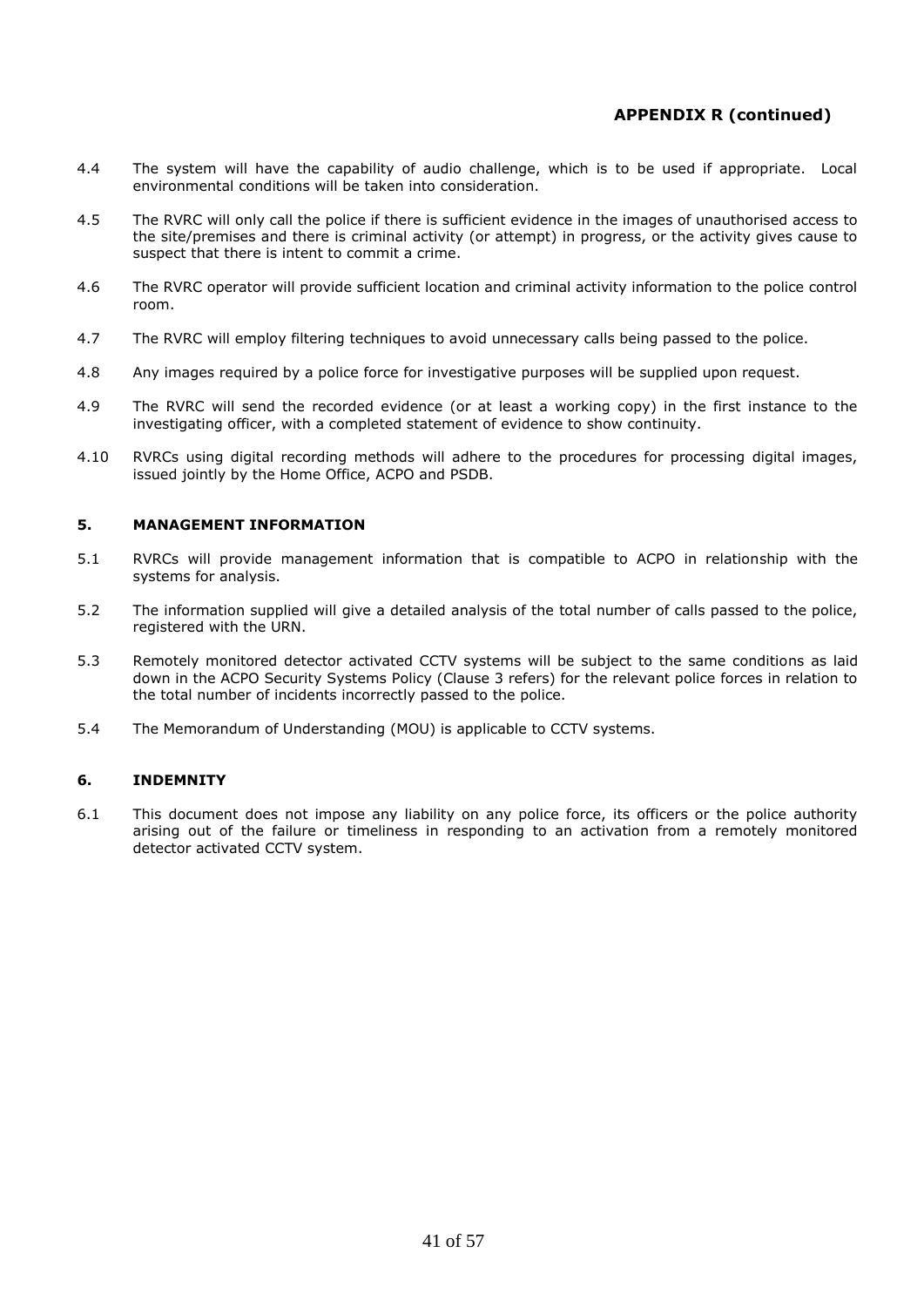# **ASSOCIATION OF CHIEF POLICE OFFICERS (ENGLAND, WALES AND NORTHERN IRELAND)**

### **Requirements for Security System Services**

- I For the issue of a URN by police forces in England Wales and Northern Ireland, the installation / services provided by the Installation, Maintenance or Monitoring Company shall be certified in accordance with the provisions of this document by a certification body accredited to EN 45011 by United Kingdom Accreditation Service.
- II The Certification Body shall
	- a. Be a company limited by guarantee and not having a share capital. The company is to be formed in accordance with the relevant Companies Act identified in Annexe A.
	- b. Ensure the company law members/guarantors of the certification body shall be limited companies properly formed in accordance with the relevant Companies Acts identified in Annexe A or suitable individuals.
	- c. Ensure the memorandum and articles of association and their company law members/guarantors are specific to a certification body and identify the objects of a properly constituted certification body.
	- d. Provide audited accounts, where applicable, or such other accounts as are mandatory under Company Law, to show compliance with Clause 4.2(i) BS EN 45011: 1998
	- e. Carry out surveillance of certified service providers in accordance with the provisions of paragraph III. Surveillance shall be conducted at a minimum frequency of once per year and for installation companies, this surveillance shall include an inspection/functional test of installation(s) for compliance with the appropriate documents identified in Annexe A
	- f. Have documented procedures for the inspection and test of installed and maintained systems to ensure compliance with the appropriate documents identified in Annexe A.
	- g. Ensure personnel who have access to third party security arrangements as a result of this process shall be subject to a security vetting procedure to British Standard 7858 or an equivalent, which identifies any unspent convictions or associations, which may be deemed unacceptable.
	- h. Be required to establish if certification has been given and/or withdrawn by any other Certification Body accredited to this scheme when an Installation, Maintenance or Monitoring Company makes application for acceptance.
	- i. Where disciplinary action is pending, in process or has resulted in expulsion by Certification Body 'A' of an Installation, Maintenance or Monitoring Company, for non-compliance with documents identified in Annexe A, the non-compliance causing the disciplinary action must be resolved prior to approval by another Certification Body 'B'.
	- j. Deal with any complaint against an Installation, Maintenance or Monitoring Company made by a police force in England, Wales & Northern Ireland, in accordance with the Memorandum of Understanding (Appendix J).
	- k. Invite a member of the ACPO Security Systems Group to attend board meetings as an observer for agenda items relating to this scheme.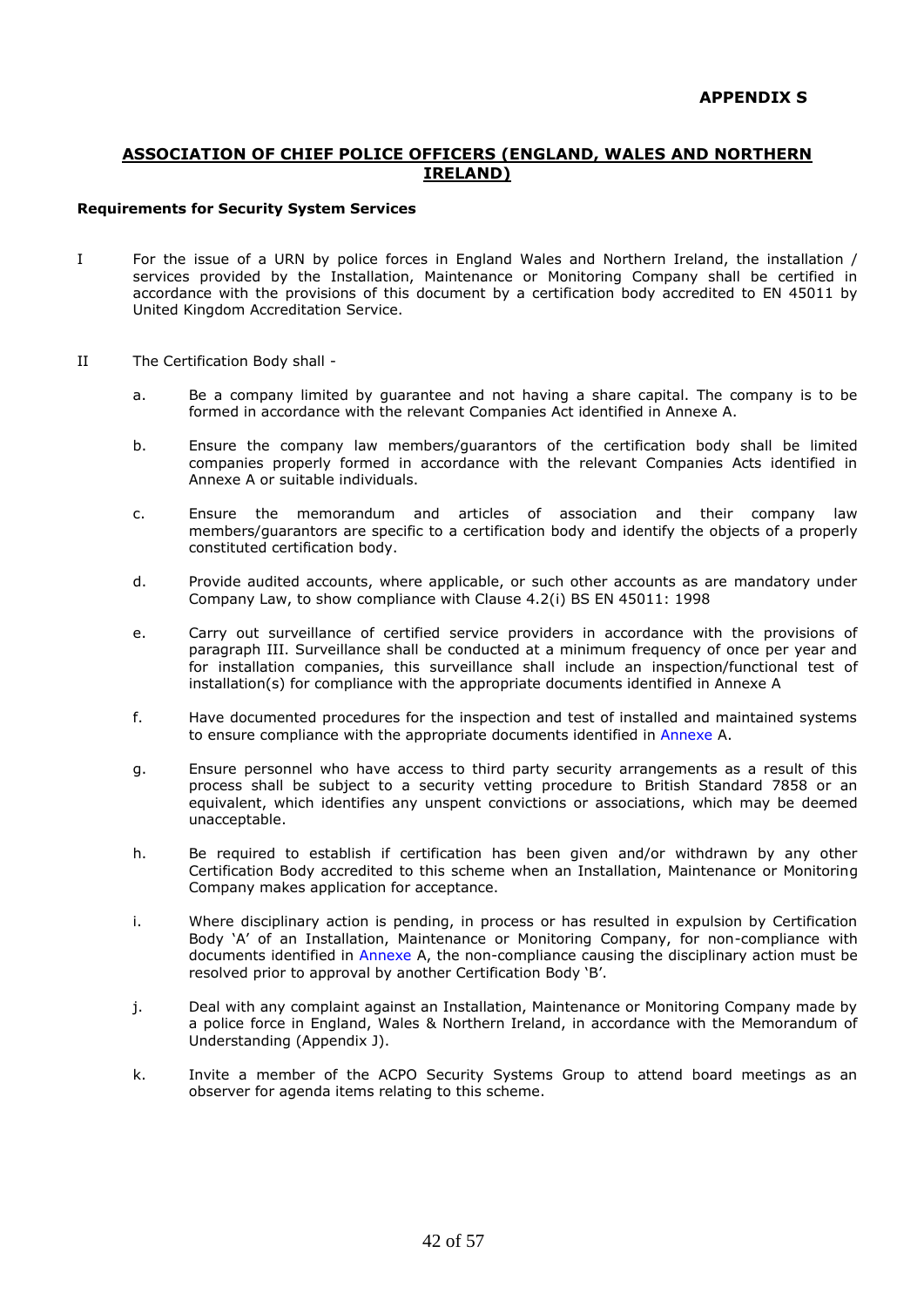# **APPENDIX S (continued)**

- l. Be invited to the ACPO Security Systems, Industry Liaison, Group Meetings and/or relevant meeting when deemed necessary by the Association.
- III Installing, Maintaining and/or Monitoring Companies

The installing maintaining and/or monitoring company, commensurate with the services they provide, shall -

- a. Vet personnel who have access to third party security arrangements in accordance with British Standard 7858, which ensures personnel of good repute and identifies any unspent convictions or associations which may be deemed unacceptable.
- b. Trade lawfully
- c. Have adequate and relevant insurance in respect of employers, product, public, efficacy and wrongful advice liability. *Guidance - Insurance cover to a minimum of £1,000,000 per incident.*
- d. Have competent management with responsibility for all services provided. *Guidance – Management must be conversant with the relevant standards for the services they provide and be competent to inspect and test systems. Their responsibility extends to services provided by sub-contractors who must comply with all aspects of this document.*
- e. Have sufficient competent staff to carry out their contractual demands and the requirements of standards. *Guidance – The contractual demands and requirements of standards includes the design, planning, installation, system performance, operation, commissioning, false alarm management, complaint handling, maintenance and repair for security systems in accordance with the appropriate documents in Annexe A.*
- f. Have adequate arrangements, documented procedures and systems in place for all of their activities. *Guidance – This covers all aspects of a company's installing, maintaining and monitoring activities and includes – Personnel (includes vetting, competence, qualification) Sales (includes enquiry, survey, quotation, order) Installation (includes design planning, commissioning, and training of subscribers) Maintenance (includes preventative and corrective) System performance Confidentiality Handling of system activations .e.g. intruder alarm filtering Complaint handling The documented procedures are to the extent necessary to achieve consistency of application. Complaint handling needs to show logging, corrective action and review procedures.*
- g. Have suitable premises where confidentiality can be maintained and with adequate safeguards for security of information on a 24 hour basis. *Guidance – Any means of electronic security protection used for this purpose shall comply with the minimum standards of these procedures. Alarm receiving centres and/or monitoring centres must comply with the appropriate standards in Annexe A.*
- h. Have the necessary resources to support all activities. *Guidance – The necessary resources extends to all that are necessary to provide the services offered e.g. tools, test equipment, vehicles, office equipment, spares, personnel etc.*
- i. Shall have sufficient business activity, relevant to the scope of this policy to enable competence and trading history to be determined by certification bodies.
- i. Have immediate access to and comply with standards and documents identified in Annexe A.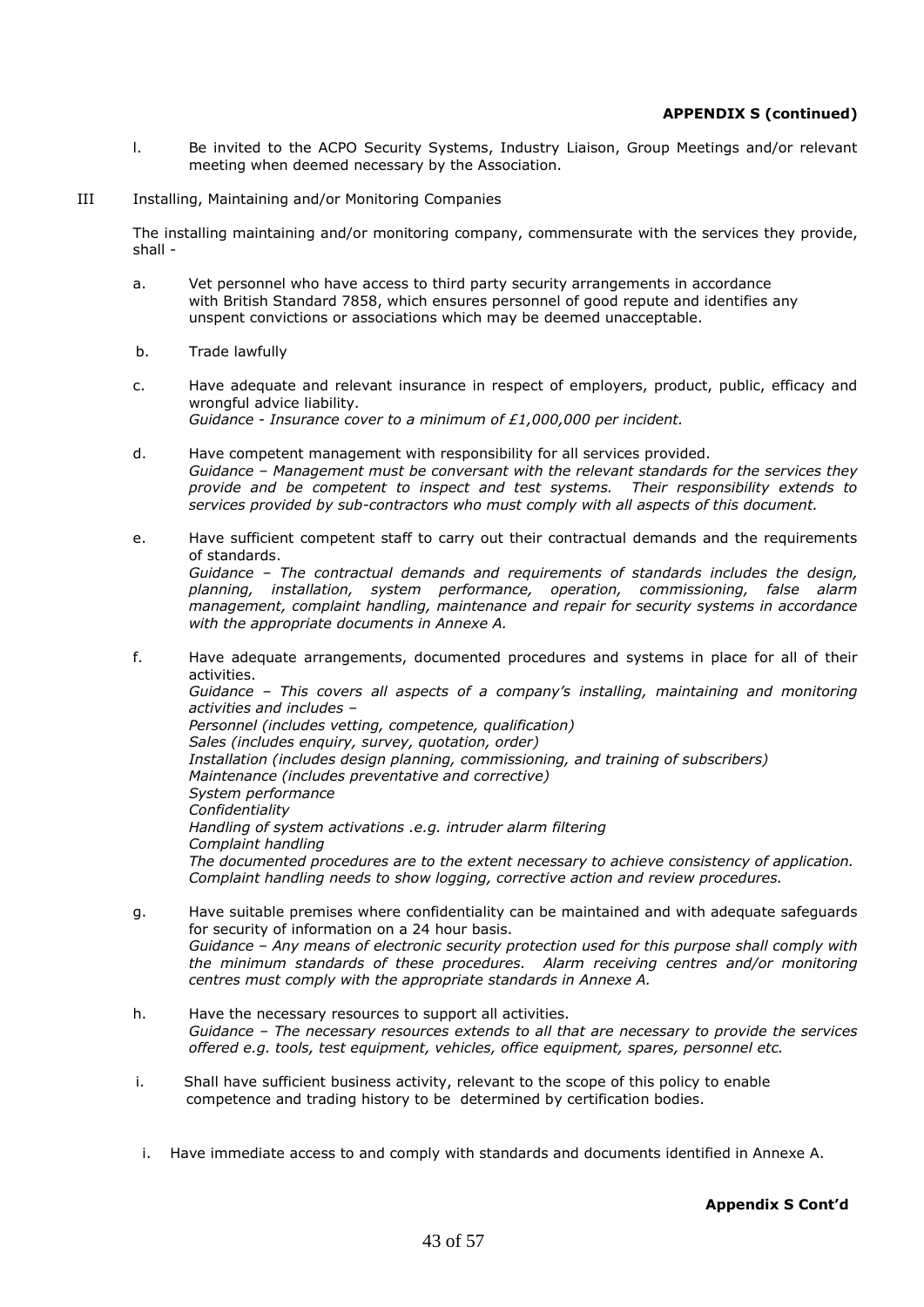- k. Have customer contracts describing the products and services to be supplied together with the associated terms and conditions. *They are to be fair and reasonable, describe the products and services to be provided, show title to any equipment, describe the terms of the warranty and detail all the charges applicable.*
- l. Not engage in pressurised selling or unlawful trading practices.
- IV New standards and documents applicable to this scheme will be notified by the Secretary to the ACPO Security Systems Group to all Certification Bodies accredited to this scheme.
- V Where amendments to this scheme are deemed appropriate by the Association of Chief Police Officers a consultation meeting will be instigated for attendance by those concerned.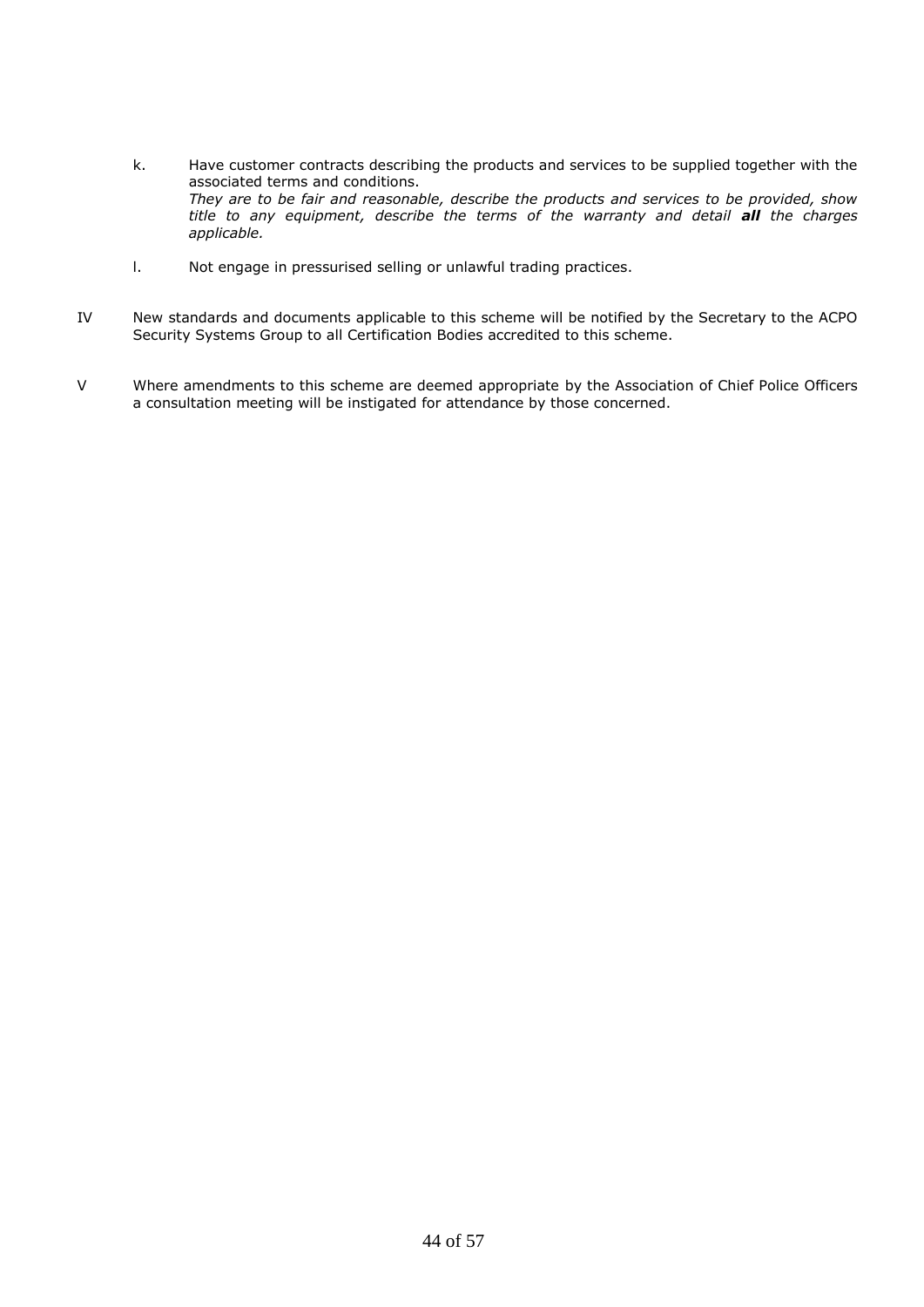# **British Standards and European Norms (Current issue unless stated – see notes 1 & 2).**

| <b>BS 4737</b>                                                            | Intruder Alarms in Buildings (mostly withdrawn see note 2)                                                                           |  |  |  |
|---------------------------------------------------------------------------|--------------------------------------------------------------------------------------------------------------------------------------|--|--|--|
| <b>BS 7042</b>                                                            | High Security (withdrawn see note 2)                                                                                                 |  |  |  |
| <b>BS 8418</b>                                                            | Remotely monitored detector activated CCTV Systems                                                                                   |  |  |  |
| <b>BS 5979</b>                                                            | Alarm Receiving Centres (Category II)                                                                                                |  |  |  |
| <b>BS 6799</b>                                                            | Wire free Alarms (withdrawn see note 2                                                                                               |  |  |  |
| <b>BS 7858</b>                                                            | Security screening of individuals employed in a security environment                                                                 |  |  |  |
| PD 6662:2010                                                              | Scheme for the application of European Standards for intruder and hold- up<br>Alarm systems.                                         |  |  |  |
| PD 6662:2004                                                              | Remains acceptable for new systems until 31 May 2012 (note 1)<br>(Attention is drawn to BSIA Form 171 - Guidance Notes)              |  |  |  |
|                                                                           | BS EN 50131 series Intruder & Hold up Alarms                                                                                         |  |  |  |
|                                                                           | BS EN 50136 series Alarm Transmission systems                                                                                        |  |  |  |
| BS EN 50131-8                                                             | Smoke Security Devices (applies under PD6662:2010 - note 1)                                                                          |  |  |  |
| <b>BS 8473</b>                                                            | Management of False Alarms                                                                                                           |  |  |  |
| <b>BS 8243</b>                                                            | Installation & configuration of Intruder & HUAs designed to generate<br>confirmed alarm systems (applies under PD6662:2010 - note 1) |  |  |  |
| <b>BS8484</b>                                                             | Provision of Lone Worker Device Services                                                                                             |  |  |  |
| <b>British Standard Institution Drafts for Development (Latest Issue)</b> |                                                                                                                                      |  |  |  |
| <b>BS DD 242</b>                                                          | High Security (withdrawn see note 2)                                                                                                 |  |  |  |
| <b>BS DD 243</b>                                                          | Applies under PD6662:2004 (note 1)                                                                                                   |  |  |  |
| <b>BS DD 244</b>                                                          | Wire Free Alarms (withdrawn see note 2)                                                                                              |  |  |  |
| <b>BS DD263</b>                                                           | Alarms Systems Commissioning, Maintenance and remote support (applies<br>Under PD6662:2010 see note 1)                               |  |  |  |

DD CLC/TS 50131-7 :2008 Alarm Systems – Intrusion Systems – Application Guidelines DD CLC/TS 50131-7 :2003 Applies under PD6662:2004 (note 1)

# **Notes**

- 1. Certain standards are in a period of "Dual running" with previous issues, and either current OR the previous issue may be acceptable for a specified, limited period.
- 2. Certain older and withdrawn standards or parts of standards are still included in this list for the benefit of legacy systems that remain in service.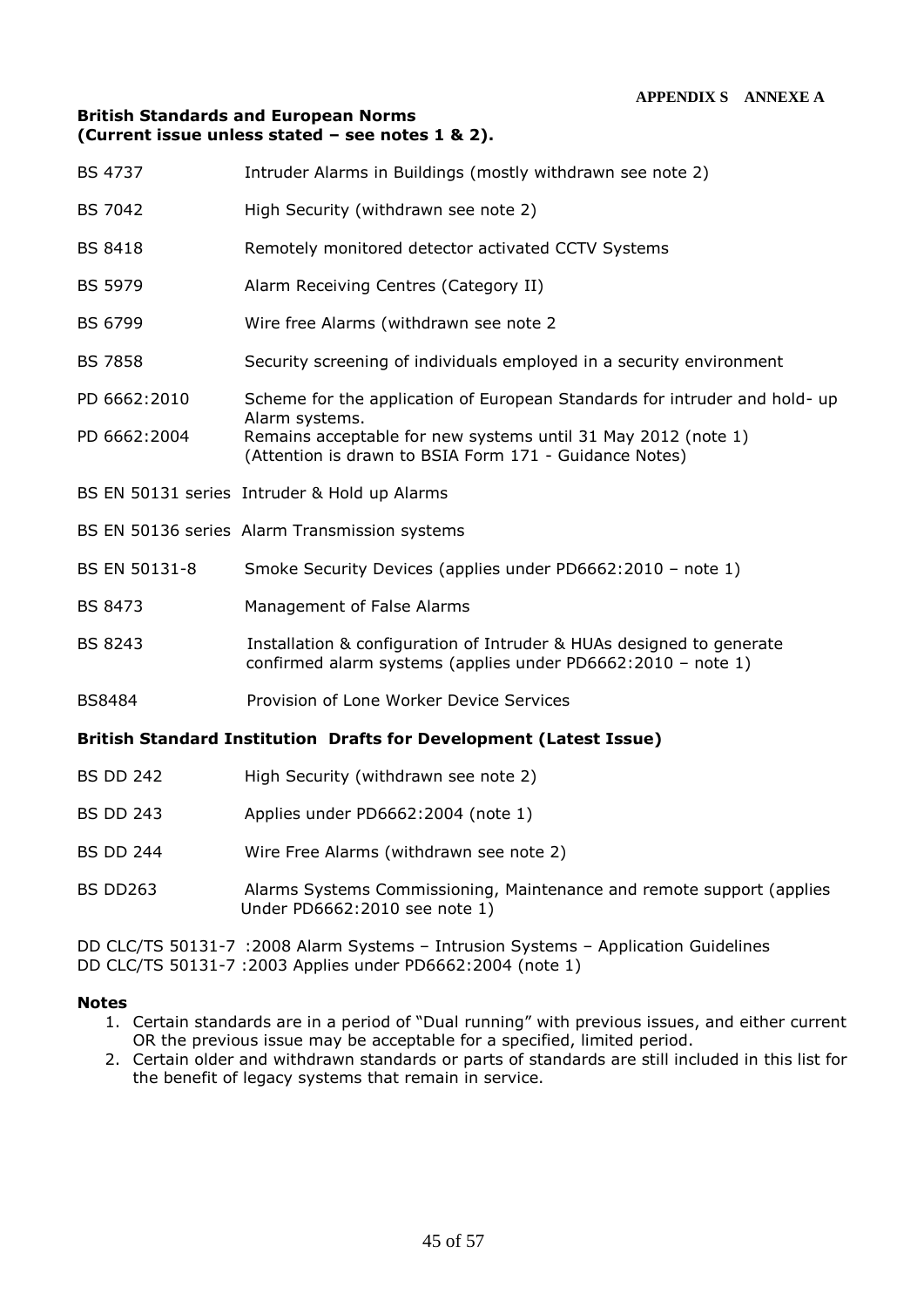# **Vehicle Tracking**

Category 5 Criteria for System Operating Centres June 2010 Category 5 Criteria for original Equipment Manufacturers ACPO & Centre for Applied Science & Technology (CAST) HOSB 14/02 Stolen Vehicle Tracking and Remote Immobilisation Systems

CEN TS 15213 series Road transport & traffic telematica- After theft systems for recovery of stolen vehicles.

# **Legislation**

The Clean Neighbourhood and Environment Act 2005 set out requirements for intruder alarms, keyholders and noise.

The Companies Act 1985 and 1989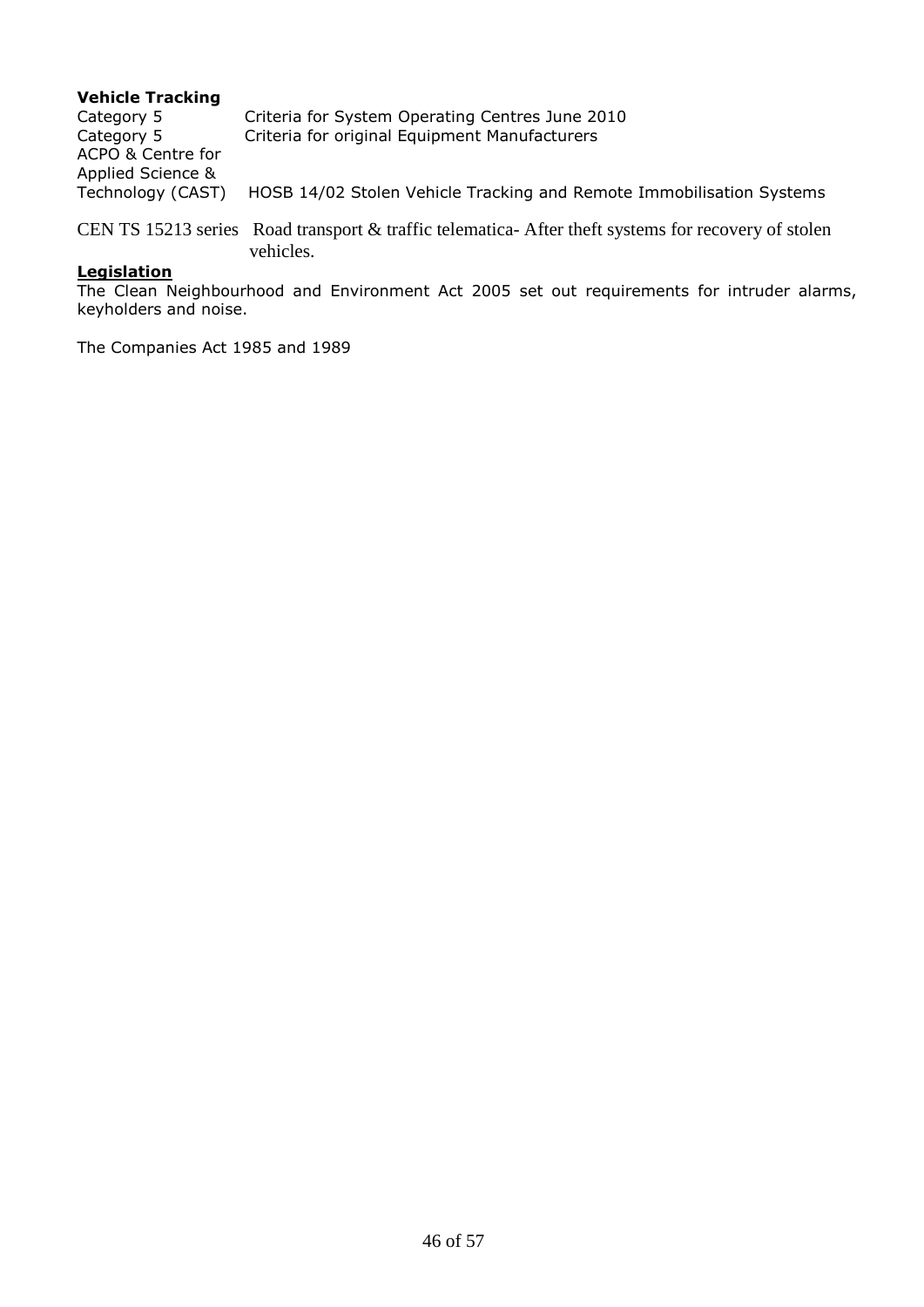# **TEN POINT PLAN FOR PERSONAL ATTACK/ HOLD UP ALARMS**

### **1) FILTERING**

The ARC's are not in a position to pass only confirmed PA's to the police. The fact that someone does not answer the telephone does not confirm the activation is genuine as access to the telephone may be restricted, or that staff are too busy to answer it. In the event of the telephone being answered an operator is not always in a position to determine from what is (or is not) heard, if the activation is genuine.

However, the ARC's are in a position to attempt to filter unwanted false activations, with confirmation in place false calls will be reduced.

### **2) WITHDRAWAL OF POLICE RESPONSE**

The Intruder Alarm part of a system will be allowed to receive the current amount of false calls before withdrawal of response. Police response will be withdrawn to the PA part of the system after a maximum of 2 false calls in a rolling 12 month period.

Where a system loses response to a PA, the security company should liaise with the end user to see if the PA element is necessary. If it is not required it should be removed.

When a form of confirmation has been implemented, police response may be reinstated to PA's before the 3 month period. Any subsequent loss of response, after confirmation has been put in place, a system must achieve three consecutive months free of false calls supported by evidence from the security company.

#### **3) PA DEVICES ON CIE OR ACE SHOULD BE SEGREGATED FROM THE MAIN KEYS, DEDICATED, DEFINED AND ARE 2 SEPARATE BUTTONS SYNCHRONISED PUSH.**

#### **4) PA DEVICES ON CIE OR ACE SHOULD BE ENGINEER PROGRAMMED ONLY (DEFAULT OFF)**

The implementation of this action will be dependant on the programming ability of the CIE or ACE. Re-engineering may be needed and therefore a lead time will be required. This will stop the PA signal being transmitted during watchdog failures or if the CIE reverts to default programming due to power problems.

### **5) DURESS CODES SHOULD ONLY BE ALLOWED FOR BS 7042 OR BS EN 50131–1 GRADE 4 SYSTEMS**

The logic of restricting duress codes to high security systems to ensure that the risk warrants the facility. Inadvertent use of the duress codes from the CIE lead to a significant abuse of Police manpower.

Individual applications for duress facility may be considered for Grade 3 systems if the following requirements are complied with:

- 1. In premises that require high security, has duress been identified as an essential requirement from the risk assessment?
- 2. Is the duress notified separately from the hold up alarm signal?
- 3. Duress should not be initiated by using a digital key (fob).

#### **6) DURESS FACILITY SHOULD BE ENGINEER PROGRAMMED ONLY (DEFAULT OFF)**

The implementation of this action will be dependant on the programming ability of the CIE or ACE. Re-engineering may be needed and therefore a lead time will be required. The purpose of this software change is to ensure that the duress facility is restricted to BS 7042 and EN 50131 grade 4 systems (Grade 3 in exceptional circumstances) and not customer programmable. This will stop the duress signal being transmitted during watchdog failures or if the CIE reverts to default programming due to power problems.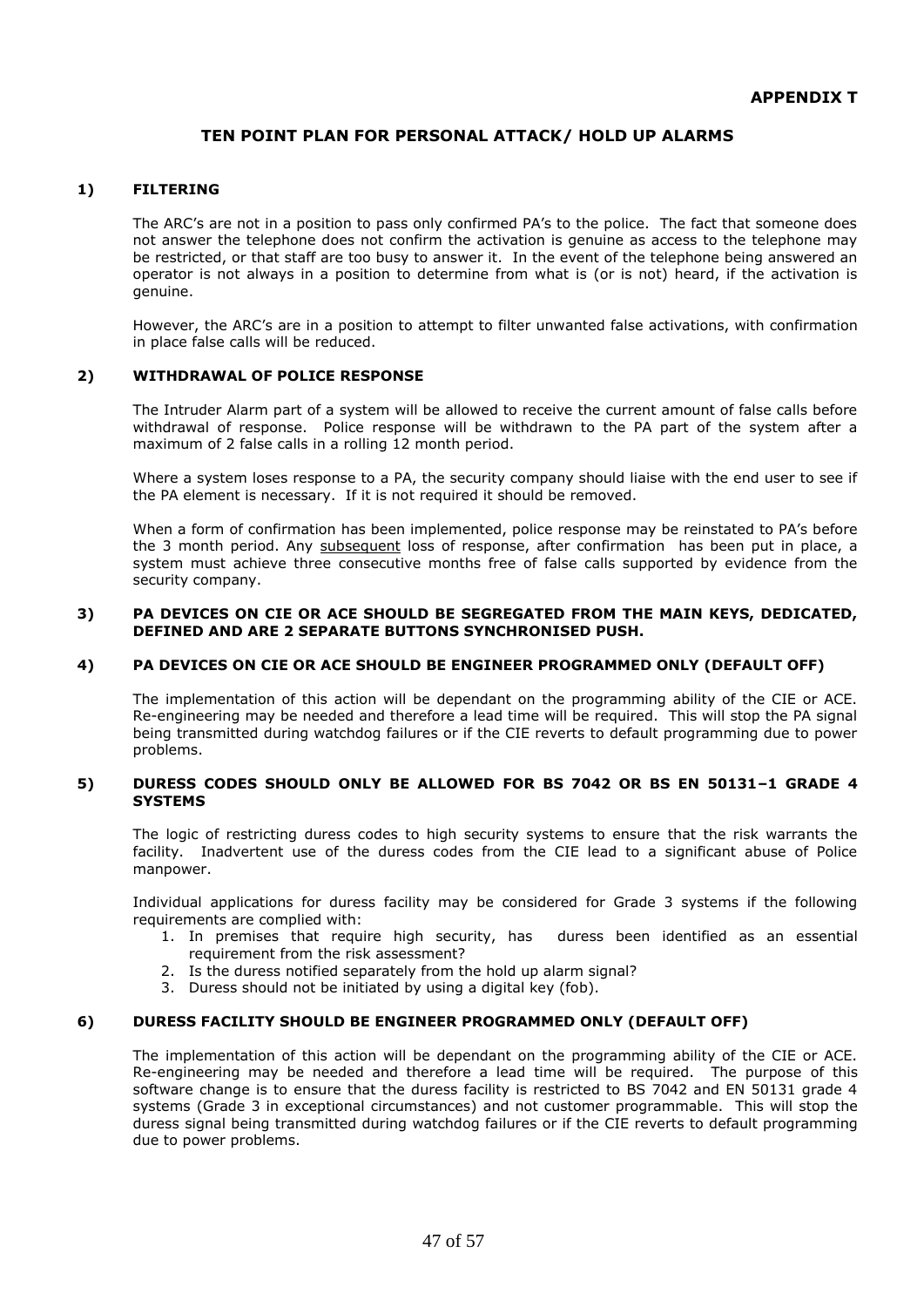# **7) NO SINGLE ACTION 'SINGLE PUSH' PA DEVICES SHOULD BE ALLOWED**

Only 2 separate buttons with synchronised push systems should be allowed, as this would stop accidental activation by people 'bumping' against the PA. Although this has been standard in the industry for many years, systems may need to be upgraded to 'double push' PA devices in the event of losing police response

# **8) NO TIME DELAY DEVICES ARE TO BE ALLOWED**

In these types of systems the PA is pressed once to start a timer. The occupier can then answer a door, check for intruders etc. If the PA is not pressed a second time, the timer will time out and the PA is sent. This type of arrangement is a recipe for false alarms and will need to be redesigned in the event of losing police response.

# **9) PORTABLE PA DEVICES (WIRELESS DEVICES) SHOULD BE DEDICATED AND NOT INCORPORATE ANY OTHER FUNCTIONALITY AND SHOULD HAVE 2 SEPARATE BUTTONS, SYNCHRONISE PUSH TO ACTIVATE**

This requirement is to stop single button type PA's, e.g. care alarm type systems being used for PA's. Although this has been standard in the industry for many years, systems may need to be upgraded to 'double push' wireless devices in the event of losing police response.

# **10) TRAINING / RE-TRAINING OF USERS**

The training or re-training of users should be incorporated into the maintenance. The user should also be made responsible for the training of their keyholder and this should be documented with the maintenance report.

Documentation should be provided to indicate when to use and when not to use a personal attack device. The keyholder should be made aware of the serious implications of misuse.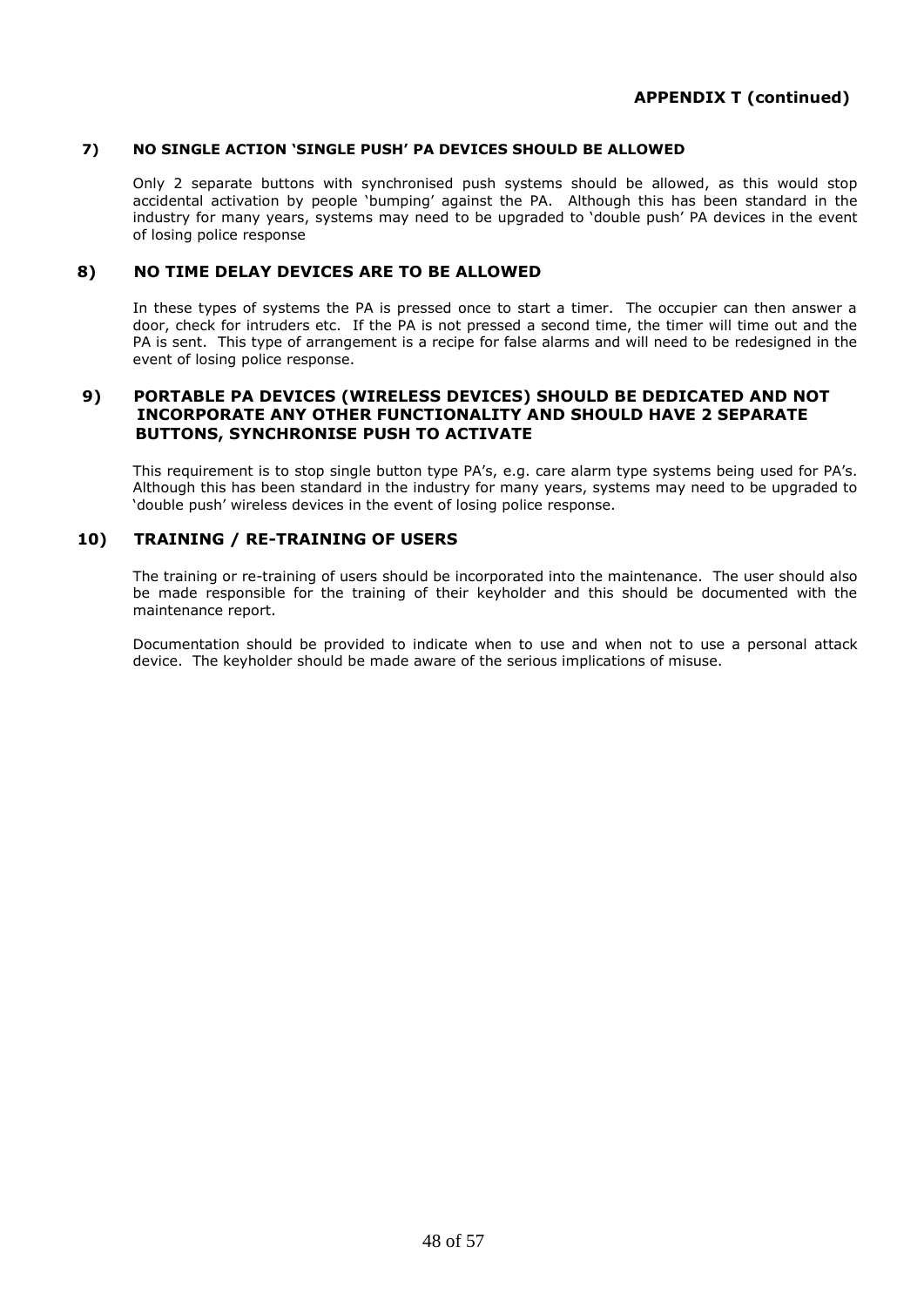# **REQUIREMENTS FOR COMPANIES INSTALLING AND MONITORING AFTER-THEFT SYSTEMS WITH VEHICLE IMMOBILISATION FOR VEHICLE RECOVERY**

### **1. INTRODUCTION**

- **1.1** This appendix sets out the police requirements for the installation and monitoring of After Theft Systems with Vehicle Immobilisation for Vehicle Recovery (ATSVIVR).
- **1.2** Only qualified and register personnel who meet these police requirements can installer ATSVIVR systems.
- **1.3** Systems operating centre (SOC) who meet these police requirements can monitor ATSVIVR systems.
- **1.4** A SOC must agree and sign the ACPO and Industry approved indemnity letter and return this to each individual police force as part of the URN acceptance procedure.
- **1.5** A URN will be issued to a SOC for the purpose of monitoring ATSVIVR systems. This URN will be issued by each individual police force.
- **1.6** The police response to a reported ATSVIVR system which meets the requirements set out in this appendix will be level 1.
- **1.7** Other types of vehicle tracking systems that operate outside of this policy will be known as type B systems and a URN will not be issued to SOC to monitor such systems.
- **1.8** Any ARC's/SOC who have existing vehicle tracking contracts (known as legacy systems these systems do not have Vehicle immobilisation) with the police may continue monitoring and reporting those existing systems. But these ARC's/SOC will not be issued with an ACPO URN.

# **2. AFSVRV REQUIREMENTS (See annex A of Appendix)**

#### **2.1 INSPECTORATE REQUIREMENTS**

For an ATSVIVR system to be accepted by an SOC the installation service shall be inspected in accordance with the provision of this document by a certification body accredited to EN 45011 by the United Kingdom Accreditation Service. The exception to this is ATSVIVR systems fitted by the Original Equipment Manufacturer (OEM) at the car manufacturing plant.

For the SOC to be acceptable to ACPO it shall be inspected in accordance with the provisions of this document by a certification body accredited to EN 45011 with the scope of BS 5979CAT II and ISO 9001 by the United Kingdom Accreditation Service.

### **2.2 SYSTEM INSTALLATION REQUIREMENTS**

- a. Installation shall be carried out by the car manufacturer at source or by a dealership or as an after market fit to the ATSVIVR manufacturers specifications.
- b. The after market fit shall only be undertaken by a company that is approved by an UKAS accredited inspectorate.
- c. The ATSVIVR system installed shall meet the installer requirements set down in the CEN TS 15213 series (*Road transport and traffic telematics – After-theft systems for the recovery of stolen vehicles).*

### **2.3 COMMISSIONING REQUIRMENTS**

a. The commissioning of the ATSVIVR will meet the requirements laid down in the Thatcham Category 5 Criteria for After Market and OEM for System Operating Centres (SOC) monitoring after theft systems for vehicle recovery.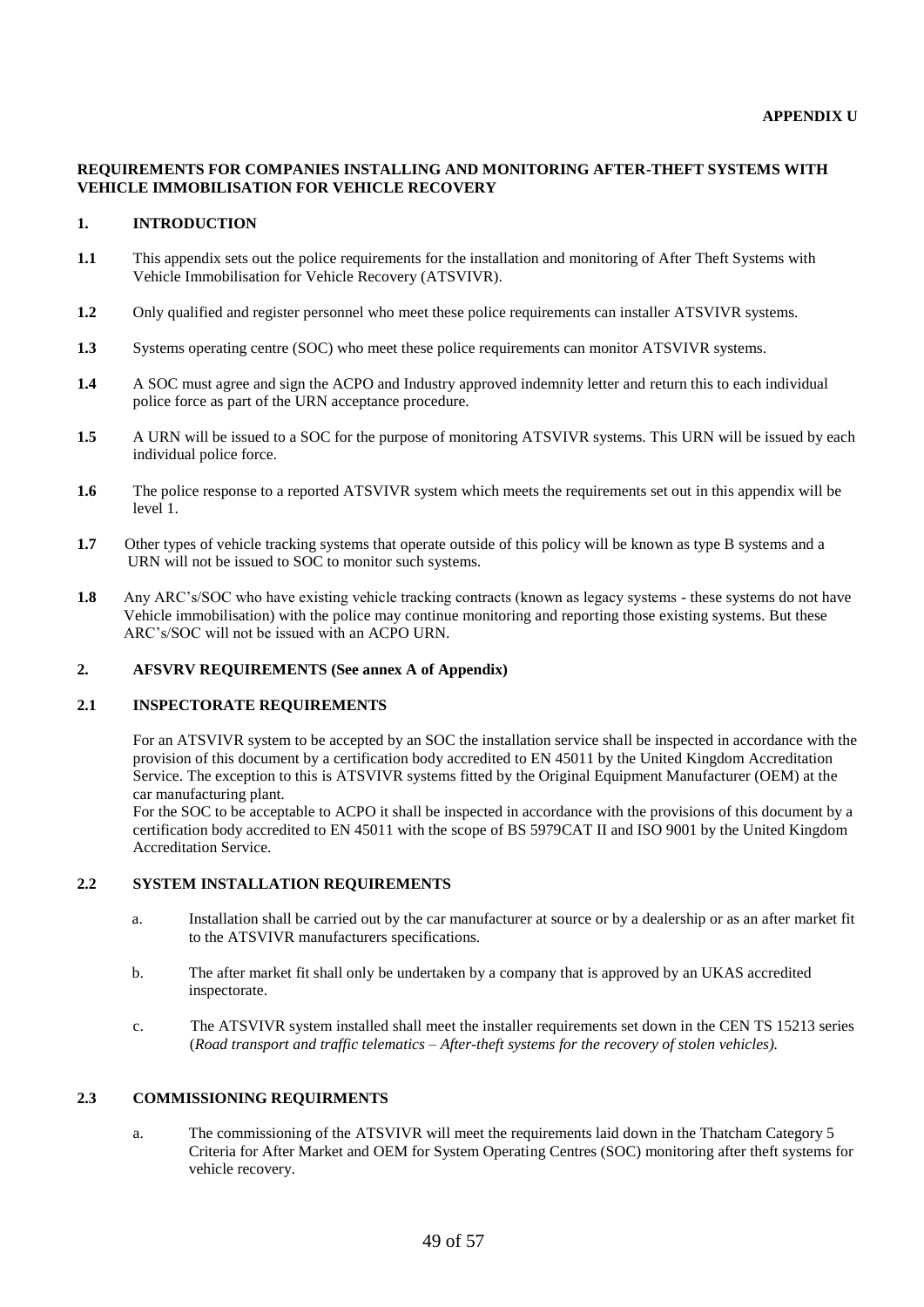b. The commissioning shall be undertaken by organisations approved by Thatcham or a UKAS accredited inspectorate.

# **2.4 MONITORING (SOC) REQUIREMENTS**

The requirements of the SOC are:

- a. BS 5979 Category II
- b. All personnel to be vetted to BS 7858
- c. SOC parts of the CEN/TS 15213 Series
- d. CAST 14/02 stolen vehicles
- e. BS ISO 9001:2000
- f. Category 5 Criteria as listed in Appendix S

### **3. LEGAL REQUIREMENTS**

All documentation and data pertaining to personal data of the owner of the vehicle with an AFSVIVR system installed shall be processed as per the Data Protection Act 1998.

### **4. POLICE ATTENDANCE**

- a. For ATSVIVR systems police attendance will be a level 1 Immediate/ urgent.
- b. If a single customer has 3 false alarm calls in a rolling 12 month period the SOC will remove that customer from police response until the customer can prove that the fault/procedure failures that caused the false alarms has been corrected. If the customer continues to have false alarms the customer will lose police response for 3 months and will only be reconnected if the 3-month period is free from false alarms.
- c. No SOC URN can be withdrawn from by an individual police force, but individual police forces can request through ACPO that the MoU is implemented on a poor performing SOC

# **5. PROCEDURES**

.

**5.1** When a vehicle is stolen the vehicle owner shall contact their local police and report the incident and obtain a crime

Reference number (CRN).

- **5.2** The vehicle owner shall then contact the SOC and report the stolen vehicle and give the SOC the CRN.
- **5.3** The SOC will then locate the stolen vehicle and contact the relevant police force.
- **5.4** The SOC will keep in touch with the relevant police force directing the police to the location of the stolen vehicle.
- **5.5** The SOC shall keep monitoring the location of the stolen vehicle until informed otherwise by the police.
- **5.6** If required the SOC will activate the stolen vehicle's "immobilisations" device. It is important to note that the order to activate the vehicle's immobilisation device can only be given by a police officer who has the stolen vehicle in their line of sight.

### **6. MANAGEMENT INFORMATION**

- **6.1** The SOC will ensure that they have a false alarm management system in place.
- **6.2** The SOC shall hold alarm statistics on all their customers and when required provide to ACPO relevant system management statistics.
- **6.3** The SOC will inform customers who have repeated false alarms that they may lose police response if the cause of the false alarm is not remedied. The SOC will keep statistics on such cases.

# **7. URN REQUIREMENTS**

**7.1** The SOC will apply to the relevant police force area for a URN. The cost of the URN will be £52.55 plus VAT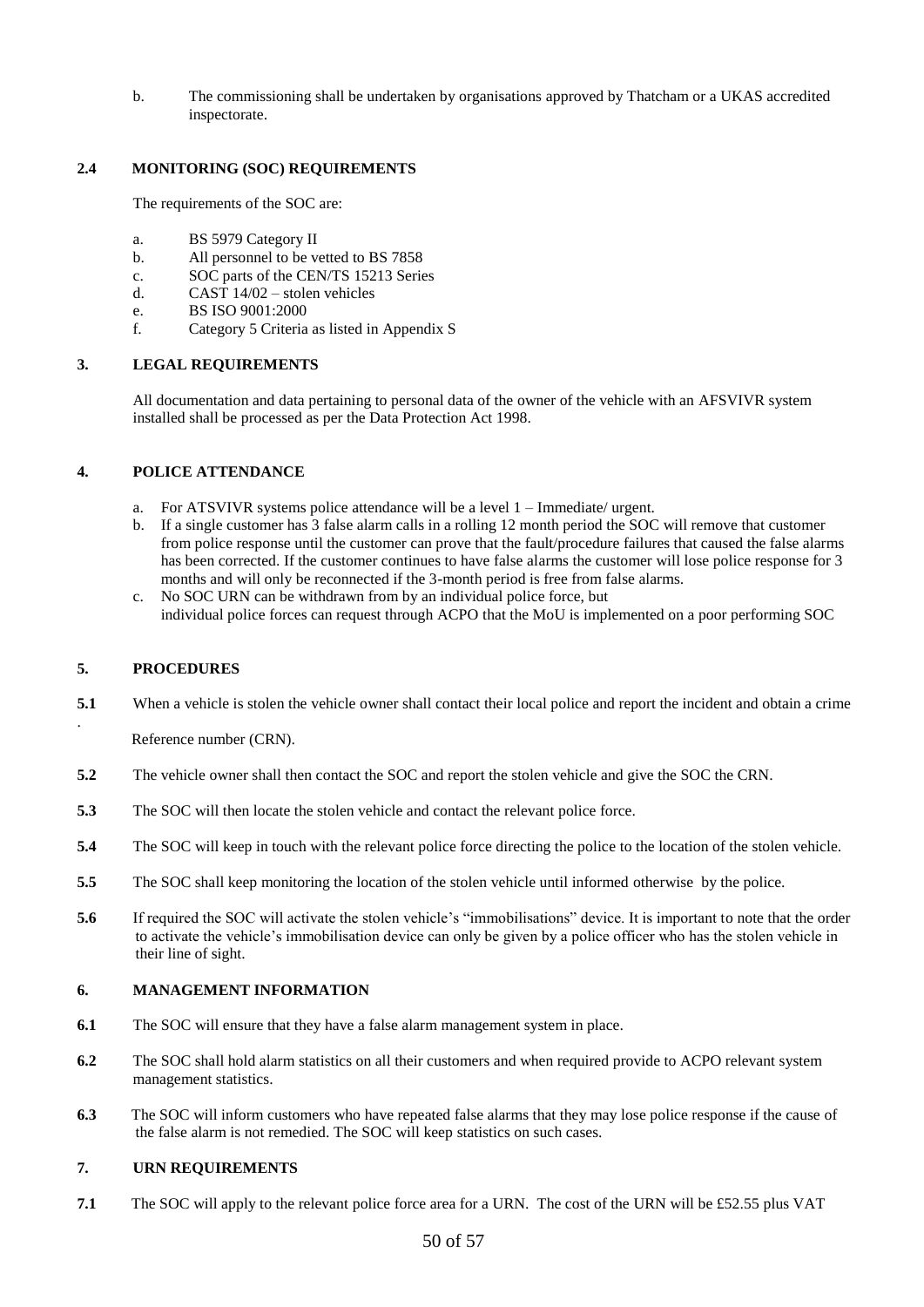Renewable on the 1<sup>st</sup> April per annum..

**7.2** The SOC is to apply to the Chief Office r of Police for a URN using Appendix F of this policy.

# **8. INDEMNITY**

This document does not impose any liability on any police force, its officers or the police authority arising out of the failure or timeliness in responding to activation from an ATSVIVR system.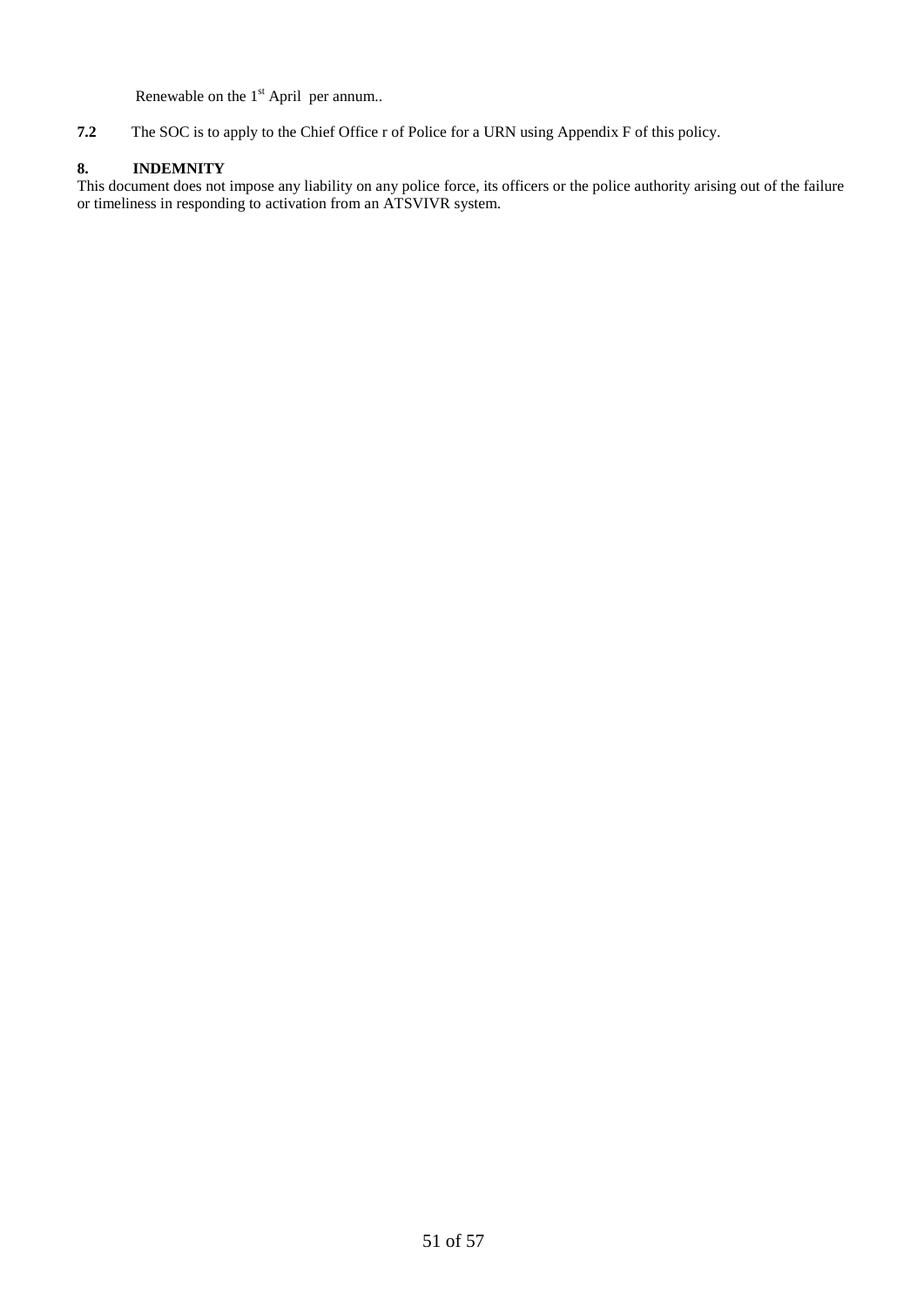

ACPO VEHICLE TRACKING REQUIREMENTS FOR THE ALLOCATION OF A URN FOR A

Notes: \*

- <sup>1</sup> Accredited engineer shall be vetted (BS 7858 and have a police or CRB check).
- $*^2$ The SOC is to submit the approved indemnity letter to Police forces.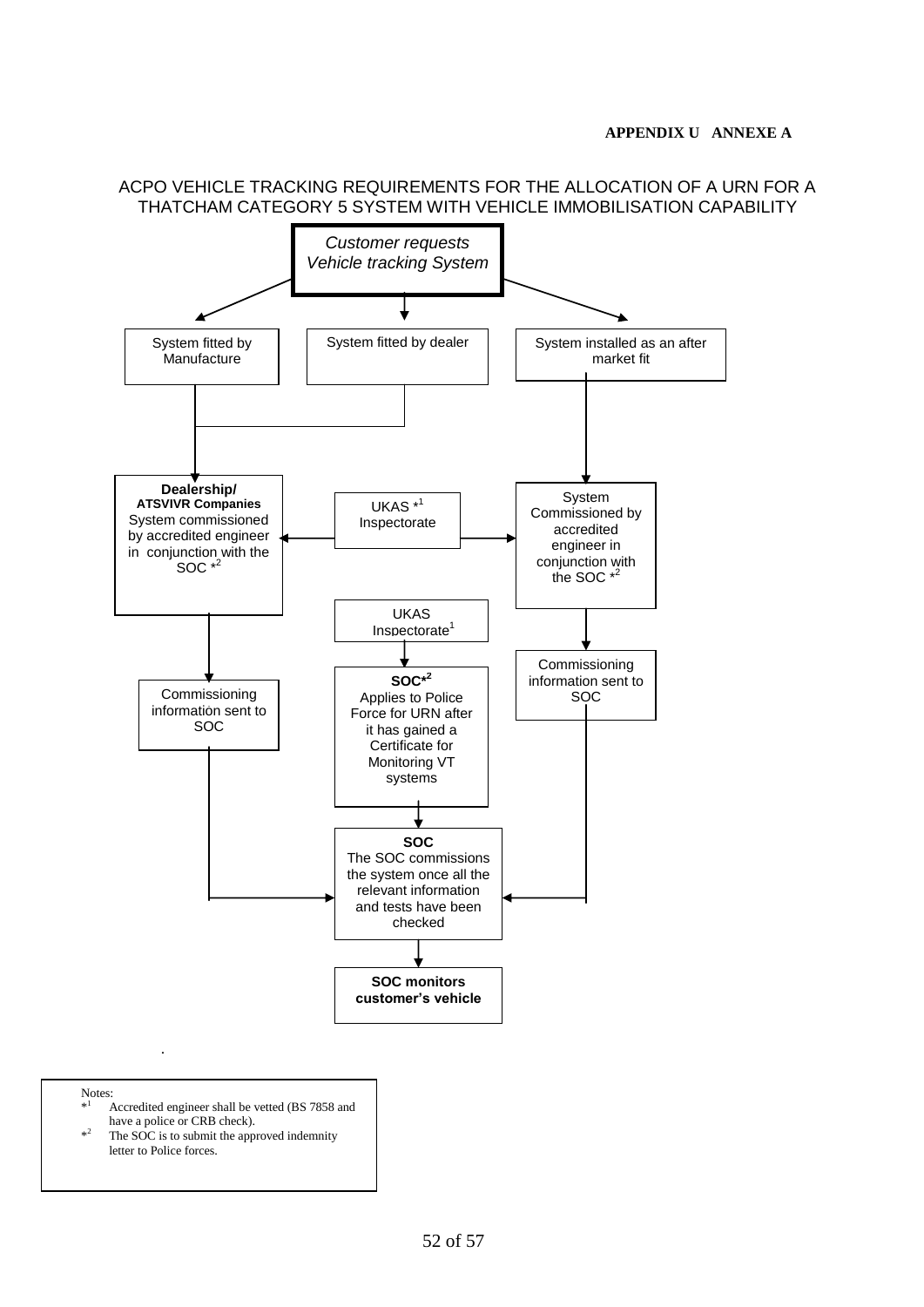# **APPENDIX U ANNEXE B**

# AFTER THEFT VEHICLE IMMOBILISATION SYSTEMS INDEMNITY DOCUMENT FOR SYSTEM OPERATING CENTRE

To: Chief Constable:……………………………………(Name of Force).

From

Date

Reference HOSBD 14/02 – STOLEN VEHICLE TRACKING ACPO AND HOME OFFICE GUIDANCE TO COMPANIES ON POLICE POLICY (including After Theft Vehicle Immobilisation Systems)

The SOC operated by (**Name of Company**) is willing to indemnify you as stated in The HOSBD 14/02 Clause 9.1 which states:

"Vehicle tracking and locator companies will indemnify, in writing, each chief constable where it is intended that the system will operate. The indemnity shall cover Police Authorities, their officers and servants, the chief constable and all members of the police service, against any claim under any course of action made by any person

a) in respect of any loss, damage, expense, personal injury (including death), wrongful arrest, prosecution or charge caused by the negligent operation of the system by the company, or by any malfunction of the system which results in a vehicle being wrongly identified as stolen."

It is important to note that the SOC will only operate the After Theft Vehicle Immobilisation System once they have been requested to do so by a police officer whose identity has been confirmed and who is in visual contact with the stolen vehicle and who has confirmed to the SOC that the stolen vehicle is parked in a safe place.

The SOC will not indemnify against:

- a. The failure of the vehicle immobilisation system (hardware/software) once the command has been sent.
- b. The failure of the communication network outside of the SOC control to send the signal to the target vehicle.
- c. Any failure due to faulty immobilisation system installation into the vehicle.
- d. Any delay of the activation of the immobilisation system, after the SOC has dispatched the signal, due to the geographical location of the vehicle and the time the network uses to transmit the signal from the SOC to the vehicle.
- e. Any incident that occurs after the SOC has been requested by a police officer to activate the vehicle immobilising signal and the successful Activation of the immobilising device.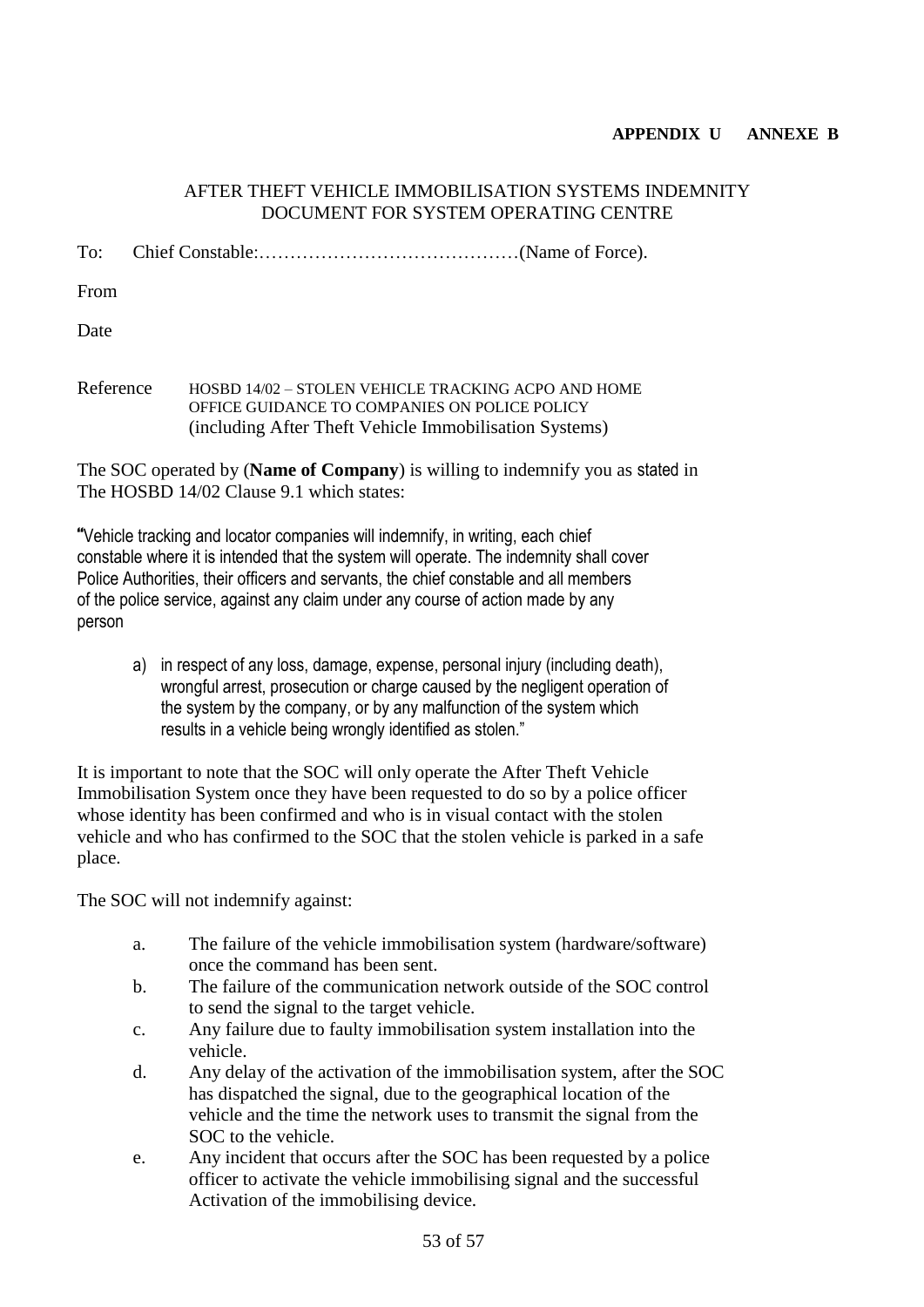The SOC believes that the above liability requirements places responsibility for

# **ANNEXE B CONT'D**

liability on the SOC on the area that the SOC has control of and no other areas.

The SOC believes that the use of HOSBD 14/02 and the use of vehicle immobilisation systems will be a service of benefit to the police service and that through a partnership approach can contribute to the reduction of vehicle crime in the UK.

| Signature |  |
|-----------|--|
|           |  |

Name of Person

Job Title\_\_\_\_\_\_\_\_\_\_\_\_\_\_\_\_\_\_\_\_\_\_\_\_\_\_\_\_\_\_\_\_\_\_\_\_

| Date |  |
|------|--|
|------|--|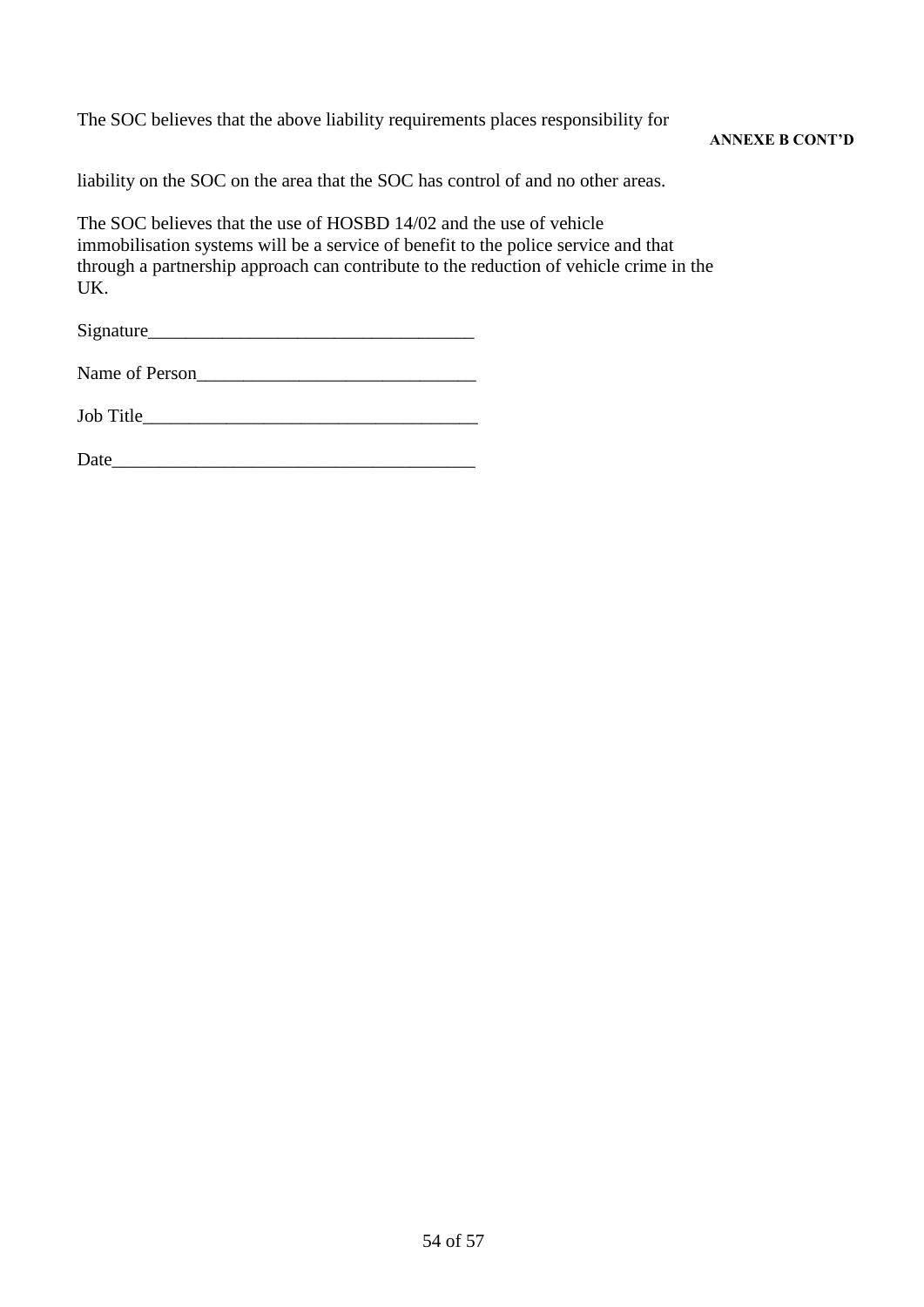# **POLICE REQUIREMENTS FOR LONE WORKER SERVICES**

# **1. INTRODUCTION**

- 1.1 This appendix sets out the police requirements for the provision of lone worker services requiring police response.
- 1.2 ARCs who meet these police requirements will be able to apply for a URN to gain police response for lone worker systems.
- 1.3 Alarm Receiving Centres shall have filtering and verification processes in place to cut out any false alarms from LWDs and the police shall only be called in situations where a police response is required. In non-threat situations other types of response from other agencies or supervisors may be required. In these circumstances the police should not be called otherwise it may count as a false activation.
- 1.4 The supplier shall inform the customer of the requirements of the ACPO Security Systems Policy including this Appendix.
- 1.5 The customer shall be trained by the supplier to use the LWD and also how to cancel any false activations that occur so as to minimise any false calls.

# **2 URN REQUIREMENTS**

- 2.1 The ARC will apply to the relevant police force for a URN. The cost of the URN will depend on The number of devices monitored nationally:
	- Under  $10,000$  £52.55 plus VAT per annum.
	- $10,000 50,000$  £78.82 plus VAT per annum.
	- $\bullet$  50,000 or above £105.10 plus VAT per annum. Renewable on 1<sup>st</sup> April per annum.
- 2.2 The ARC is to apply to the Chief Officer of Police for a URN using the Appendix F of this policy.

# **3 FALSE ALARMS**

- 3.1 The amount of false alarms as stated in clause 3.1.5 of the main ACPO Security Systems Policy does not apply to lone worker systems.
- 3.2 Police forces will monitor the number of false alarms per URN and supply these numbers to the ACPO security Systems Group Secretariat at the end of each calendar month.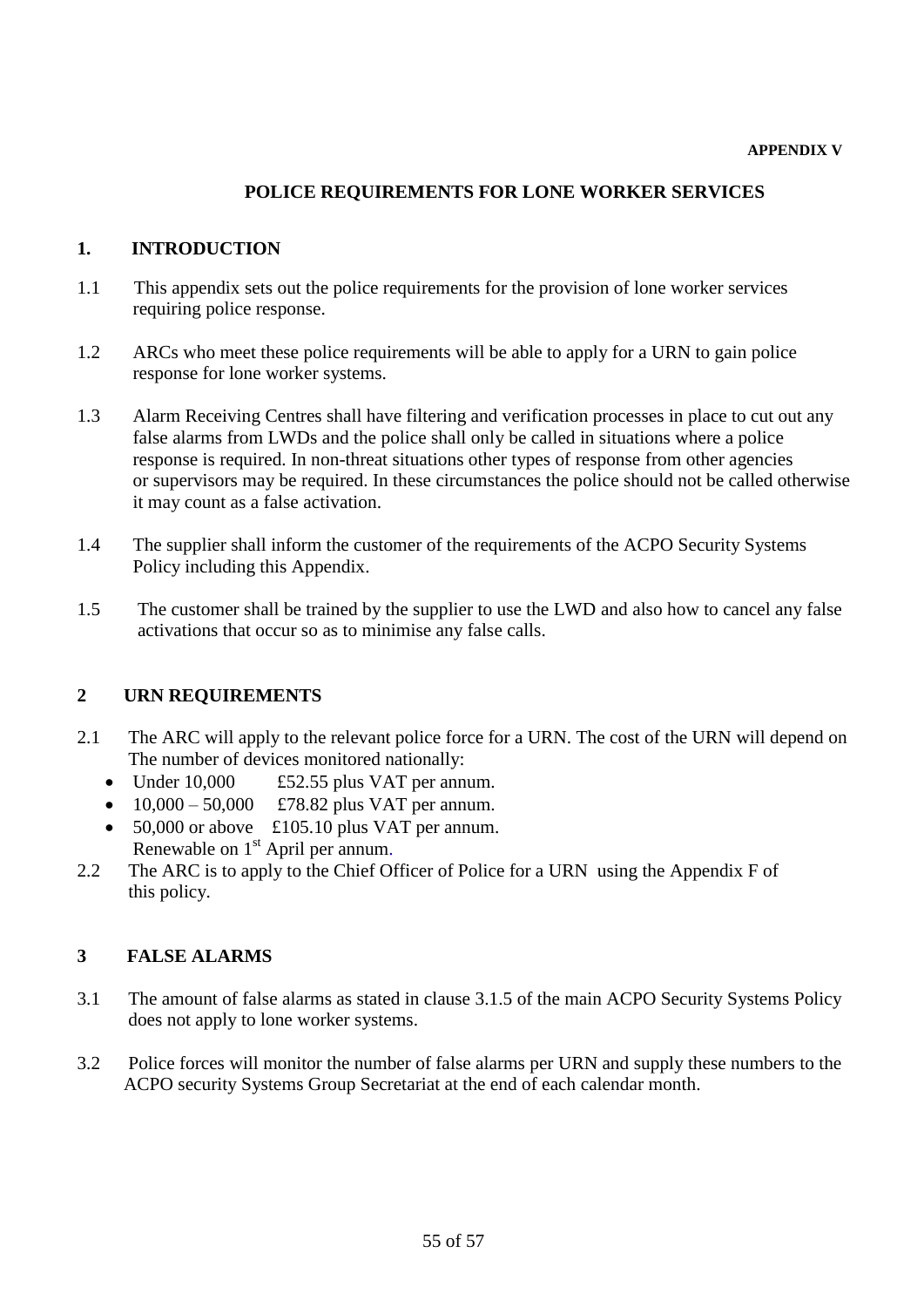# **4 DEVICE REQUIREMENTS**

- 4.1 Lone Worker Devices shall:
	- a. Meet the lone worker device requirements laid down in BS 8484:2009
- 4.2 Lone Worker Suppliers shall:
	- a Meet the Lone Worker supplier requirements laid down in BS 8484
	- b Meet the requirements as laid down in Appendix S, sub clause III, except sub clause 'I'
	- c The supplier shall be certified by a United Kingdom Accreditation Service (UKAS) accredited certification body to the provisions of the ACPO policy document "Police response to Security Systems".

# **5 MONITORING (ARC) REQUIREMENTS**

- 5.1 The ARC shall:
	- a. Meet the ARC requirements laid down in BS 8484:2009
	- b. Conform to BS 5979 Cat 11
	- c. The ARC shall be certified by a United Kingdom Accreditation Service (UKAS) accredited certification body in accordance with the provisions of the ACPO requirements for lone worker systems.

# 6. **LEGAL REQUIREMENTS**

 All the documentation and data pertaining to personal data with respect to Lone Worker Services shall be processed in accordance with the Data Protection Act 1998.

# **7 POLICE ATTENDANCE**

- 7.1 Lone Worker services which meet the requirements of the ACPO Security Systems Policy will receive a LEVEL 1 – Immediate/Urgent/Priority police response, (see 3.1.1 of policy).
- 7.2 If police response is withdrawn it will be for a period of 3 months, or until the customer can prove to the relevant police force that the cause of the false alarms has been corrected.
- 7.3 Police response will not be withdrawn by individual police forces without prior consultation with the ACPO Security Systems Secretariat.

# **8 PROCEDURES**

8.1 When a LWD is activated the ARC shall carry out the procedures set down in BS 8484:2009 and those set down in the response agreement, (note the response agreement does not supersede these ACPO requirements).